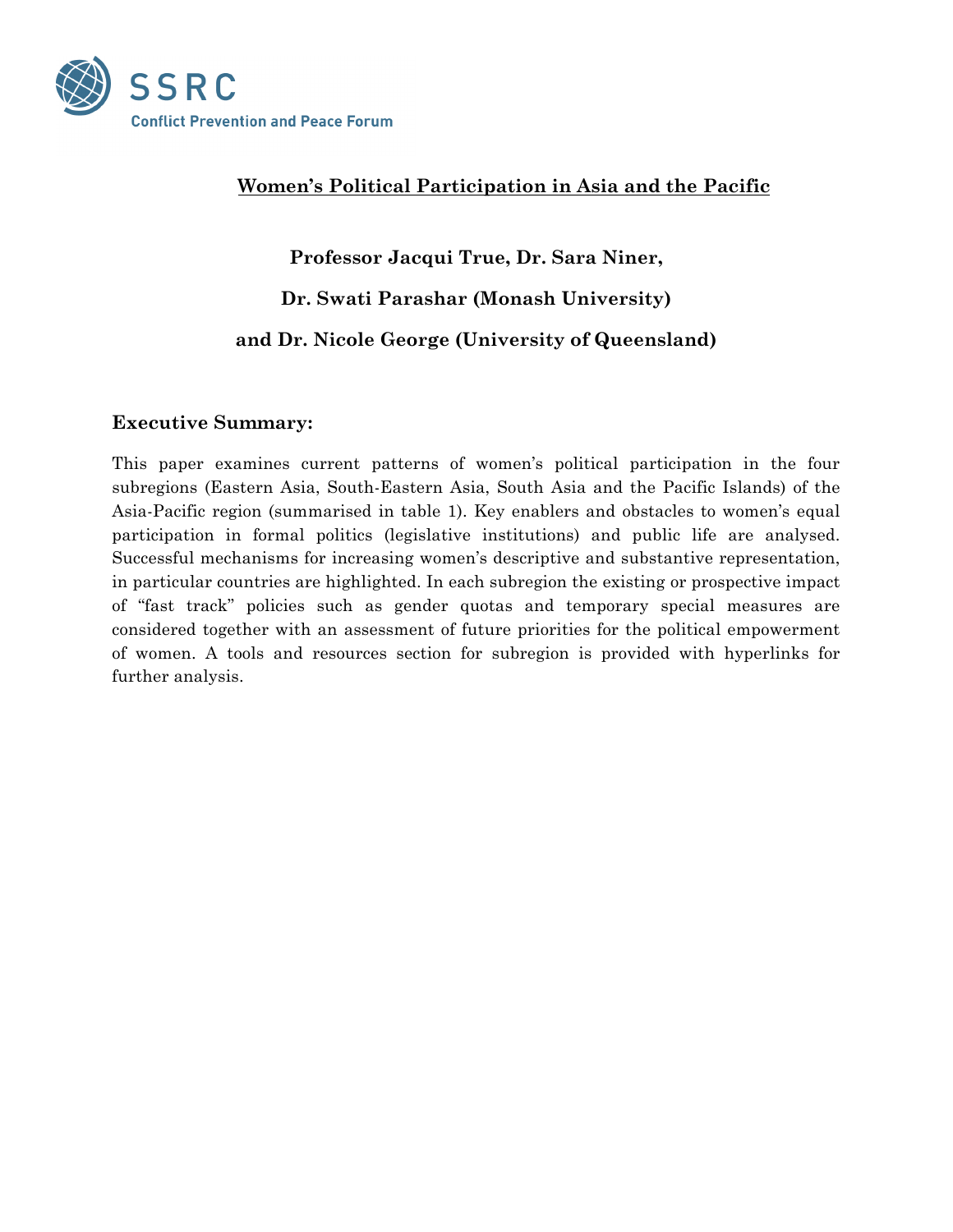# **Key Findings on Women's Political Participation in Asia-Pacific**

- **On average women's political representation is lowest in the Pacific subregion at 3.65%** (excluding Australia and New Zealand), then East Asia at 17.6% closely followed by Southeastern Asia at 18.09% (including Brunei) and South Asia with 19.76%. **Women's representation is below the global average in all four subregions**.
- In all subregions there is **strong resistance to women's participation in public life** evidenced in the formal statements of leaders and politicians and in the mentalities of the broader societies. **Cultural, customary and religious discourses are frequently used to moralize that the 'rightful' place of women is NOT in politics.**
- **Women's political participation does not increase at the same pace as economic development. But women's economic participation is a necessary** (it brings resources, access to public networks and know-how) **albeit not sufficient precondition for increasing women's political participation**.
- **Gender quotas and reservations have significantly improved women's political representation at national and local levels.** Results are notable in Mongolia, Nepal, Timor-Leste, Afghanistan, New Caledonia and the nonindependent territories of French Polynesia. Political and postconflict transitions provide special opportunities to institutionalise quotas. The parity principle avoids the use of quotas and reservations to limit women's representation rather than to achieve equal representation
- **High-level women and men may undermine gender quotas in political debates**. For gender quotas to be successfully adopted, women's movements must be consolidated and supported to get behind them as in the Timor case.
- **Political parties especially in unstable regimes across Asia-Pacific are often family-run political enterprises that enable elite women's participation** but serve as major barriers to non-elite women's political participation.
- **Violence against 'political' w**omen speaking up in public, defending human rights or seeking political office is very common, especially in conflict-affected countries/regions, across Asia and the Pacific and strongly dissuades women from participating in public life let alone seeking political office.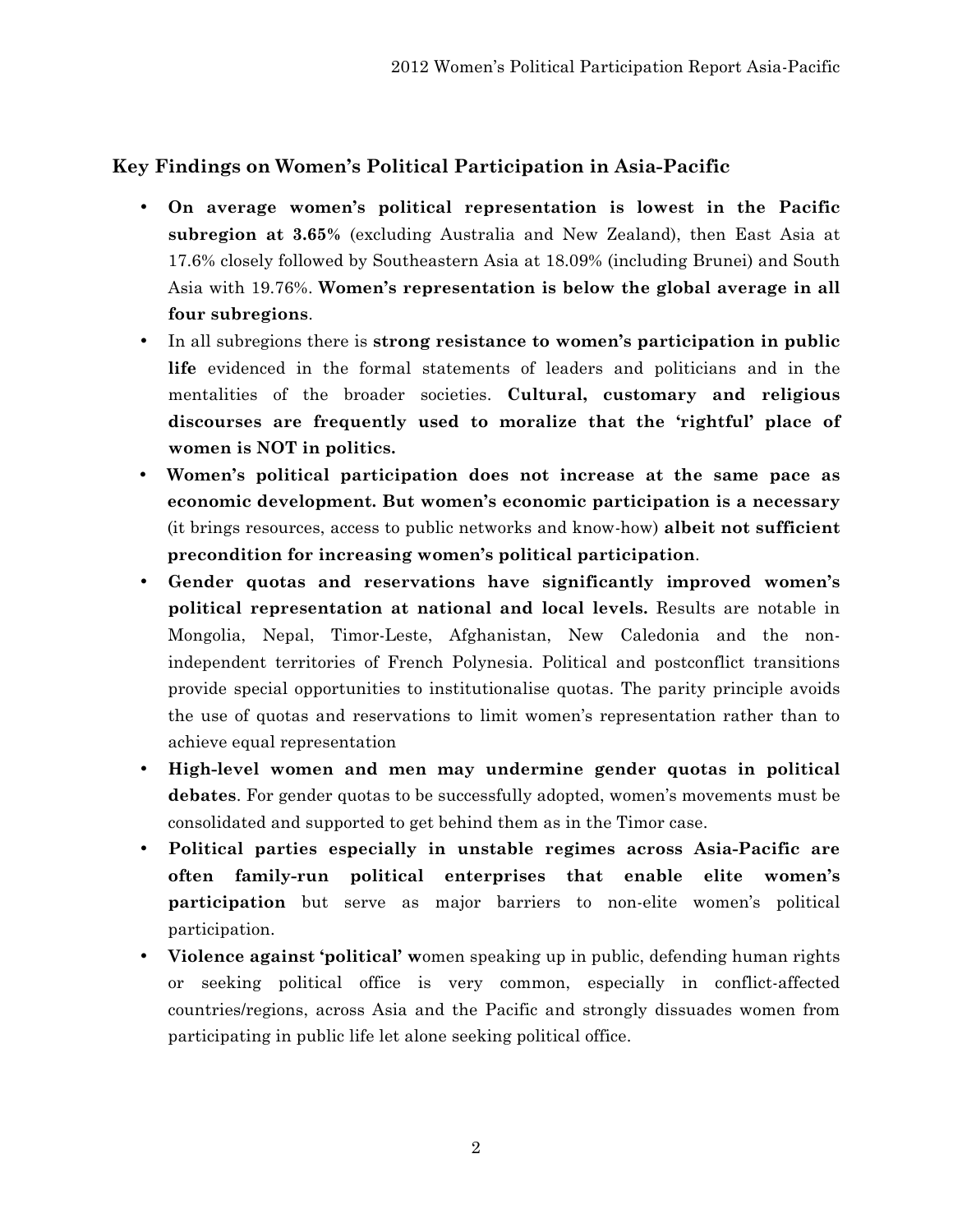• **Women's mobilization about electoral systems and politics** through political parties, civil society and church/religious organizations **can build alternative pathways for women's political representation**.

# **Key Recommendations for Increasing Women's Political Participation**

- 1. **Comparable data must be collected and monitored in an Asia-Pacific Women's Census of political participation** at different levels (local/village, provincial/state, national) and in different jurisdictions –– legislature, executive, judiciary, bureaucracy, and opinion-leading institutions such as universities and think-tanks.
- 2. **Indicators should be created to measure meaningful outcomes of women's political participation** as well as counting women in public life and politics. Governments should be required to provide this data and data analysis should be independently verifiable.
- 3. **Gender quota lessons from transitional states should be leveraged in established political systems** and affirmative actions should be supported across jurisdictions at local, national, and regional levels. Constitutional provisions that guarantee women's participation should be supported.
- 4. **Electoral mechanisms that are known to increase women's representation in Asia-Pacific should be supported**, especially proportional representation systems with closed ("zippered") lists, which alternate the names of male and female candidates, should be advocated for at the regional level.
- 5. **Active measures must be undertaken to change societal expectations of women and to assist non-elite women's pathways to political participation** through political parties, trade unions, religious, media and civil society organizations.
- 6. **Political parties and civil society organizations need internal democratic reform to attract and promote women's representation** given women's lesser access than men to economic resources and to political networks.
- 7. **Women's civil society advocacy should be strongly supported by international actors** to ensure that women's political participation is accepted and encouraged from the grassroots by ordinary women.
- 8. **Anti-women in politics discourses** should be directly challenged and states held to account under international law and by peer states and civil society actors drawing on CEDAW and the UN Security Council Resolution 1325, which mandates women's participation in peace and political decision-making.
- 9. States should engage in **structural reform of the police/security sector and the judiciary to protect women's public access, security, and political participation**, **and to prevent violence directed against political women.** All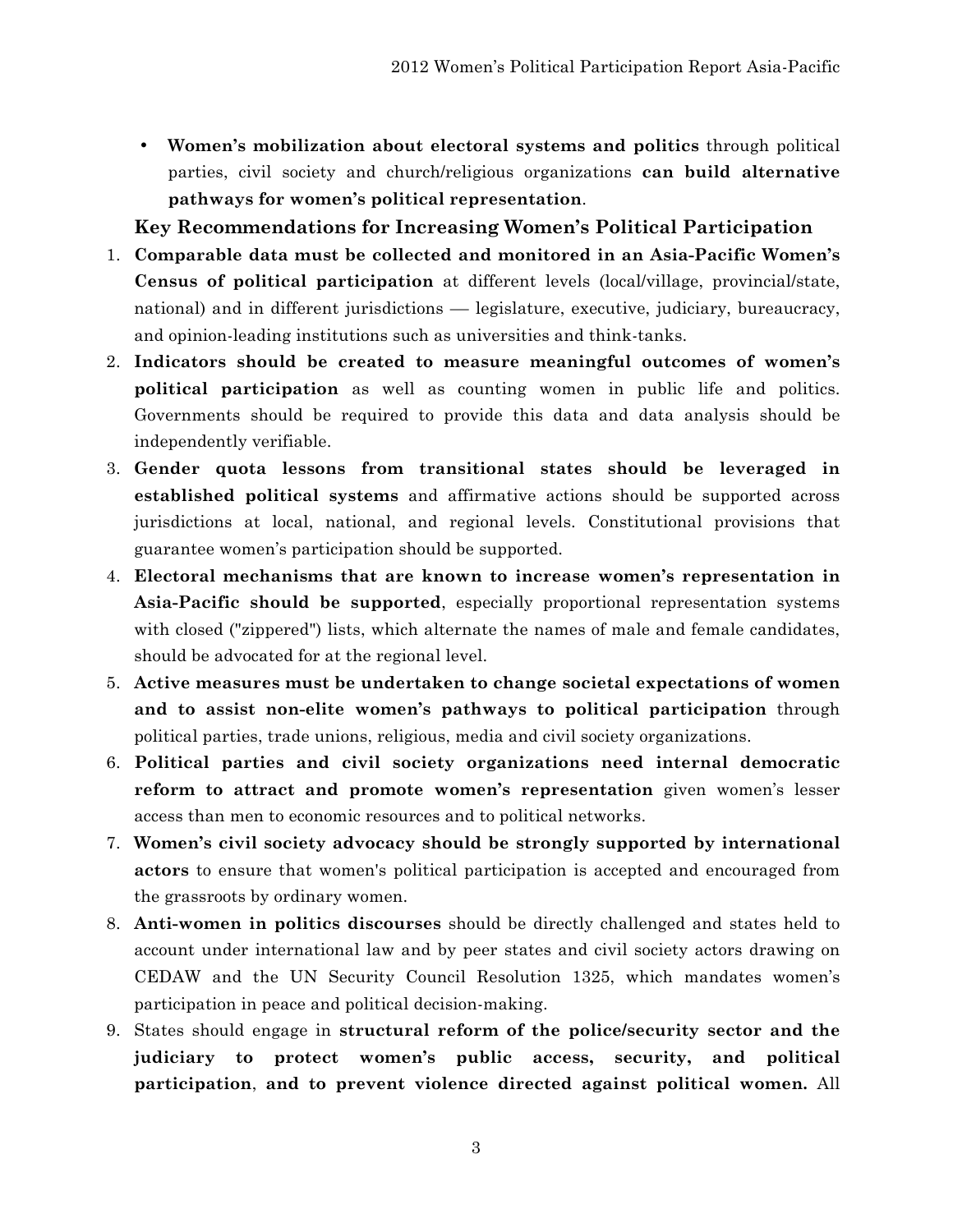states should accept requests from the UN Special Rapporteur on Violence against Women for country mission visits to investigate harassment and violence against women in the public sphere (India, Bangladesh and Nepal have all rejected requests for missions).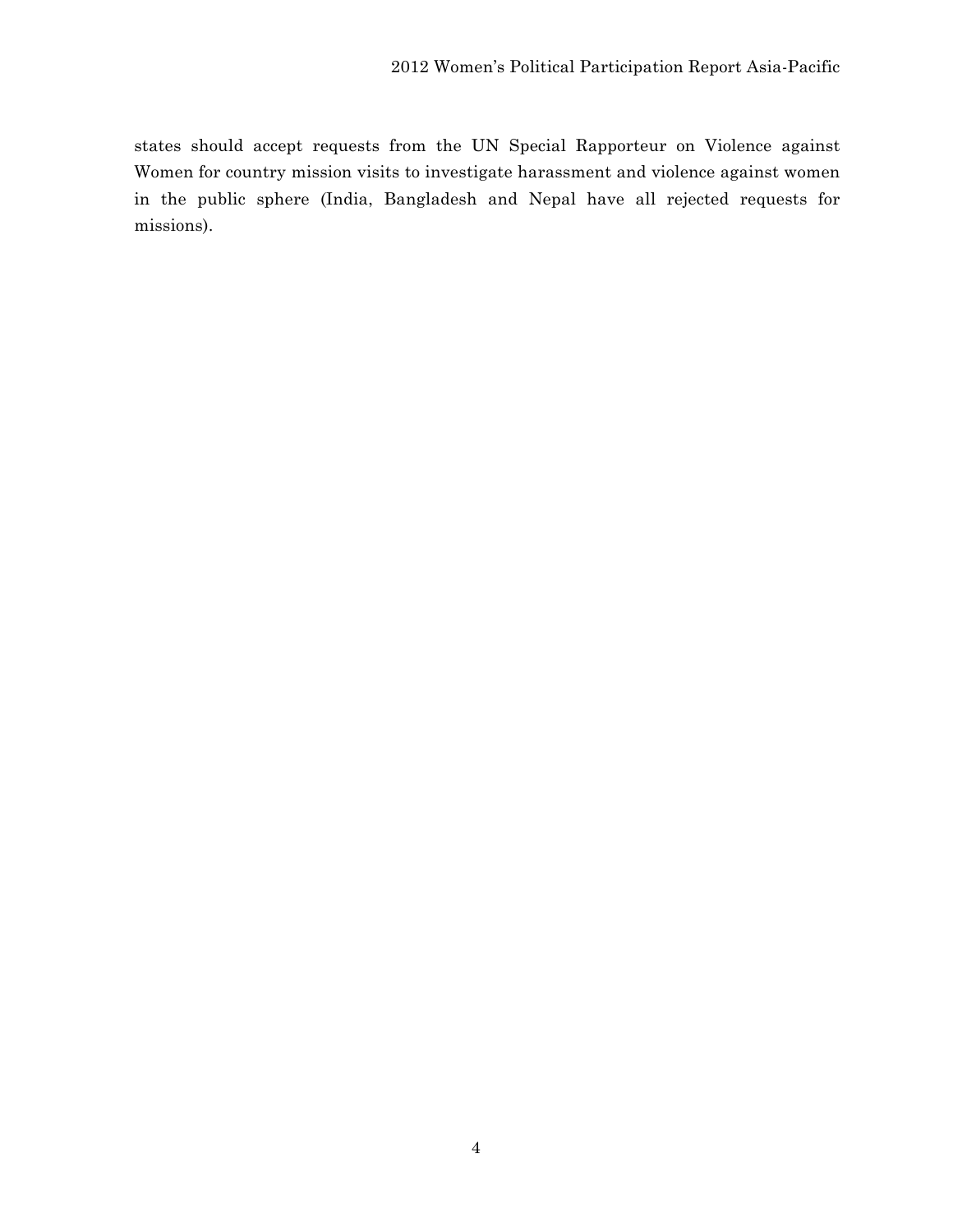### **Background: The diffusion of international gender norms in the Asia-Pacific**

One way social change for women can occur leading to increased women's political participation is through the global movement for gender equity. While formalizing equality in legislation does not instantly make a society equitable, it is a necessary first step forward. All countries in Asia-Pacific, except the DPRK, Tonga and Palau (despite heavy civil society pressure in the latter two countries), have ratified or acceded to the international 'women's bill of rights' (CEDAW) which enshrines international gender norms including women's equal participation in politics. National constitutions in most countries mirror CEDAW guarantees of equality for women. China, Mongolia and Japan were the first in the region to commit to the convention in 1980, although only China ratified that year (Mongolia the following year and Japan not until 1985). The Republic of Korea committed to CEDAW in 1983 and ratified the following year. Taiwan, Province of China ratified in 2007 but as an unrecognized state at the UN is only an unofficial party to the treaty. Cambodia, Lao, Vietnam, Indonesia and the Philippines in Southeastern Asia ratified CEDAW in 1980, just after its 1979 UN adoption, as did Thailand in 1985. Singapore and Malaysia did not ratify CEDAW until 1995 and Myanmar (called Burma by many) in 1997. Timor-Leste acceded to the Convention just after it achieved independence in 2003 and Brunei ratified only in 2006. Fiji was the first Pacific Island state to become a party to the CEDAW convention in 1995 and this development increased pressure on other Pacific Island states to follow.

With respect to reservations under CEDAW Bangladesh, DPPK, India, Indonesia Malaysia, Federated States of Micronesia, Myanmar, Korea, Singapore, Thailand and Vietnam all have listed reservations (see table 1). This is not the distinguishing factor, directly constraining women's political participation in those states relative to other complying states, however. There are also no reservations on Article 4 Political Rights. International instruments such as CEDAW, UNSCR 1325 and UN Declarations which establish women's political rights and rights to physical security as a 'human right' have been deployed by women's organisations across the region to challenge the 'normalisation' of women's social, economic and political subordination. Regional ratification of CEDAW in the Pacific and particularly the provisions of article 4 of the convention on political participation, have provided an important political platform for women activists and government machineries to push for electoral reform that might assist women across the region.

However, across Asia-Pacific, progress in applying CEDAW political rights has been uneven. "There are wide inconsistencies between the de jure position and de facto position in each country in respect of the areas where the law is free of sex discrimination, or even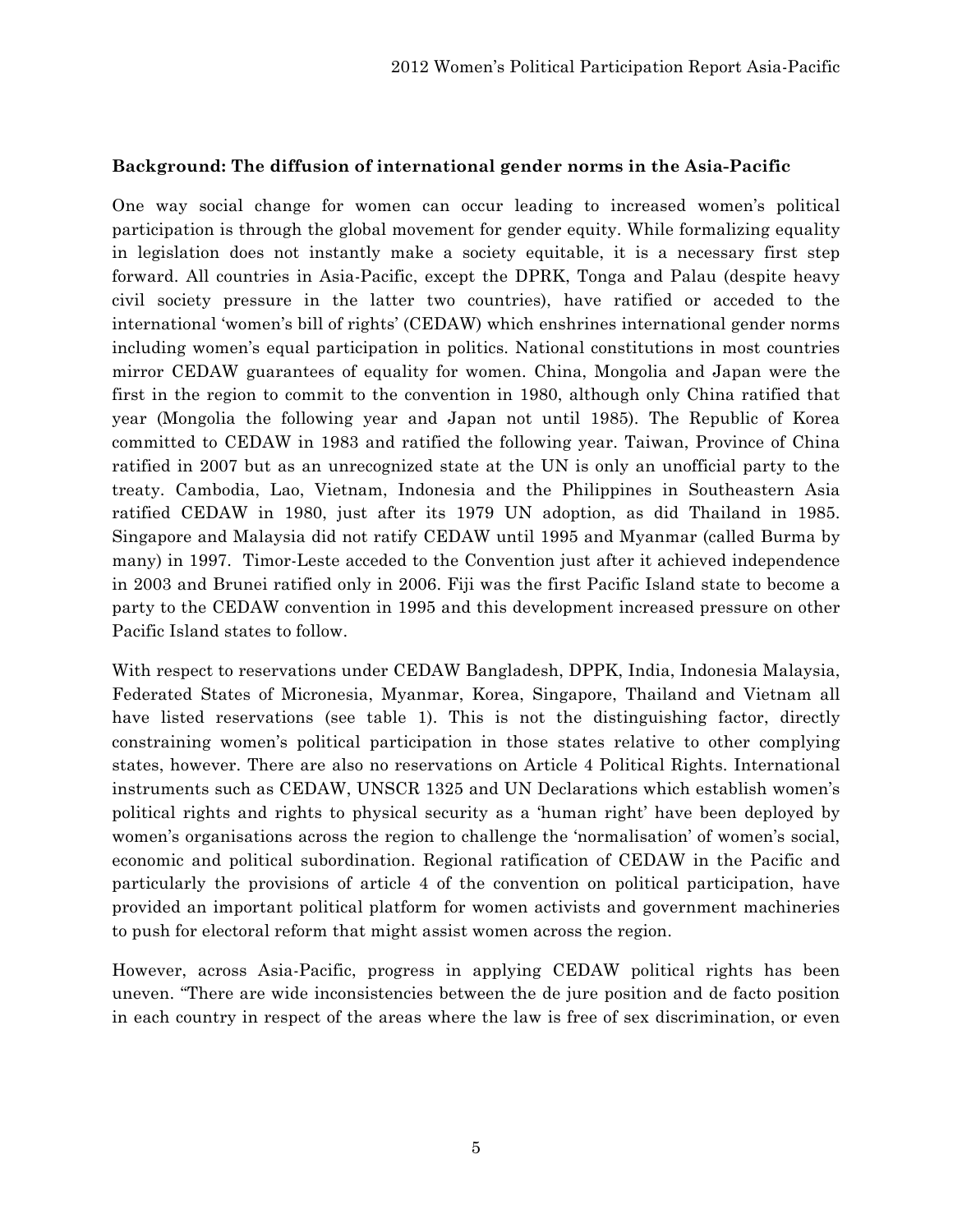where the law is specifically designed for gender justice."<sup>1</sup> In the Pacific, for example, a 2007 UNDP study of legislative (de jure) compliance in the region across 113 indicators showed that even in contexts such as Fiji, where rates of compliance appear high according to regional norms, full compliance occurred in just under half of the indicator areas (Jivan and Forster, 2007). Laws often hit a roadblock when it comes to dealing with national cultures, values, customs and traditions that are not consistent in the region. Although cultural rights are recognised as human rights within the UN Charter of Human Rights, cultural diversity is often invoked to deny women basic rights and voice in decision-making. Culture and tradition are invoked in pernicious ways to deny women their rightful place even in secular states like India where the laws of the land must strictly adhere to the written constitution. Men with conservative patriarchal values continue to issue diktats about women's social and political role across the Asia-Pacific region.

By contrast with women's political representation, there has been considerable progress in applying CEDAW to the development of laws and policies across the region. For instance, outlawing domestic violence, sexual harassment, rape and trafficking has only recently been undertaken in many Asia-Pacific countries. Several countries, such as Viet Nam and Timor-Leste, have introduced general legislation promoting gender equality and women's political participation. Many governments are also committed to mainstreaming gender equality perspectives in national economic and social planning, requiring that national development plans include gender equality provisions, and allocating resources to develop national action plans (NAPs) (UNW-CEDAW 2012). For instance, Taiwan, Province of China established CEDAW monitoring and reporting mechanisms and passed 'The Enforcement Act of the CEDAW' requiring all government departments to consider the Convention and actively promote gender equality. Another example is Mongolia's 2011 Law on Gender Equality designed to comply with CEDAW.

CEDAW also has an Optional Protocol which has gained widespread international acceptance and allows complaints to the Committee to be investigated from individuals or organisations in signatory countries. The Republic of Korea and Mongolia have acceded to the Optional Protocol but Japan and China have not signed up and instead are observing and considering the procedures. Only Cambodia, Indonesia, Phillipines, Thailand and Timor-Leste have also signed the Optional Protocol (see Table 1 for summary).

In sum, CEDAW is used in advocating for women's equal political participation in Asia-Pacific both by transnational networks of gender advocates, government and nongovernment actors (True and Mintrom 2001). But to fully implement CEDAW rights, institutional mechanisms needs to be practically tailored for each country and subregion.

<u> 1989 - Johann Stein, fransk politik (d. 1989)</u>

<sup>&</sup>lt;sup>1</sup> See < <u>http://cedawsouthasia.org/wp-content/uploads/2012/09/PLD-CEDAW-Trainers-Guide1.pdf> (accessed 03</u> January 2013)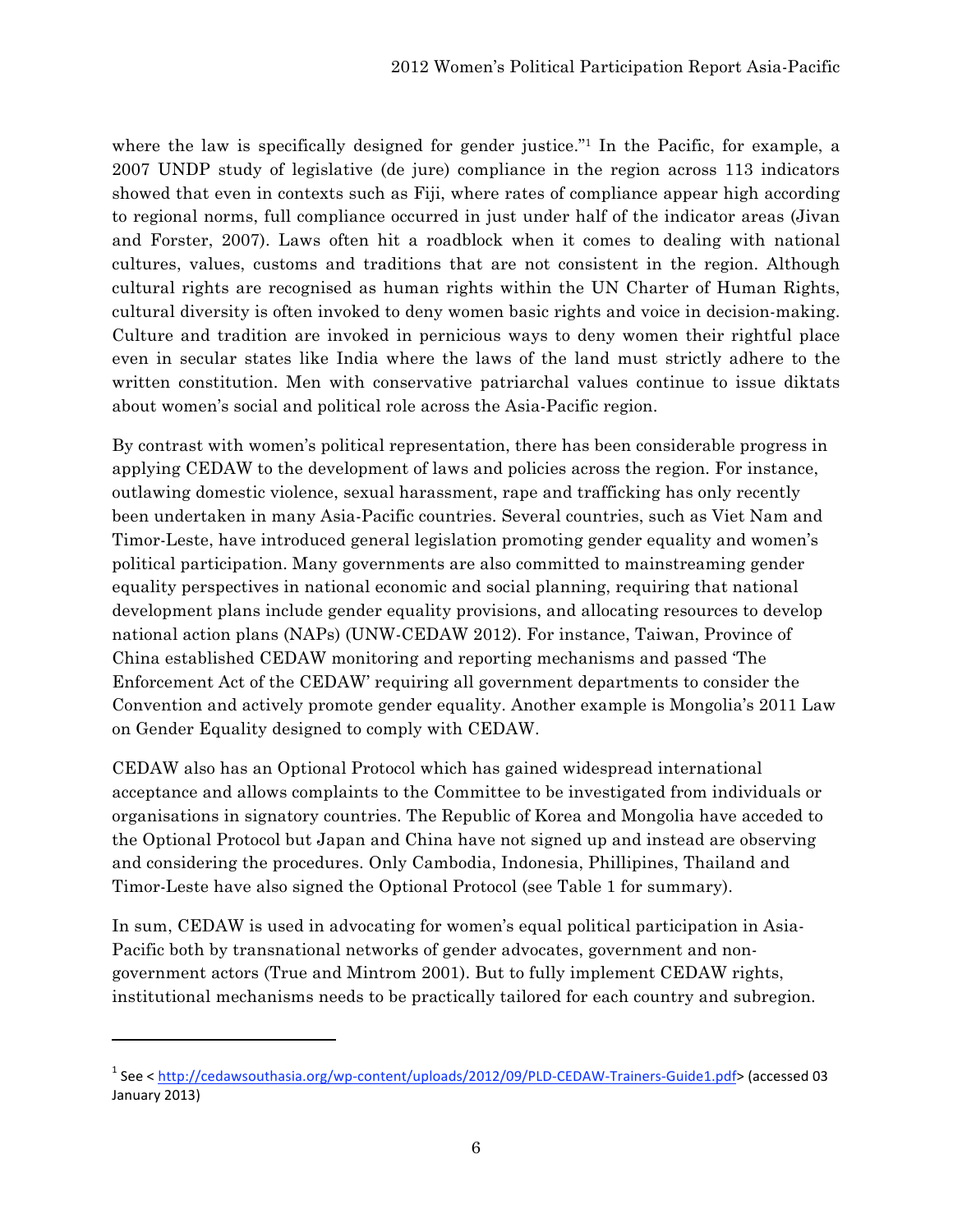The Convention provides more of a lobbying and monitoring device, especially in addressing the most egregious underrepresentation of women, than a model for how to enact political equality in diverse jurisdictions. Above all, transnational women's networks and lobbying have been the critical mechanism in the spread of knowledge and advocacy for temporary special measures to address women's low levels of political participation (Krook 2009)

| Table 1. Women's Political Representation in the Lower Houses of Parliament in |
|--------------------------------------------------------------------------------|
| Asia and the Pacific                                                           |

| <b>Country (Non-</b><br>Independent<br>shaded) | Last<br>Election | Women<br>Elected | No. Seats | <b>TSMs</b>                                 | <b>CEDAW</b><br>Reserve | <b>CEDAW</b><br><b>OP</b> |
|------------------------------------------------|------------------|------------------|-----------|---------------------------------------------|-------------------------|---------------------------|
| East Asia                                      |                  |                  |           |                                             |                         |                           |
| China National<br>Peoples Congress             | 2008             | 635<br>(21.32)   | 3000/2978 | Reserved<br>seats<br>(indirect)             | No                      | No                        |
| Japan House of<br>Reps                         | 2012             | 38 (7.92)        | 480       | None                                        | N <sub>o</sub>          | No                        |
| Korea DPPK                                     | 2009             | 107<br>(15.57)   | 687       | Reserved<br>Seats<br>(indirect)             | Yes                     |                           |
| Korea Republic<br>National Assembly            | 2012             | 11<br>(14.86)    | 300       | Candidate<br>quotas                         | Yes                     | Yes                       |
| Mongolia Great<br><b>State Hural</b>           | 2012             | 11<br>(14.86)    | 76/74     | Party list<br>Quotas                        |                         | Yes                       |
| Taiwan, Province<br>Of China                   | 2009             | 33 (29.2)        | 113       | Reserved<br>seats &<br>Party list<br>quotas |                         |                           |
| Southeastern Asia                              |                  |                  |           |                                             |                         |                           |
| Brunei (no<br>representative<br>legislature)   |                  |                  |           |                                             |                         |                           |
| Cambodia National<br>Assembly                  | 2008             | 25<br>(20.33)    | 123       |                                             |                         | Yes                       |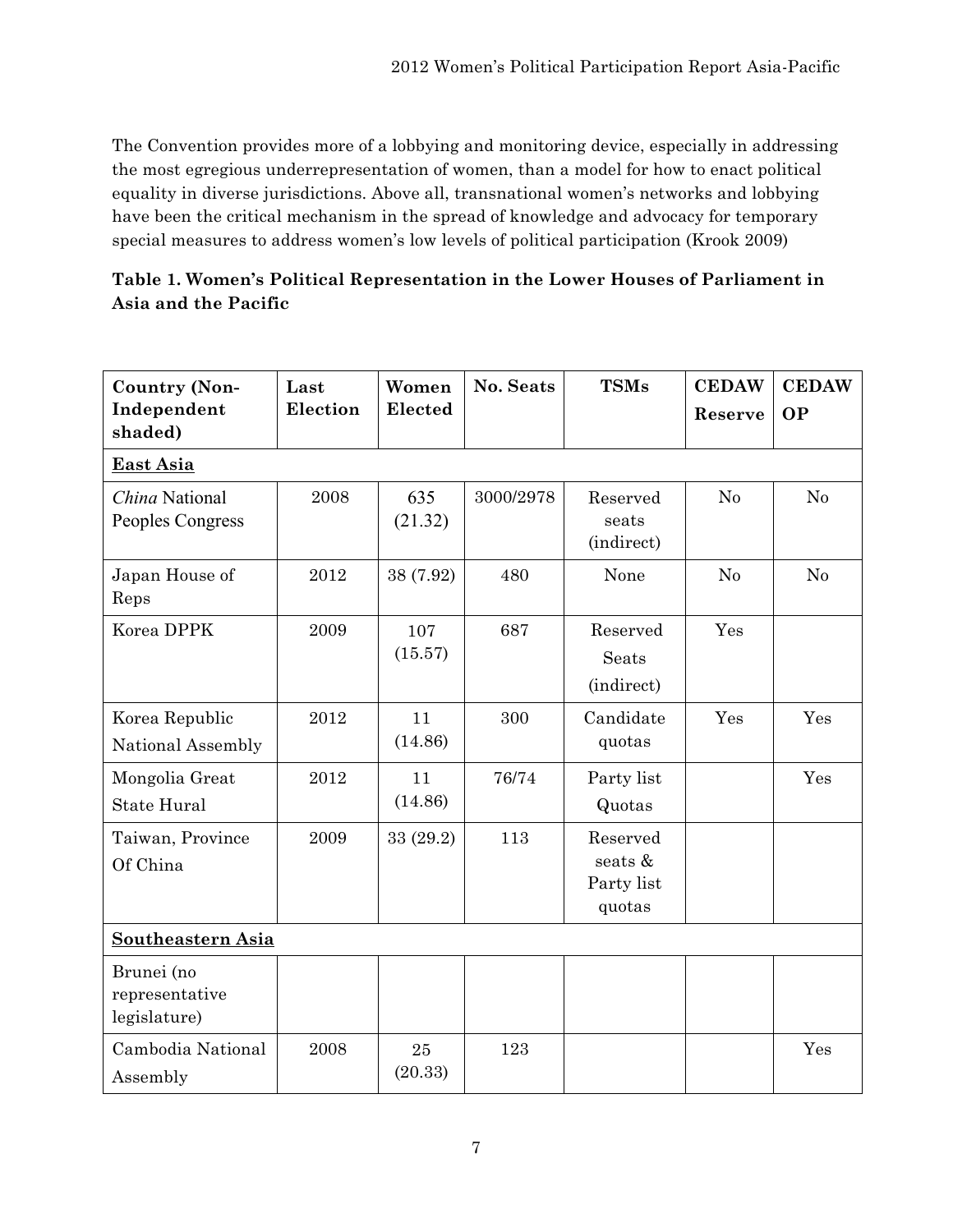| Indonesia House of                      | 2009 | 104                      | 560         | Party list                                                    | Yes | Yes |
|-----------------------------------------|------|--------------------------|-------------|---------------------------------------------------------------|-----|-----|
| Representatives                         |      | (18.57)                  |             | Quotas                                                        |     |     |
| Laos House of<br>Representatives        | 2011 | 33(25)                   | 132         | Reserved<br>seats<br>(indirect)                               |     |     |
| Myanmar House of<br>Representatives     | 2012 | $\overline{4}$<br>(1.79) | 224         |                                                               | Yes |     |
| Malaysia House of<br>Representative     | 2008 | 23<br>(10.41)            | 222/221     |                                                               | Yes |     |
| Philippines House<br>of Representatives | 2010 | 65<br>(22.89)            | 287/284     | Reserved<br>seats                                             |     | Yes |
| Singapore National<br>Parliament        | 2011 | 24<br>(24.24)            | 99          |                                                               | Yes |     |
| Thailand House of<br>Representatives    | 2011 | 79<br>(15.08)            | 500         |                                                               | Yes | Yes |
| Timor Leste Nat<br>Parliament           | 2012 | 25<br>(38.46)            | 65          | Party List<br>Quotas                                          |     | Yes |
| Vietnam National<br>Assembly            | 2011 | 122<br>(24.40)           | 500         | Reserved<br>Seats<br>(indirect)                               | Yes |     |
| <b>South Asia</b>                       |      |                          |             |                                                               |     |     |
| Afghanistan                             | 2010 | 69 (27.7)                | 249         | Reserved<br>seats $(2)$<br>women per<br>province)             |     |     |
| Bangladesh                              | 2008 | 64 (18.5)                | 345         | 13%                                                           | Yes |     |
| Bhutan                                  | 2008 | 10(13.8)                 | $\sqrt{72}$ |                                                               |     |     |
| India                                   | 2009 | 59<br>(10.8)             | 545         | Reserved<br>seats 33%<br>still be<br>passed by<br>Lower House | Yes |     |
| Maldives                                | 2009 | $\overline{5}$<br>(6.49) | $77\,$      |                                                               |     |     |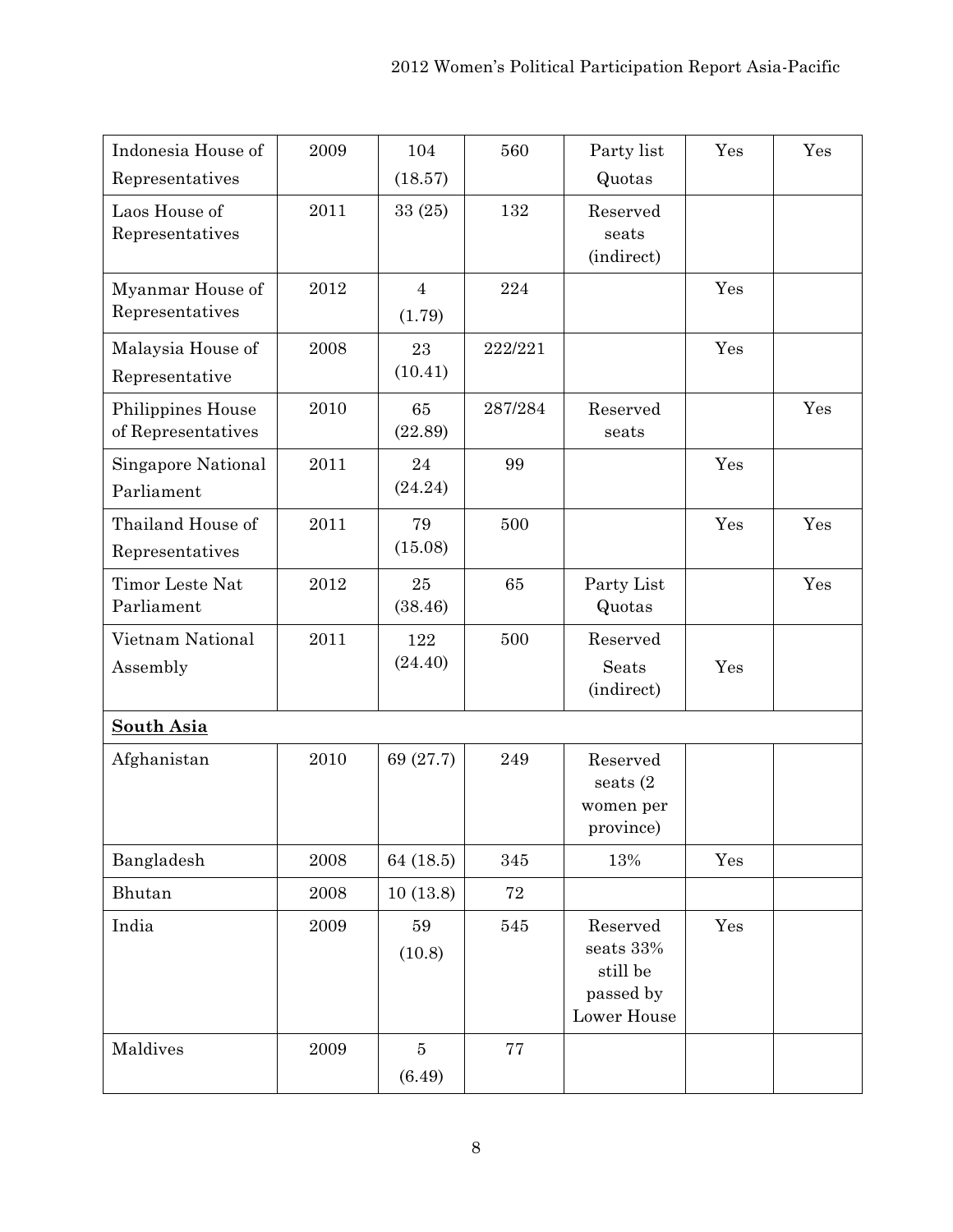| Nepal                                                  | 2008       | 197<br>(33)     | 594               | Reserved<br>seats 33%   |                | Yes      |
|--------------------------------------------------------|------------|-----------------|-------------------|-------------------------|----------------|----------|
| Pakistan                                               | 2008       | 76<br>(22.2)    | 342               | Reserved<br>seats 17.5% |                |          |
| Sri Lanka                                              | 2010       | 12(5.3)         | 225               |                         |                | Yes      |
| <b>Pacific Islands and Non-Independent Territories</b> |            |                 |                   |                         |                |          |
| American Samoa                                         | 2012       | $\mathbf{1}$    | 21                | None20                  |                |          |
| Bougainville                                           | 2010       | 3               | 39                | 3 reserved<br>seats     |                |          |
| Cook Islands                                           | 2010       | $\mathbf{1}$    | 24                | None                    | N <sub>0</sub> | Yes      |
| <b>Federated States of</b><br>Micronesia               | 2011       | $\overline{0}$  | 14                | None                    | Yes            |          |
| Fiji <sup>2</sup>                                      | 2006       | 13              | 103(2)<br>houses) | None                    | No             |          |
| French Polynesia                                       | 2008       | 24              | 57                | Parity Laws             |                |          |
| Guam                                                   | 2012       | $6\phantom{1}6$ | 15                | None                    |                |          |
| Kiribati                                               | 2011       | $\overline{4}$  | 42                | None                    |                |          |
| Marshall Islands                                       | 2011       | $\mathbf{1}$    | 33                | None                    |                |          |
| New Caledonia                                          | 2009       | 24              | 54                | Parity Laws             |                |          |
| Nauru                                                  | 2010       | $\overline{0}$  | 18                | None                    |                |          |
| Niue                                                   | 2011       | 3               | 20                | None                    |                |          |
| Palau                                                  | 2012       | 3               | 29(2)<br>houses)  | None                    |                |          |
| Papua New Guinea                                       | $\bf 2012$ | $\overline{3}$  | 111               | None                    | $\rm No$       | No       |
| Solomon Islands                                        | $2010\,$   | $\mathbf{1}$    | 50                | None                    |                | Yes      |
| Tonga                                                  | 2010       | $\mathbf{1}$    | $30\,$            | None                    | $\blacksquare$ | $\rm No$ |
| Tuvalu                                                 | 2010       | $\mathbf{1}$    | 15                | None                    |                |          |
| Vanuatu                                                | 2012       | $\overline{0}$  | $52\,$            | None                    |                | Yes      |

 $2$  Since 2006 Fiji has been governed by a military regime that dissolved the country's elected parliament. This was the country's fourth coup since independence in 1970. The regime is currently overseeing constitutional negotiations in preparation for new elections scheduled to be held in 2014

<u> 1989 - Johann Stein, fransk politik (d. 1989)</u>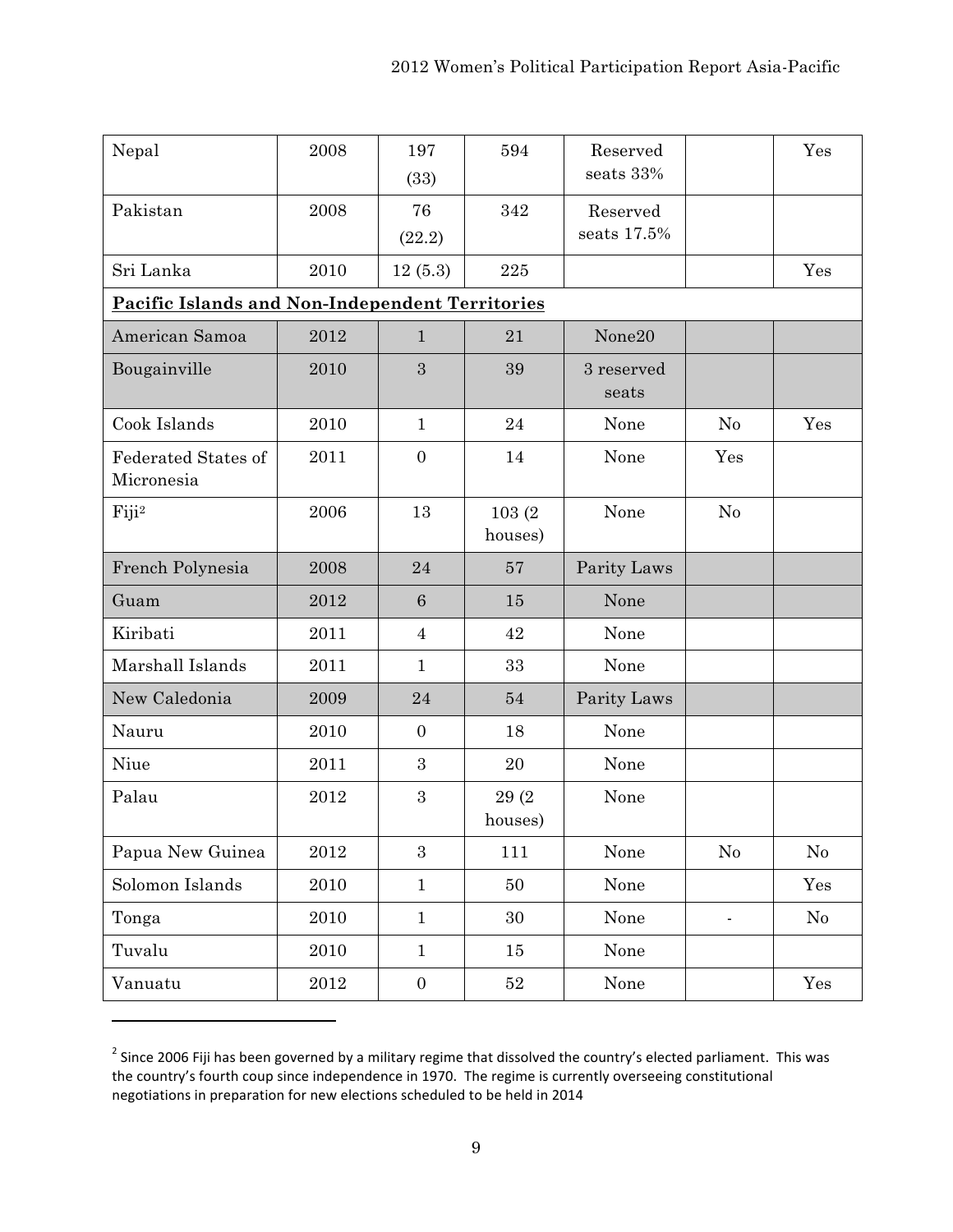Sources: Inter-parliamentary Union, PARLINE Database on National Parliaments, http://www.ipu.org/parline-e/parlinesearch.asp; http://www.quotaproject.org/uid/countryview.cfm?ul=en&country=178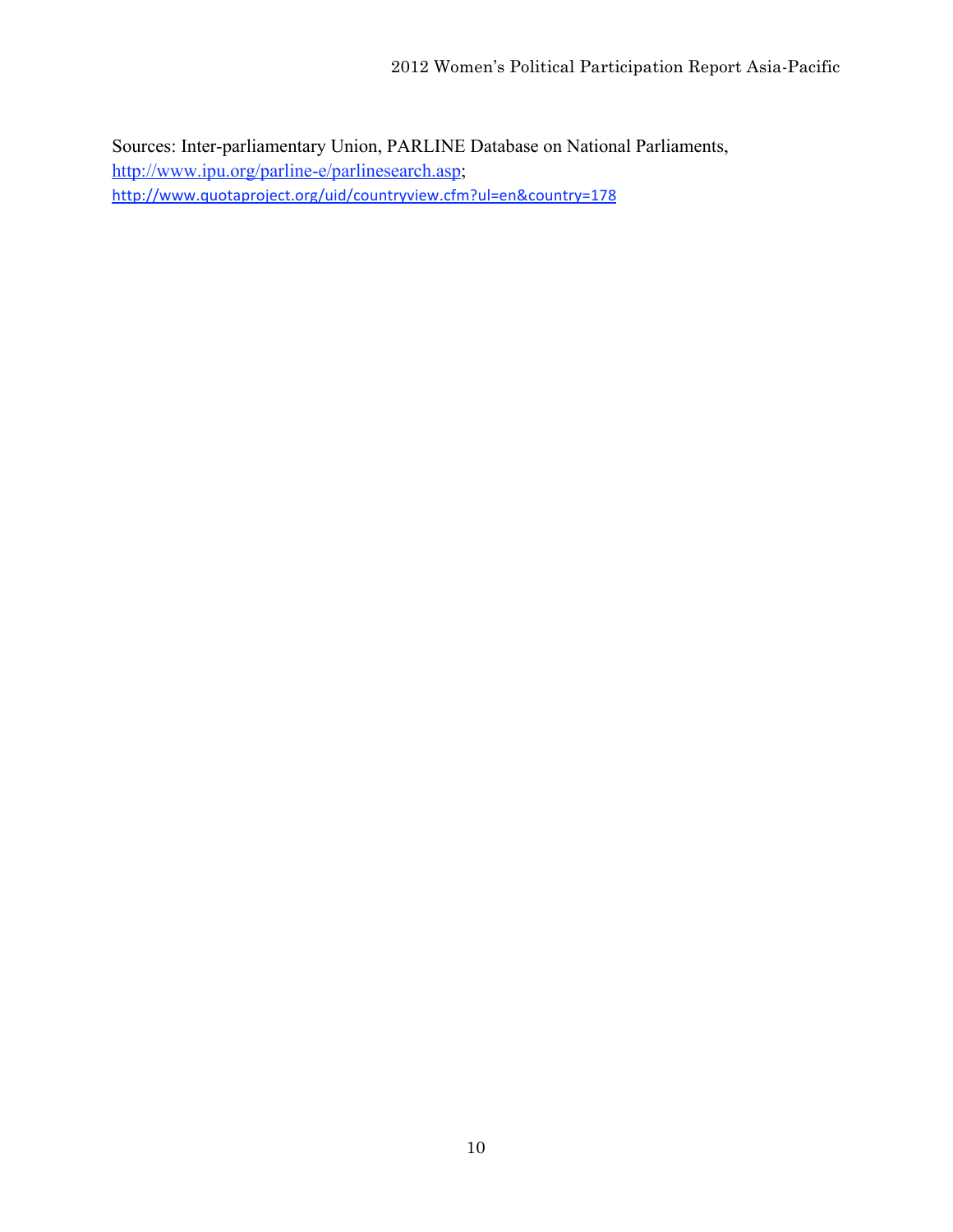# **Eastern Asia**

# *China, Chinese Taipei (Taiwan, Province of China), Mongolia, Japan, South Korea, North Korea*

'Women hold up half the sky' is a Chinese proverb that has become internationally popularized to affirm women's equal contribution and the struggle for their rights to equity in health, education, economic opportunities and political participation. While rising prosperity in Eastern Asia has narrowed the gender gaps in these areas, women's political participation has not increased at the same pace as economic development in this subregion. Eastern Asia includes countries with some of the strongest economies and highest human development rankings, not just in the Asia-Pacific region, but in the world. These countries include the democratic nations of Japan, South Korea and Chinese Taipei (Taiwan, Province of China). Eastern Asia also includes the 'medium human development' countries of Mongolia and China and the lesser developed Democratic People's Republic of Korea (DPRK). Overall the ratio of women attaining decisionmaking positions in both the public and private sectors is still low in Eastern Asia. Much more support is needed for women to pursue both opportunities for economic and political participation and leadership.

High human development is a necessary but not sufficient factor contributing to women's political empowerment. Together, customary practice, socioeconomic conditions, political systems and political culture create different gendered roles and expectations that both facilitate and inhibit women's political participation and leadership. These factors combine to have various effects in particular national and local contexts creating significant variation across Eastern Asia. The indicators used to analyse the situations for women in each country are limited and do not consistently cover the same information. States make political choices about which data to collect and then what to make available according to how they want to present the situations in their countries. It is very difficult to clearly identify gender inequity if indicators are not measured or obscured in some way and also when it is hard to measure, such as meaningful political participation by women rather than symbolic inclusión. The political situations of Taiwan, Province of China and DPRK in this región mean that data is not always available and then not always independently verifiable.

### **Patterns of women's political participation**

Women's formal political representation is influenced by a plurality of institutional political factors such as the type and longevity of the political system, as well as other factors such as economic opportunities, the role of state equality policy and ratification of international gender norms, education, culture and civil society mobilization. While processes of democratization are certainly important for women's political representation they do not necessarily increase women's participation or representation nor is democracy the only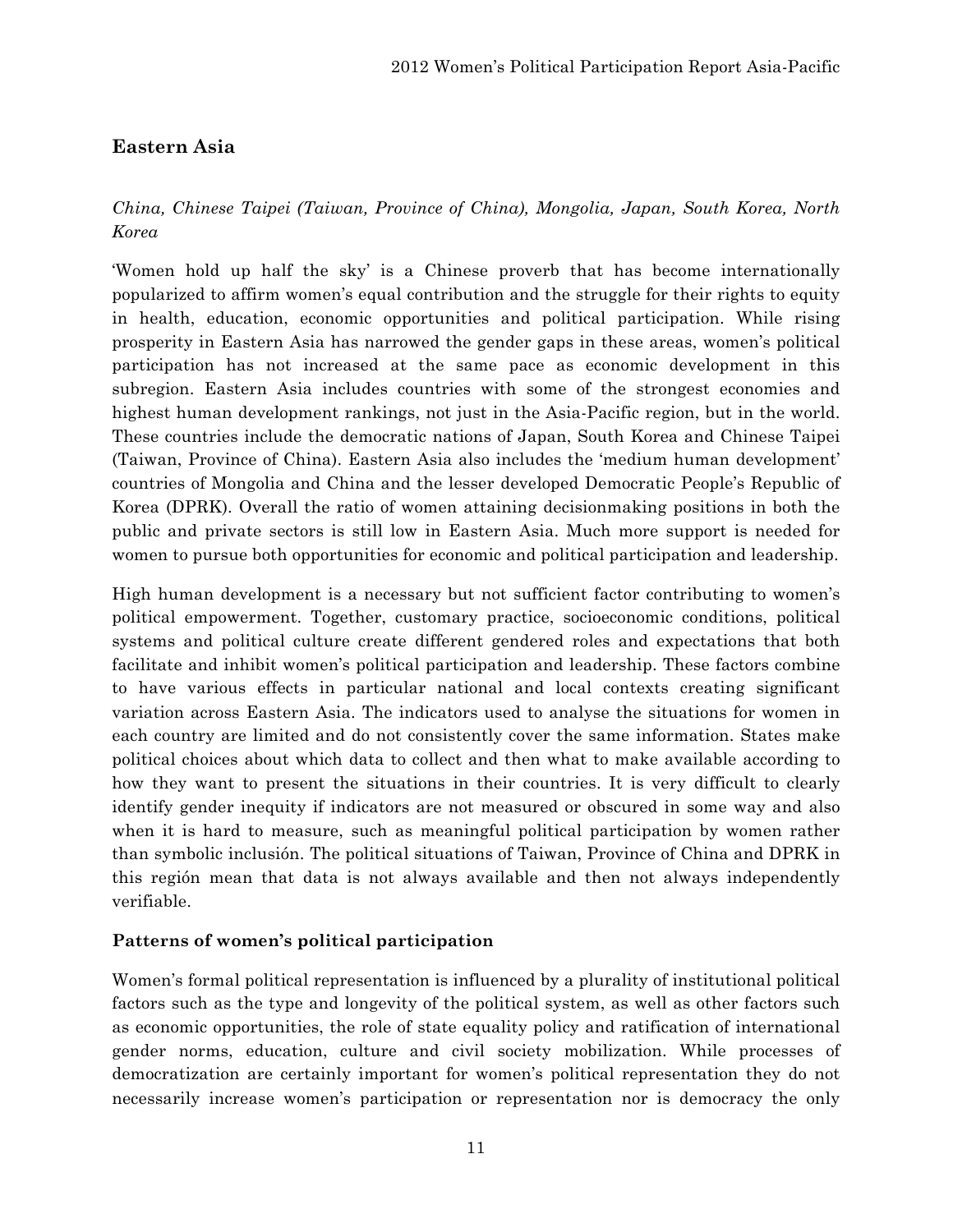political system through which representation can occur. The one-party Communist states of China and the DPRK have many more women in their national legislatures than the democratic states of Japan and the Republic of Korea and this comparison holds true for other parts of the world. In Mongolia the number of women in office plummeted from 25% to 4% during the process of democratization after the end of Communist one-party rule in 1990 (echoing similar patterns in Eastern Europe and the former Soviet Union at the same time).

Chinese electoral law dictates that the National People's Congress (NPC) and local people's congresses should include women deputies and that this should increase gradually. In the NPC, indirectly elected by provincial congresses, 635 of the 3000 seats (21.32%) are filled by women, placing China 60<sup>th</sup> in the world on this indicator of political participation (UN Women 2012). Yet the real centres of political power in China are the provincial Communist Parties where women only count for 10% of delegates (significantly less delegates than in the National Party Congress) and have few chances of attaining a leadership position. Political bias in China is a major barrier to women's equal political participation (Fubing Su 2006). In the DPKR women are represented in government and the National Assembly although similarly men dominate the upper echelons. While noting that women make up approximately 20% of the deputies to the 11th Supreme People's Assembly, and 30% of the local People's Assemblies, relatively low numbers of women occupy decision-making positions in the judiciary and the civil and Foreign Services (UNDP 2011d).

# **Key Enablers and Obstacles to Women's Political Participation**

### **Rapid economic and human development**

Rapid economic development, as has been seen in many societies in Eastern Asia, has increased women's education, health and wellbeing and reduced fertility rates and reproductive duties. These material improvements have given women more time to pursue economic and political goals outside the home. Yet societies can experience substantial growth and development without experiencing equivalent gains for women's economic or political empowerment. With a population of over 1.3 billion the People's Republic of China (PRC) is the world's most populous country with the world's second largest economy. Japan follows with the next largest economy in the world but with a much higher per capita income. Yet in Japan fewer women are represented in politics than in China mirroring the similarly lower female labour market participation rate in that country (Leblanc 1999). In democratic, affluent Japan women remain only 11.3% of the parliament (ranking  $106<sup>th</sup>$ worldwide), and roughly 8% of representatives in local and regional bodies. Slightly better, in the Republic of Korea, women occupy 14.7% of parliamentary seats (ranking  $87<sup>th</sup>$ worldwide). Korea is also a very high economic and human development country (ranked 15th in the world). Alternatively Mongolia, a 'medium human development' country (ranked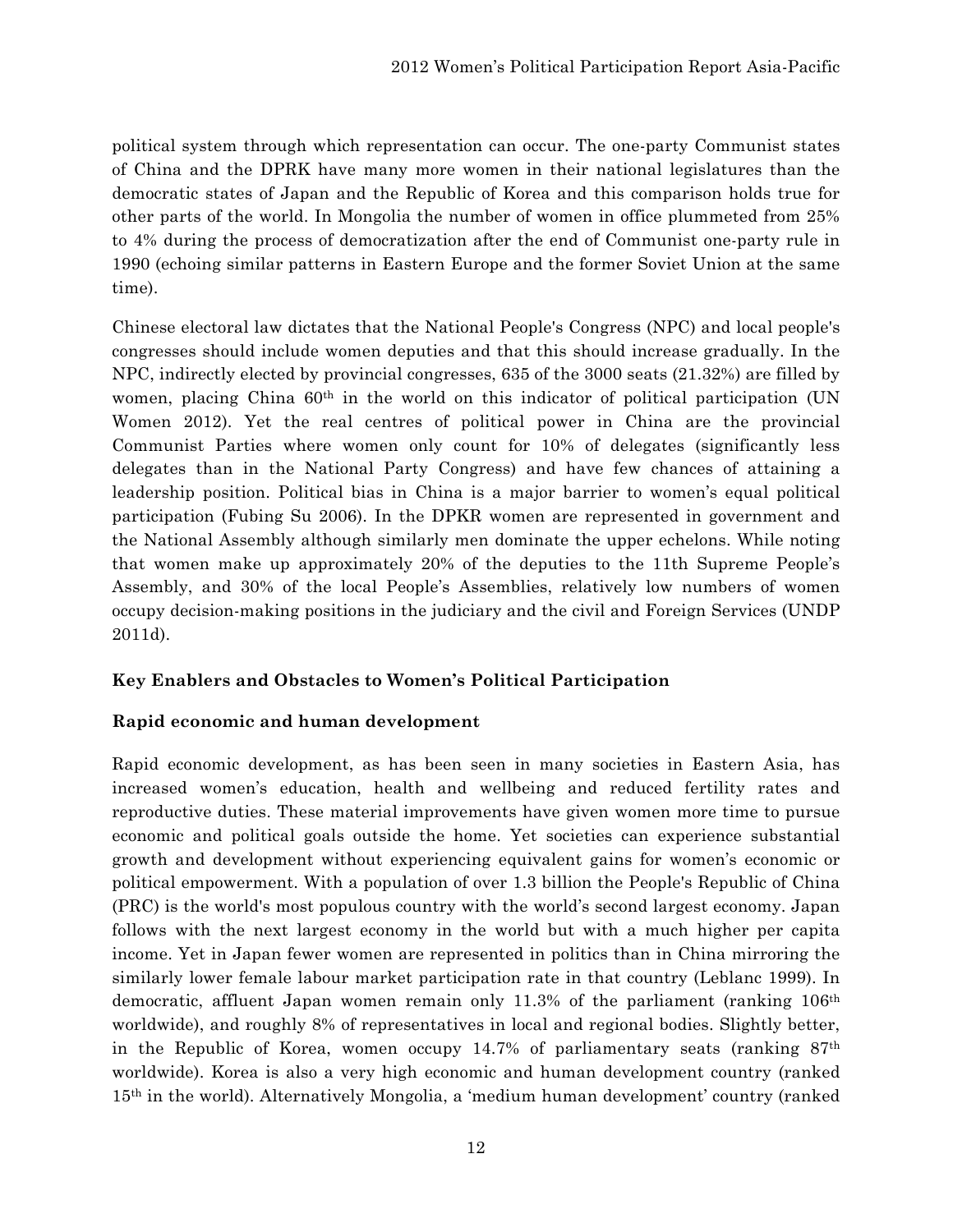110th in the world), now has higher representation [12%] of women in parliament (discussed more fully below) than Japan (UNDP 2012).

### **Culture, civil society and change**

Entrenched social and gender practices are obstacles to women's political participation in Eastern Asia. All over the world the predominance of women's domestic and reproductive roles as wives and mothers over other more community-oriented and public roles is a feature of societies and is especially marked in Eastern Asia. The gender attributes associated with these family roles, such as gentleness and passivity, are seen as incompatible with a more public and vigorous economic and political life and women are seen as incapable of fulfilling such roles. In China for instance, women's underrepresentation has been explained by 'feudal' attitudes that portray women as inferior and incapable of leadership. The official national women's organization, All-China Women's Federation (ACWF), has implemented programs to address these gender stereotypes. They have instigated a twofold strategy: The first targets sexist attitudes and 'feudal thinking' of both men and women and promotes a discourse of equality: The second materially increases women's political skills through training programs, yet structural barriers within political institutions remain (for a comprehensive account please see Howell 2006).

### **Economic Opportunities**

When women do enter the workforce they face greater challenges than men. They are often expected to work and maintain heavier burdens of domestic and reproductive work. Many studies have shown that most national economies depend upon women's unpaid labour in the home. Similarly to the rest of the world, women in Mongolia are concentrated in lowpay and low productivity sectors, such as education, caring and service industries, while men tend to occupy better-paid and higher level positions in government and business that are common pathways to political influence and recruitment for political positions. The Republic of Korea has a highly developed economy but it is also highly male-dominated resulting in one of the largest gender pay gaps in the world: women average only 57% of the men's pay (UN-ENSCAP 2010). Female participation in the labour market is 50% compared to 72% for men (UNDP 2011a). The CEDAW Committee has noted, 'the persistence of patriarchal attitudes and deep-rooted stereotypes regarding the roles and responsibilities of women and men in the family and in [Korean] society' which translates into disadvantage for women in the labour market (CEDAW 2007). Male political leaders and business elites comment that women are not appropriate for leadership roles in public or private spheres since they are not available for the "nightwork" required in these roles due to their family responsibilities (True 2008).

Japan's gender inequity is also apparent in the labour force participation rate of women (47.9%) compared to men (71.8%). This is also reflected in Japan's 2012 Gender Equality Index score of 0,57 (made up of Education 0,93**;** Economic 0,65**;** Empowerment 0,14),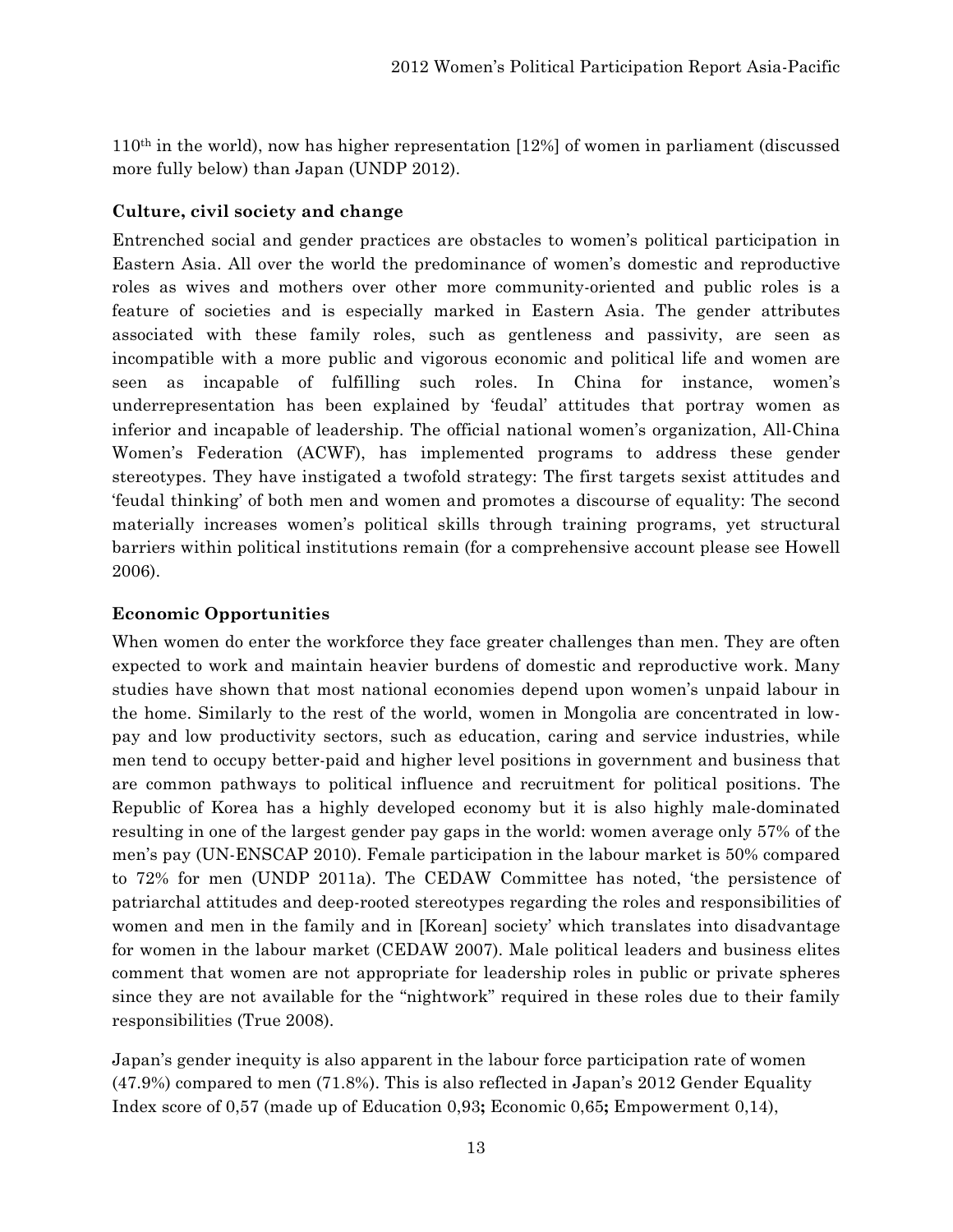dragged down by the economic score but more so by the empowerment indicator, which is measured on the gender gaps apparent in the parliament and senior executive positions and other high-level positions in society (Social Watch 2012). In the private sector many professional women drop out of the workforce when facing the transition from middle to senior-level management. In Japan these drop-out rates are as high as 70.24% of professionally employed women in Japan and 52.88% of professionally employed women in China (Tuminez 2012). DPRK has made substantial gains in bringing women into the labour force but the rate of women's participation is still only 55.1% compared to 77.5% for men, and women have limited access to management positions. Their participation in the public sphere is curtailed due to the time and attention devoted to customary obligations and duties in the private family sphere (UNDP 2011d). These economic disadvantages for women only compound women's political disadvantage.

# **Education**

Women's formal political participation and empowerment is built on the precursors of education and economic opportunities. Mongolia is one of the few places in the world where women have higher education attainment levels than men: 83% compared to 81.8% (UNDP 2011a). Yet female participation in the labour market (67.8%) lags behind men's (78.2%) meaning educational advantage has not yet translated into better employment outcomes for women. This is also the case in Japan where the level of secondary education attainment is high with little disparity (females—80% and males—82.3%) but is neither reflected in economic or political participation. In the DPKR too, women have equal access to primary and secondary education but this does not continue into university with one in seven men completing compared to one in 12 women. These examples suggest that by itself, education and economic participation are not enough to ensure women's political empowerment—in socialist or democratic countries and at higher or lower levels of economic development. Other measures must be undertaken to change societal expectations of women and to assist their path to greater political participation.

# **Electoral systems**

Electoral systems have considerable impact on the representation of women. For instance, globally women's political representation averages 22.6% in proportional electoral systems compared with 18.1% in plurality-majority systems (see www.ipu.org). Three types of temporary special measures are possible within different electoral systems. First, in proportional systems, parties are encouraged to nominate women on the basis that inclusive party lists will broaden and increase their electoral appeal. Thus, proportional systems allow for gender quotas for the number of women and men candidates on the party list. Second, in majority or 'plurality' electoral systems gender quotas can be achieved internally within parties as a certain percentage of the total number of candidates running for office. Third, any political/electoral system may designate reserved parliamentary seats for women or any other traditionally under-represented group that all parties can compete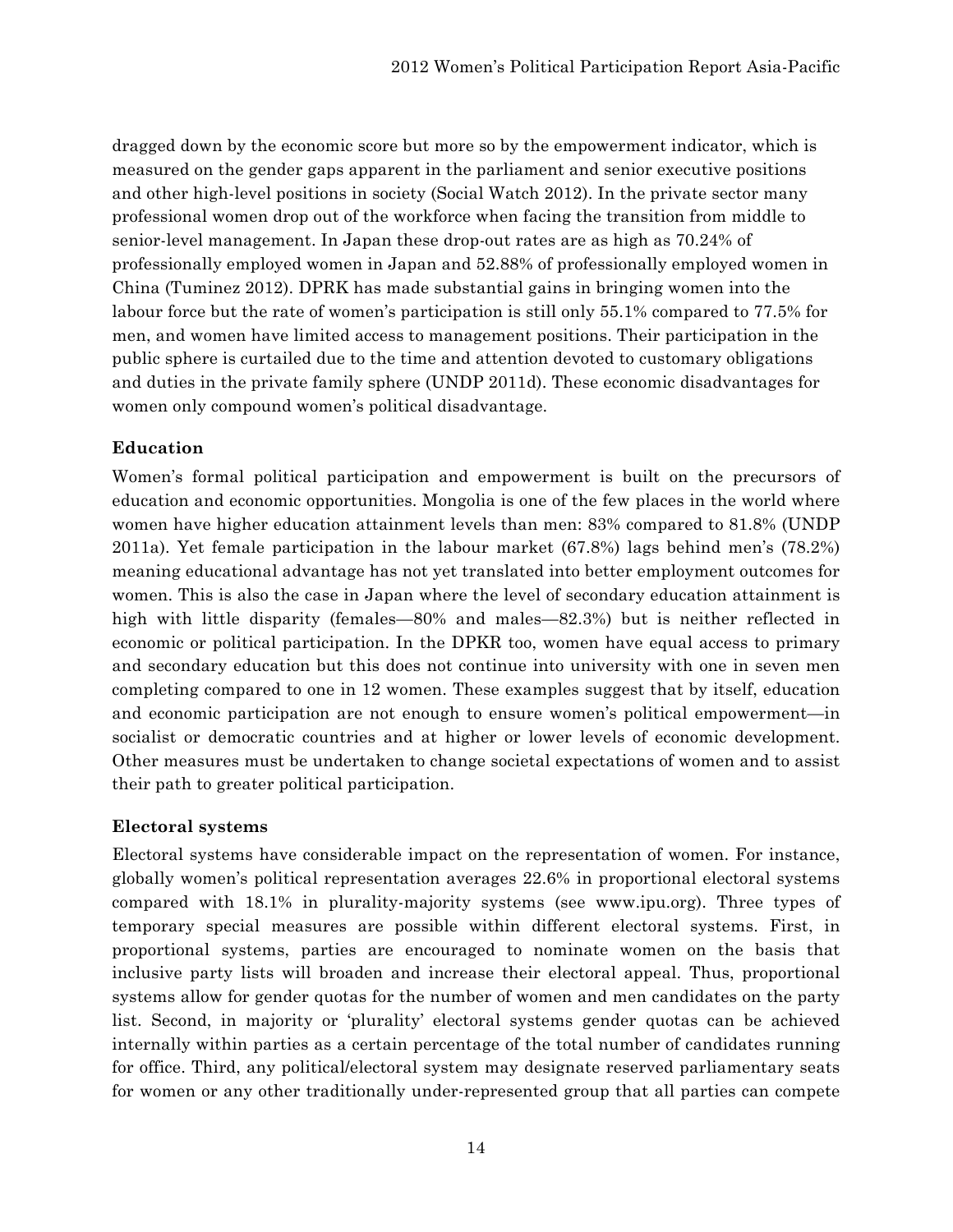for (Krook 2010; Reilly 2012). Compared to the examples of China and DPKR above, democratic Japan has very low representation of women in parliament—only 13.6% (52 out of 480 seats) in the lower house and 10.8% (45 of 242 seats) in the upper house. Women fare a little better in Ministerial appointments at 11.8% or 2 out of 17. Japan uses a semiproportional system (180 of the 480 lower house seats are proportional). While the predominance of majority seats goes some way toward explaining this very low level of women's representation in Japan, cultural factors and a lack of institutional remedies such as quotas and temporary special measures can also be identified as key obstacles to women's political participation in the Eastern Asian region more generally. Women are largely absent, from decision-making at all levels of Japanese society: in parliament but also in higher education (16.7% of lecturers and above) in government (2% of heads of departments) and 4% of CEOs. The recent economic, demographic and environmental crises in Japan have revealed a deeply gendered society and an urgent need for more genderinclusive decision-making (Kano and Mackie 2012).

In 2010 the CEDAW committee urged Japan to undertake affirmative actions to improve women's participation in government, the bureaucracy and business. The government responded with a plan aimed at increasing the share of women in leadership positions to at least 30% in all fields by 2020. The Japanese government has implemented special measures and in some instances reached the 30% target for women's appointment to National Advisory Boards and public offices. Changes to personnel practices and the introduction of mentoring programs are also having some effect on the public service. Programs to assist and encourage private industry to abide by the Equal Opportunity Law have also been implemented along with public awareness raising activities (Government of Japan 2008: 25-29).

### **'Fast-track' policies: gender quotas and temporary special measures (TSM)**

Women currently hold only about one fifth of parliamentary seats globally and even less of senior decision-making positions. At existing incremental rates, it will take a century and a half for women's parliamentary representation to reach parity with men's (UNDP 2012:17). The introduction of 'fast-track' policies, notably the introduction of gender quotas and other institutional reforms are justified by the rapid increase of women's representation in legislatures such as Mongolia's three-fold rise in the 2012 election (see below). Quotas are seen to be a transitional measure that will lay the foundation for a broader acceptance of women's representation and Scandinavia has been a leader in these strategies. In addition, political parties may be encouraged or adopt their own internal quotas for women. This is the most common TSM used to promote the participation of women in political life (Reilly 2012).

In 2004 the Republic of Korea introduced legal quotas into candidate selection processes to promote greater gender balance in parliamentary representation. Of the 56 seats elected proportionally, political parties must include 50% women on candidate lists. For the other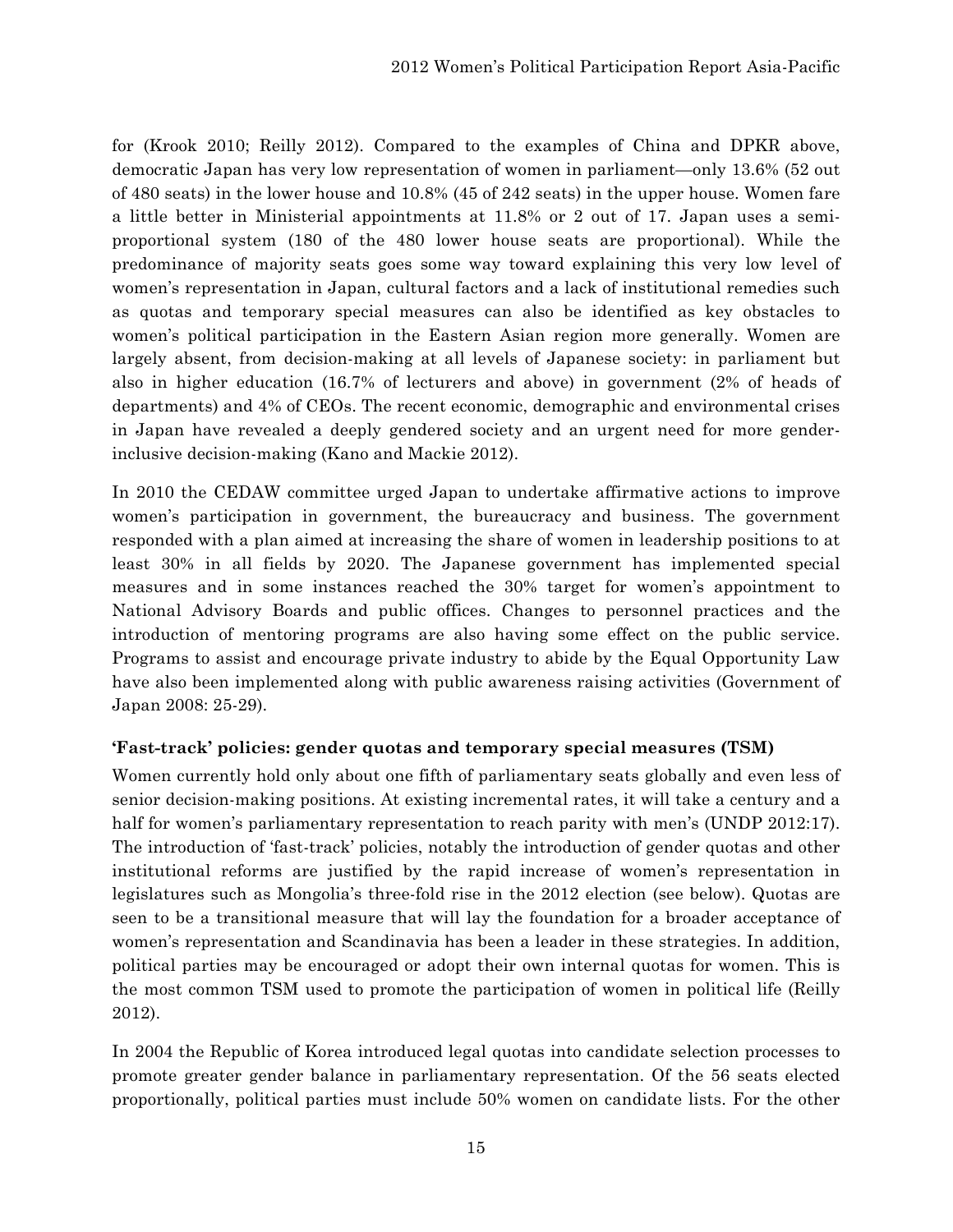243 representatives elected by plurality vote in single member districts, political parties are recommended to include 30% women. However, despite this TSM, the CEDAW Committee noted the slow change in Korea with the low levels of women's representation in decisionmaking positions in the Government, judiciary, foreign service, academia and the private sector. They recommended the further implementation of TSMs, expanding skills and leadership training programmes for women leaders and for programs that raise awareness of the importance of women's full and equal participation in decision-making in society (CEDAW 2007). Continuing poor representation of women in the parliament may require "reserved seat provision," one of the three forms of TSM in parliament. The recent election of Korea's first female President, Park Geun-hye is a hopeful precedent for women's political participation. However, her success reflects the traditional, elite female pathway to politics; following in the leadership footsteps of a father, husband or brother.

Taiwan, Province of China, is significant for its established constitutional practice of reserved seats in parliament for women but women are now winning more seats than this minimum (Tsai-Wei Sun 2004). By 2000 the rate of reserved seats had been increased to 15% to 25%, depending on the size and level (local or national) of the electorate. For the 2008 election Taiwan also changed to a mixed electoral system with less seats in the national parliament (73 of the 113 seats are determined by plurality vote; 34 by second ballot proportionally by political party; and 6 seats are reserved for minorities). The system has also also strengthened more recently by the use of gender quotas for presidential appointees, legislative candidates, and positions within political parties (Huang 2012). Politicla parties have taken up these gender quotas to different degrees. The Nationalist Party (KMT), one of the two largest political parties, have 20 women out of 80 (or 25%) representatives in the parliament and the Democratic Progressive Party (DPP) have 12 out of 27 or (44.4%) (Gelb 2012). In 2009, women comprised 33 out of 113 (29.2%) members of the national parliament. If internal figures are accurate Taiwan now has one of the highest levels of women's political representation in Asia (28% across the three levels of legislature). Taiwan, Province of China is an advanced industrial economy and is ranked highly in terms of freedom of the press, health care, public education, economic freedom, and human development, as well as the development of national machineries for women and gender mainstreaming in the bureaucracy (APEC 2010).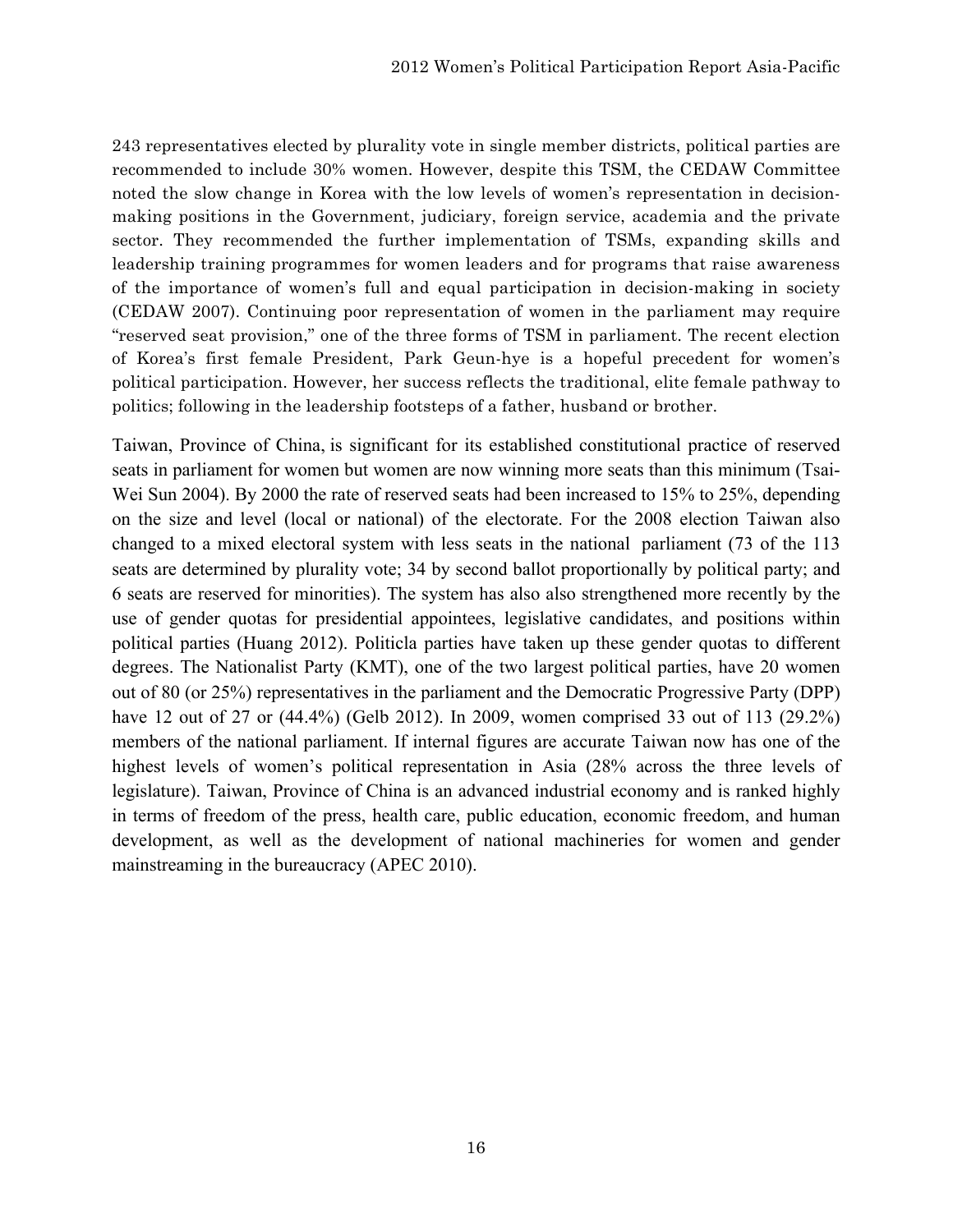#### *Mongolia's 2012 Elections: New electoral system and quotas*

Concerned with the low representation of women in politics—just 3% of elected members of the State Great Khural—the government in Mongolia recently changed its electoral system. The election law of 2012 contained new regulations, including the introduction of proportional representation for 28 or the 76 seats and a minimum of 20% of electoral candidates contesting seats had to be women. In the lead up to June elections the proportion of female candidates was well above the quota at nearly 32% but some parties put almost all their women candidates towards the bottom of party lists ensuring that male candidates had a much higher chance of being elected. Despite unfavourable listing four women won the election through the proportional system suggesting that voters made conscientious candidate choices and seven women were elected directly in the 48 first-pastthe-post seats. Women now constitute approximately 12% of the new parliament - a significant step forward and an example of how 'fast-track' gains can be made. Along with the quota system this result was attributed to an increasing disillusionment with corruption associated with male-dominated leadership and the perception that women are more trustworthy and principled. However, women MPs now face significant challenges to collectively pursue common gender goals and form alliances with male parliamentarians to achieve this. The creation of a women's caucus to assist in this is underway. Opportunities to communicate with other women counterparts internationally and tap into a collective experience will also be important. The composition of cabinet and standing committees requires attention to make sure women are equitably represented at these higher levels (Narangoa 2012; Dierkes 2012).

#### **East Asia Conclusion**

Increasing the number of women representatives in legislatures and parliaments at local, regional and national levels will have flow on effects on the appointment of women into leadership or executive positions as ministers, party leaders, or heads of state and government. Legislative bodies vary greatly and parliaments can be weak 'rubber-stamp' institutions where members lack capacity (Fish and Kroenig 2009). While the inclusion of women might begin as a token gesture even in largely ceremonial assemblies, it has symbolic value and provides women with experience in political office. Women's inclusion by candidate quotas and other temporary special measures is critical to increasing the opportunities for women to gain political experience in the short-term in Eastern Asia while improving the quality of women's substantive political contributions and encouraging an inclusive political culture.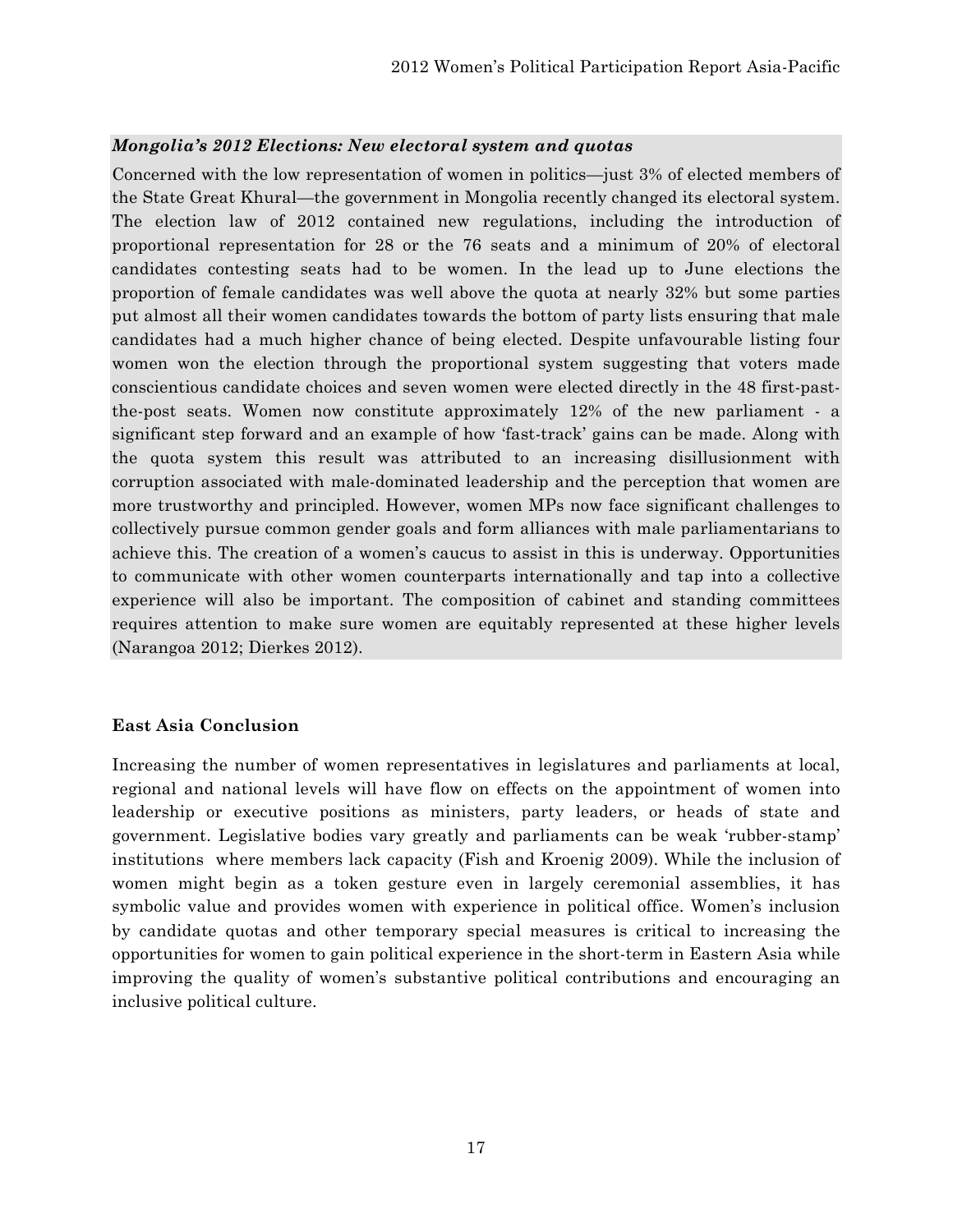### **SouthEastern Asia**

*Vietnam, Brunei Darussalam, Laos, Singapore, Myanmar, Malaysia, Thailand, Cambodia, Philippines, Indonesia, Timor Leste*

High status for women has been claimed in SouthEastern Asian (SEA) societies yet relative gender disparity and low levels of women's political representation compared with the rest of the world is pronounced. This contradiction can generally be explained by the persistence of patriarchal attitudes and gender stereotypes that do not encourage women to participate in politics. Much variation exists in the Southeastern Asian region and an understanding of how gender relations operate within each particular cultural, social and economic context is necessary to explain this heterogeneity.

Traditional attitudes limiting women's political participation are reinforced by unequal human development and women's poor access to food, land, assets, finance, technology, education, training and economic opportunity in developing countries where these resources are themselves scarce. Indicators such as marriage, divorce and inheritance customs and the levels of gender-based violence and sexual and reproductive health are crucial factors affecting not only women's wellbeing, especially poor or marginalised women's wellbeing, but also their capacity to engage politically. Of particular concern is how society and governments deal with these personal status and/or family-related injustices, and the extent to which women themselves advocate for changes in norms and laws to redress these injustices.

# **Patterns of women's political participation**

Women's formal political participation is influenced by the intersection of socio-economic inequalities, race/ethnicity and religion as well as a range of formal, institutional political factors especially the diversity of political systems in this subregion and their age. Viet Nam emerged from decades of war as a one-party communist state, similar to Laos. Brunei remains a Sultanate where neither women, nor men, have the right to political representation. After years of military rule, Myanmar is in an early transitional phase of democratization. Singapore and Malaysia are older parliamentary democracies dominated by ruling parties who have governed since independence and maintain significant state control of citizens. Thailand's older democratic system is vulnerable to military dictatorship by intense political party rivalries reflecting regional enmities. The Philippines and Indonesia have maintained democratic systems which have also been susceptible to dictatorship and corruption. Cambodia and Timor-Leste are building new democracies after long and destructive periods of armed conflict.

Tremblay's (2007) cross-national study of women's representation finds that the most important factor explaining women's parliamentary representation in new democracies is the voting system, whereas within well-established democracies, an egalitarian conception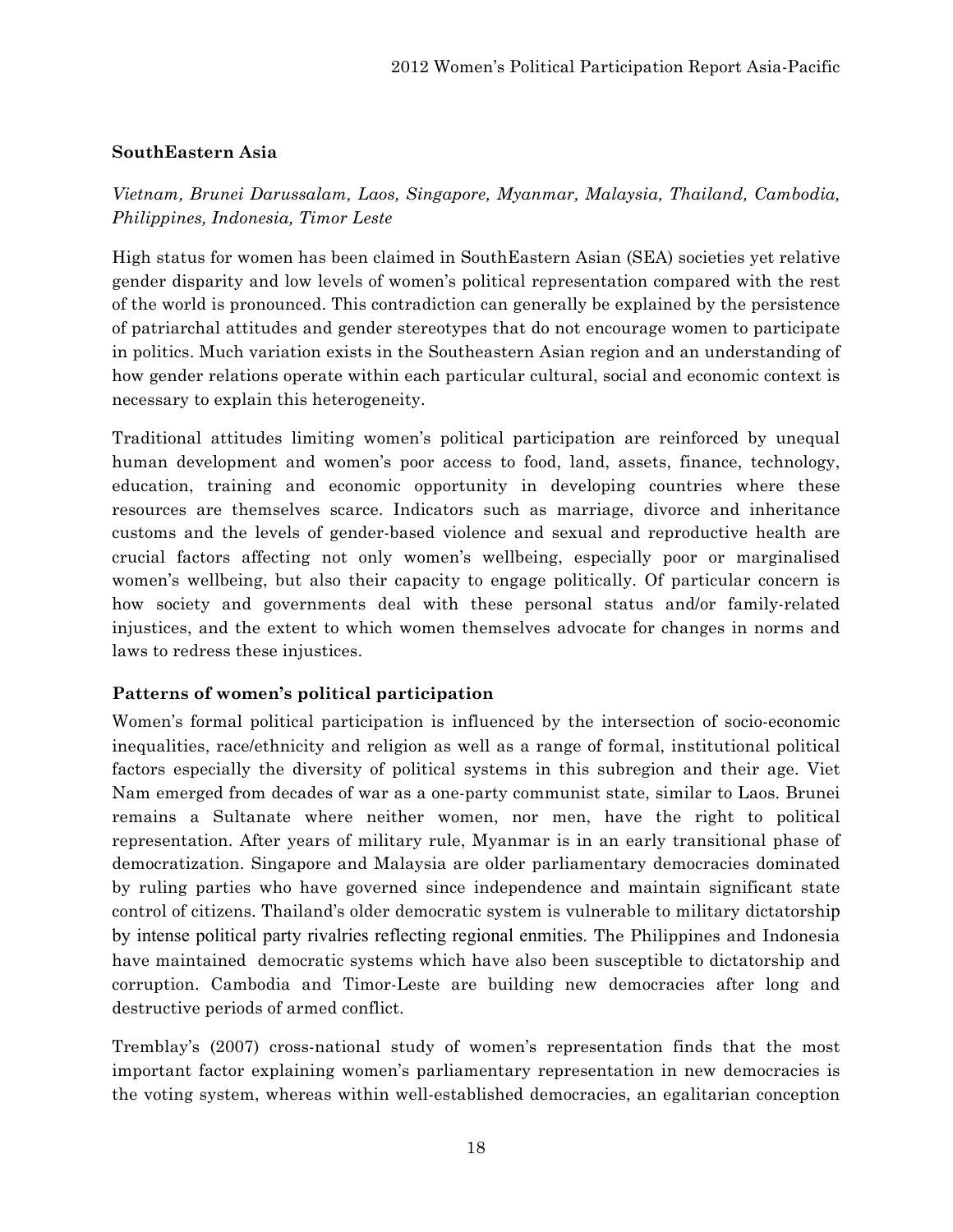of gender roles is the major factor affecting the proportion of women parliamentarians. In Southeastern Asia the length and integrity of the democratic experience and the type of electoral system both have a major bearing on the level of women's political representation. In the subregion only the Philippines can be described as long-standing democracy with an above average rates of women in parliament (23%). Countries with low liberal democratic ratings have varied percentages of women in parliament: Singapore (24.4%), Malaysia (10%) and Thailand (15%) (See Table 1; IPU 2012). Female parliamentary participation rates vary greatly in new or recently renewed democracies depending largely on the electoral system, from Myanmar (1.8%) to Indonesia (19%), Cambodia (20%) and Timor-Leste (38%) where proportional voting systems are in place and has been strongly advocated for (UNDP 2101:11, 31). Proportional systems provide an incentive for parties to maximize their appeal by including candidates from all social groups. Timor-Leste, Cambodia and Indonesia have all seen rises in women's representation over the last decade under this type of electoral system and with the introduction of gender quotas. However, in the Southeastern Asia overall participation rates have only slowly increased, and at the rate of the last decade will take more than a century to reach parity (UNDP 2012: 20; 21). Special measures have been shown speed up these processes (see below).

Adversarial party politics is not a political system women have designed or flourished in. Newly emerging democracies, in particular, like Timor-Leste, Cambodia, Indonesia and Myanmar, suffer from a dearth of women candidates. Parties typically avoid females as they come with access to few campaign resources (wealth, knowledge, or networks) or links to influential constituencies (UNDP 2010). Women are less experienced than men in public roles and must juggle their 'triple burden' (of reproductive, productive and community work) leaving little time for politics. Women's electoral success requires support from political parties and placement in 'winnable' positions (IPU 2011).

### **Elite women's political participation and gender attributes in SEA**

SEA has produced an exceptional number of impressive women leaders. Yet many of these women are closely associated with men who were national leaders. Corazon Aquino (11th President of the Philippines 1986-1992) was the first female president in Asia and widow of assassinated Senator Benigno Aquino. After his death she continued a 'People Power Revolution' to topple corrupt President Marcos and restore democracy to the Philippines. Megawati Sukarnoputri (5th President of Indonesia 2001–04) opposed corrupt dictator President Suharto and replaced him after his downfall. Both Megawati and Aung San Suu Kyi of Burma (opposition political leader and now member of Parliament) are daughters of the 'founding father' of their country, deposed by a military coup and replaced by a dictatorship, which both women opposed. Thailand's new and first female Prime Minister, Yingluck Shinawatra is understood to have been voted in to redeem and replace her brother Thaksin, the Prime Minister overthrown in a 2006 military coup.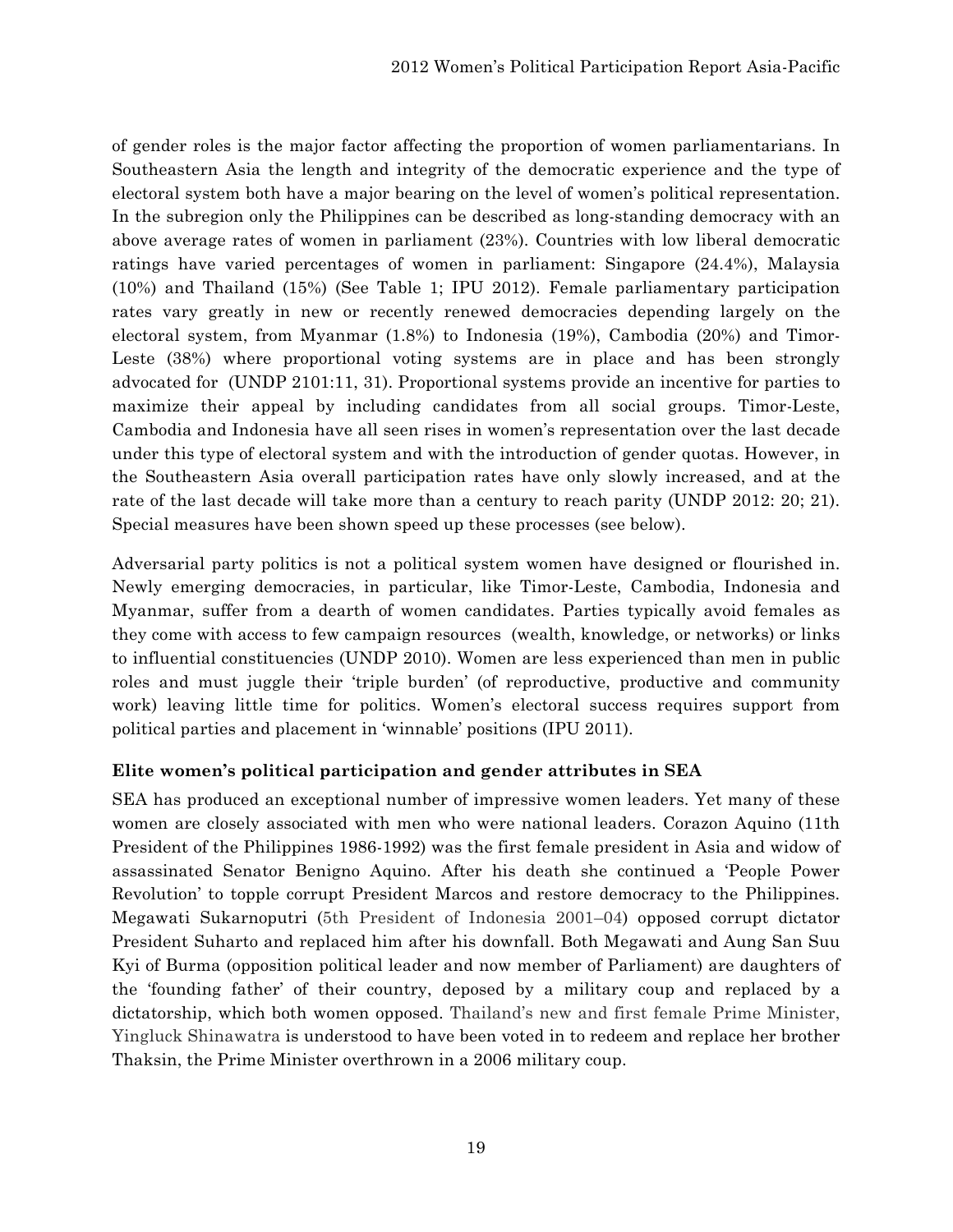There has been much debate about whether these women are mere symbols of their fathers, husbands or brothers: simply 'leaseholders of patriarchal power'. Yet they have succeeded in political office where other male relatives have not. They also represent the elite strata of societies with strict social hierarchies and this status may trump gender especially in times of national crisis. When corruption and dictatorship dominate women are felt to be trustworthier than men. This may reflect the region's deep belief in the feminine and maternal attributes of honesty, self-sacrifice and fortitude and the valorising of these attributes. This attitude is summed up in a well-known Cambodian phrase about politics as the art of 'riding a buffalo through a muddy field' and something that is only useful in a time of crisis (Jacobsen 2010: 207).

### **Key Enablers and Obstacles to Women's Political Participation**

### **Women's movements and socio-economic divisions amongst women**

Improvements in women's political representation can also occur due to pressure from women's movements and mobilisation of local women's advocacy organisations on substantive issues of concern to women. Women's movements in SEA have had to overcome colonial gender regimes, deference to movements for nationalist independence and to survive authoritarian and patriarchal state rule. After war or crisis the familiarity of established patriarchal systems may appear attractive. National women's movements can also replicate existing patterns of social hierarchy and gender roles and be seen to represent elite rather than diverse groups of women overall. This has been the case in Cambodia, Indonesia and Timor-Leste (Jacobsen 2010, Blackburn 2010, Niner 2011: 427). Some women's movements, notably in socialist Vietnam and Lao, and the Philippines where 'people-power' has prevailed, have had more success in forming coalitions of women across socio-economic divisions and creating greater change for all women (Roces 2010).

#### **Increased economic engagement**

The need for more equitable gender relations and the importance of women's autonomy and contributions to the economy have been acknowledged across SouthEastern Asia has been acknowledged. However, in local economies women's productive work is often an extension of their home-based activities and has not increased their public engagement but rather reinforced restrictive social conventions. Today the rapid pace of global economic change in SEA furthered by government goals for building knowledge and export economies have increased the numbers of young women working in factories across the region and of female entrepreneurs and employers among the middle class (Elias 2011). But women's economic empowerment has yet to lead to significant political empowerment that might address, for instance, through women's advocacy and substantive political input, the exploitation of vulnerable women working as migrant domestic servants in largely unrelated sectors or working in illicit prostitution and sex trafficking industries in the subregion.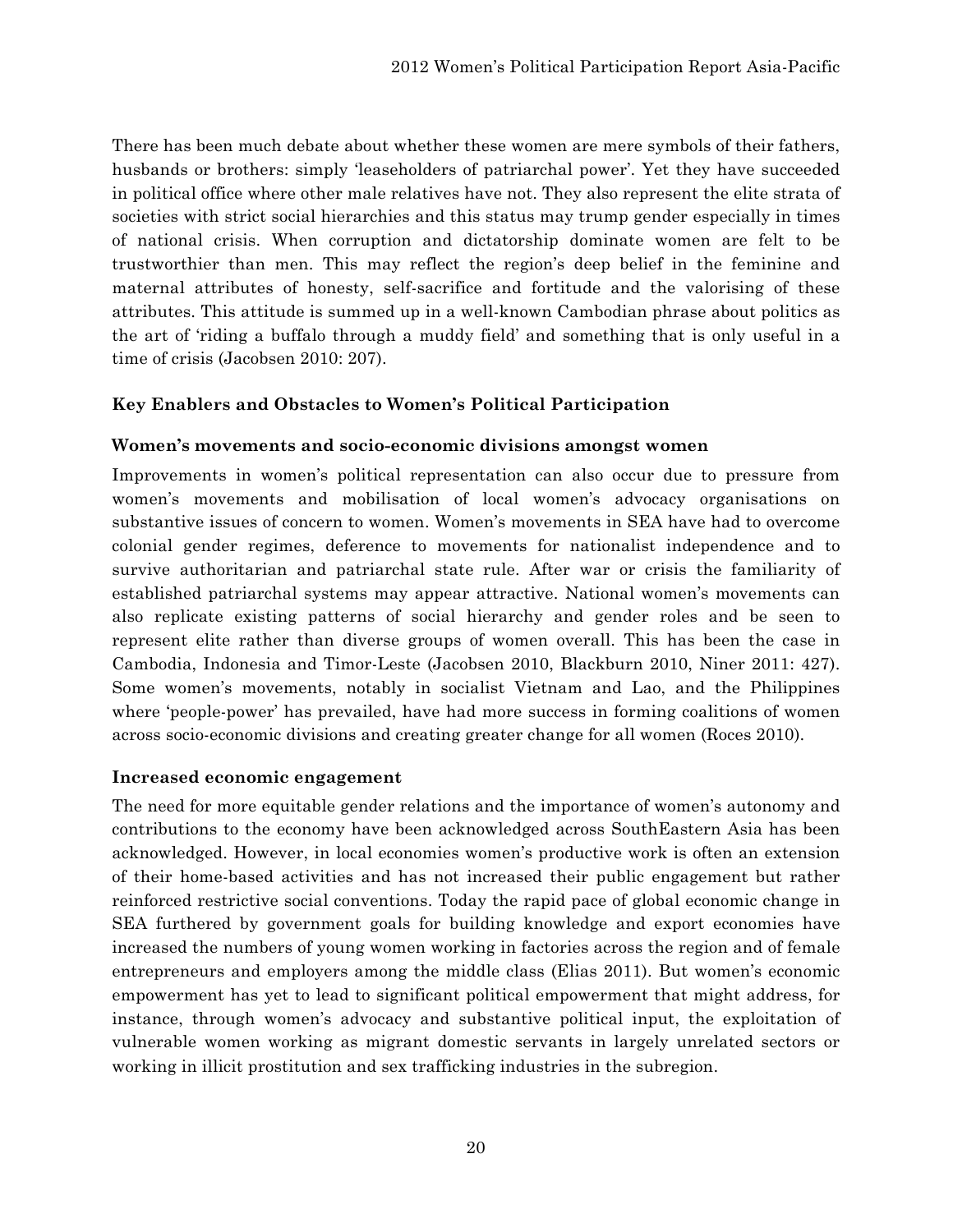#### **Grassroots political participation: education, employment and empowerment**

While it is important to observe and encourage women's formal political participation, the precursors of education and employment are critical to also understand women's informal or grassroots political participation. Particular tools and measures can assess these factors. Measures like the independent Gender Equity Index (GEI) quantifies the gap between women and men in education, economic participation and political empowerment (0 means that no women is educated, employed or empowered and all men are and 100 indicates perfect equality) (Social Watch 2012). Regionally, Europe has the highest and best GEI at 0,73 and the Middle East and North Africa the lowest at 0,31 (Education 0,56; Economic 0,23; Empowerment 0,14); South Asia is only slightly better at 0,39 (Education 0,67; Economic 0,36; Empowerment 0,14) and Eastern Asia and the Pacific much higher at 0,69 (Education 0,95; Economic 0,70; Empowerment 0,42). As overall equity for women increases education appears to be the first indicator to rise, followed by employment and lastly political empowerment.

Reproductive health is also crucial for women's equity and empowerment and this is reflected in UNDPs Gender Inequality Index (GII), which is based on reproductive health, empowerment (which counts educational achievement) and economic activity (0 is complete equality and 1 is complete inequality).<sup>3</sup> Reproductive health increases women (and children's) wellbeing and means women can control the number and spacing of their children and have more time and resources to engage in activities other than their reproductive work in the family household. This means more time on productive or economic engagement as well as community and potentially political activities.

### **'Fast-track' policies: gender quotas and temporary special measures (TSM)**

Recommendations to compensate for the obstacles to women's formal political participation and to fast-track women's representation in legislatures include the three types of TSM mentioned previously, establishing internal party and partly list gender quotas and targets and establishing reserve seats and quotas in parliament: reviewing political party processes for recruitment and nomination; building the political capacities of women candidates and representatives through civil society initiatives; and designing gender-sensitive parliaments that facilitate women's caucuses, family-friendly sessional hours and facilities for example (UNDP 2012:11). The Philippines provides reserved parliamentary seats for women and in Indonesia gender quota legislation for political party candidate lists was introduced in

<u> 1989 - Johann Stein, fransk politik (d. 1989)</u>

 $3$  The GII shows the loss in human development due to inequality between female and male achievements. Reproductive health is measured by maternal mortality and adolescent fertility rates; empowerment is measured by the share of parliamentary seats held by each gender and attainment at secondary and higher education; and economic activity is measured by the labour market participation rate for each gender. Brunei and Timor‐Leste do not have a GII calculated due to a lack of relevant data. Accessed http://hdr.undp.org/en/statistics/gii/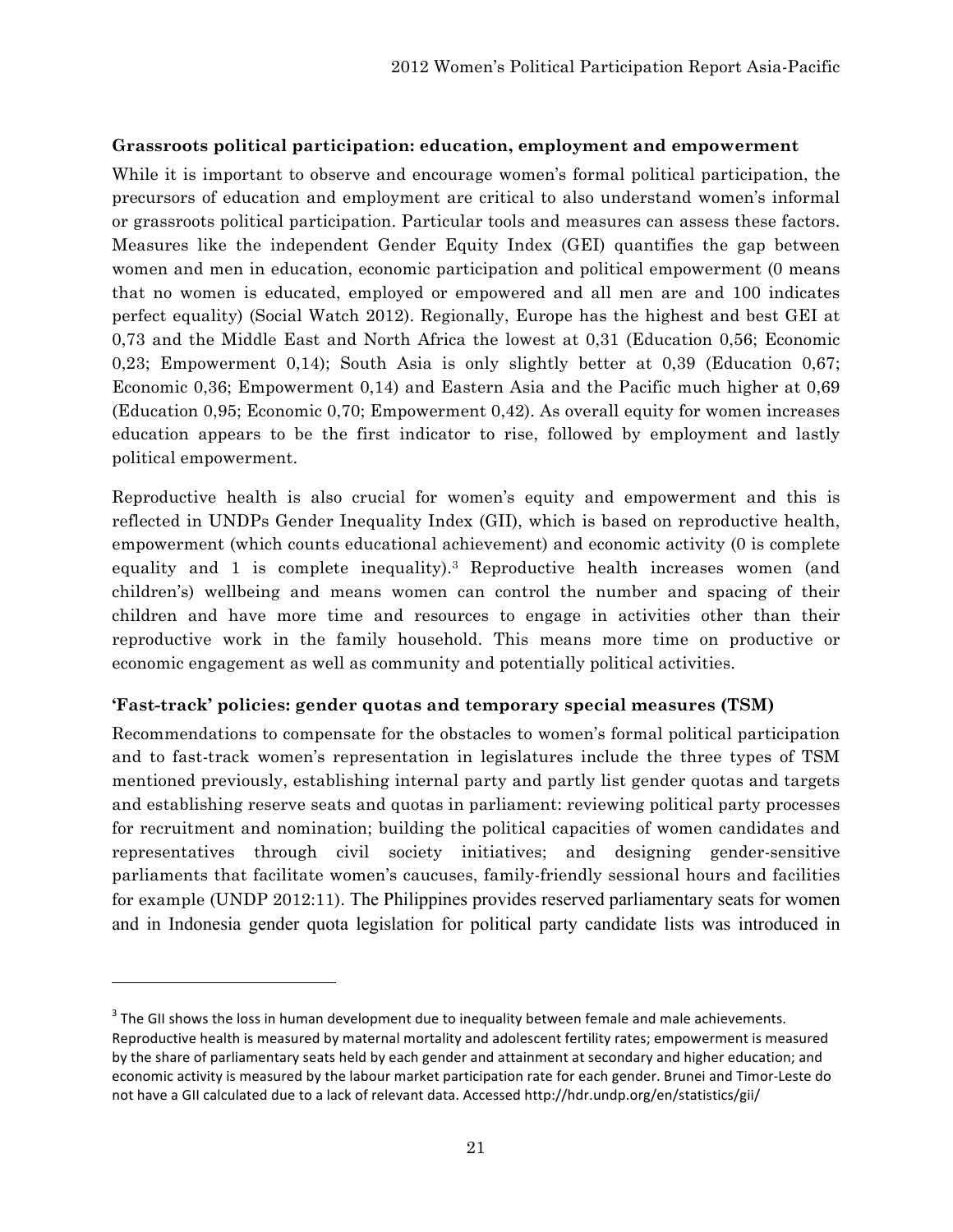2003 (30%) then made compulsory in 2008 which has increased women's national political representation to 18%.

### *CASE STUDY: Timor-Leste — Highest political representation for women in SEA*

Timor-Leste offers a positive example of the use of temporary special measures (TSM). In 1999 Timor-Leste became an UN-administered territory after a long and destructive period of armed conflict and for a decade the UN provided security, administration and humanitarian and development assistance. In 2000, in the lead up to independence, the East Timorese Women's Congress set a goal of 30% women in all decision-making bodies. *Rede Feto*, the national women's network, made the campaign for gender quotas a priority for the 2001 Constitutional Assembly elections. However, the UN Electoral Affairs Division refused to use quotas, despite the advocacy of UNIFEM, on the basis they were not 'democratic'. But they did establish a proportional electoral system (see True and Hall 2009). To compensate for no official gender quota, local women to advocate for affirmative action and successfully lobbied for international funds to support and train women candidates. As a result of these efforts, Timorese women won 25% of seats in the new Assembly.

A formal gender quota was eventually mandated in the 2007 National Election Law establishing that one in every four candidates should be a woman. In an amendment to Election Law in 2011, candidate lists must now include one woman for every group of three candidates (EUEOM 2012). Today women representatives hold 21 of the 65 seats (32.3%) in Parliament, ranking them 22 in the world and the highest in the Southeastern Asian subregion (UNDP 2011b). Women also have 3 of 13 (23.1%) ministerial positions in the government (UNW World Map 2012). However, this remarkable outcome must be reconciled with substantial gender inequity illustrated by the fact that women suffer malnutrition more often than men and have higher rates of illiteracy. Women are less likely to participate in the paid workforce and then usually in lower-level positions and earn oneeighth the salary of men (ADB 2005: 23). Fertility rates (5.9 children per woman) are among the highest in the world and compounded with poor health services contribute to extremely high maternal mortality rates (370/10,000). Roman Catholicism is the predominant religion, which may account for the high fertility rate, and also cultural conservatism concerning gender relations, stressing women's roles primarily as wives and mothers. The main challenges for women in Timor-Leste now lie in fulfilling not strategic, but practical gender needs: the result of deep poverty and conflict. Opportunities for poor, rather than elite women to participate in social, economic and political decision-making processes and improve outcomes for women need to be advocated for (UNW-CEDAW 2012).

#### **Southeastern Asia Conclusion**

Human development is a necessary albeit insufficient condition to guarantee women's representation or gender equity. Increasing women's political participation in SEA in the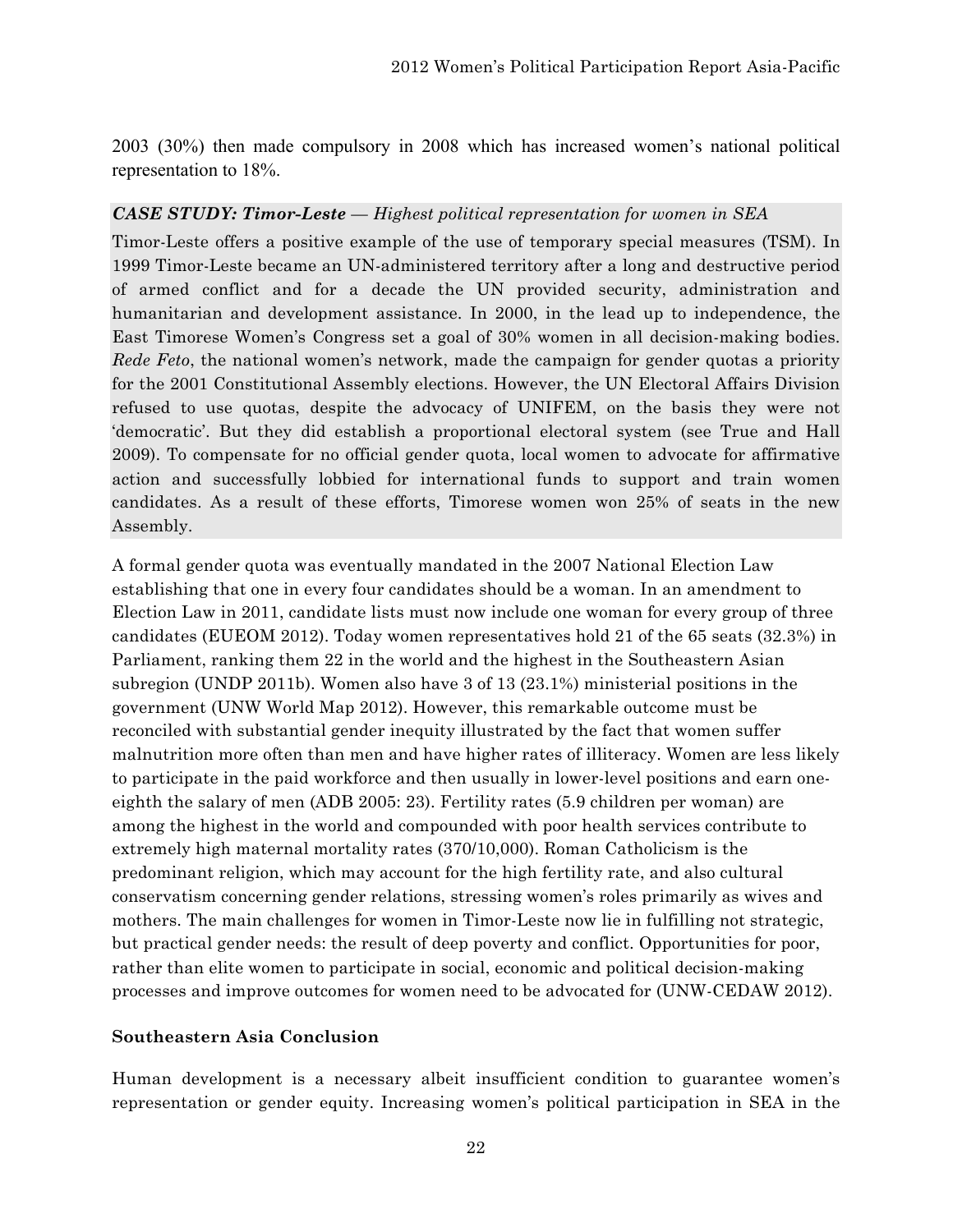medium term requires the forging of an egalitarian political culture that promotes and values women's participation. Singapore's strong economy and high Human Development Index (HDI) translates into high levels of parity in health and education but not in the economy as measured by labor market participation (53.7% for women compared to 75.6 for men), especially at senior levels, or in politics: Singapore is also the only country in the region with no female Ministers (UNW World Map 2012). Malaysia also has a high HDI but low parliamentary representation for women (14%); education attainment (66.0% of women reaching secondary or higher education compared to 72.8% of men) and labour market participation (women–44.4% and men 79.2) (UNDP 2012b). Islamic women face discrimination particularly with respect to personal status, marriage and family relations. While Malaysia declares a commitment to meeting a 30% target of women in decisionmaking positions, concrete affirmative actions, such as mandatory quotas have not been made (IPU Case Study 2010). In Indonesia, which has a much lower HDI and an Islamic majority,—quotas have been introduced and women are guaranteed equality under the constitution—and women's parliamentary representation is significantly higher (18%) as a result and 4 out of 35 Ministers are women (UNW World Map 2012).

The relationship between high human development, democratic political systems and increased women's political participation must be reconciled with high levels of women's representation in the one-party socialist states of Viet Nam (25.8%) and Lao (25%) underscored by these countries most equitable labour market participation in the region (for Vietnamese women at 68.0% compared to 76% for men and for Laotian women at 77.7% compared 78.9% of men—UNDP 2011b). Vietnamese and Lao women have the highest levels of formal participation in the region, second, and third, only to the special case of Timor-Leste as discussed, and all of them socialist and democratic – have established temporary special measures to increase women's participation. The Viet Nam Women's Union Central Committee proposed to increase the proportion of women to 30% in the National Assembly and in the People's Provincial Councils. Similarly, in Lao, the People's Revolutionary Party Congress in March 2011 established a target of 30% in the National Assembly and 15% in decision-making positions. The targets have not yet been reached but Viet Nam's Constitution the Law on Gender Equality (2006) guarantees women's equality with men although in the reality of women's lives discrimination continues (IPU Case Study 2010). Nonetheless, political gains for women are hampered by low (but equitable) rates of educational attainment, high maternity mortality (56/100,000) and adolescent fertility rates (26.8/1000), perhaps reflecting low HDI (UNDP 2011b). In Lao poverty and inequity is apparent in educational attainment (22.9 % of women achieve secondary or higher level education compared to 36.8 % of men). Yet the worst of Lao's indicators is the maternal mortality rate of 580/100,000—the worst in the region—combined with a high adolescent fertility rate (39/1000) (UNDP 2011b). Women surely cannot thrive under such conditions, let alone achieve equal political participation with men. Women's social and economic rights and equality need to be prioritised in such contexts as the foundation for political empowerment and participation if not their single driver.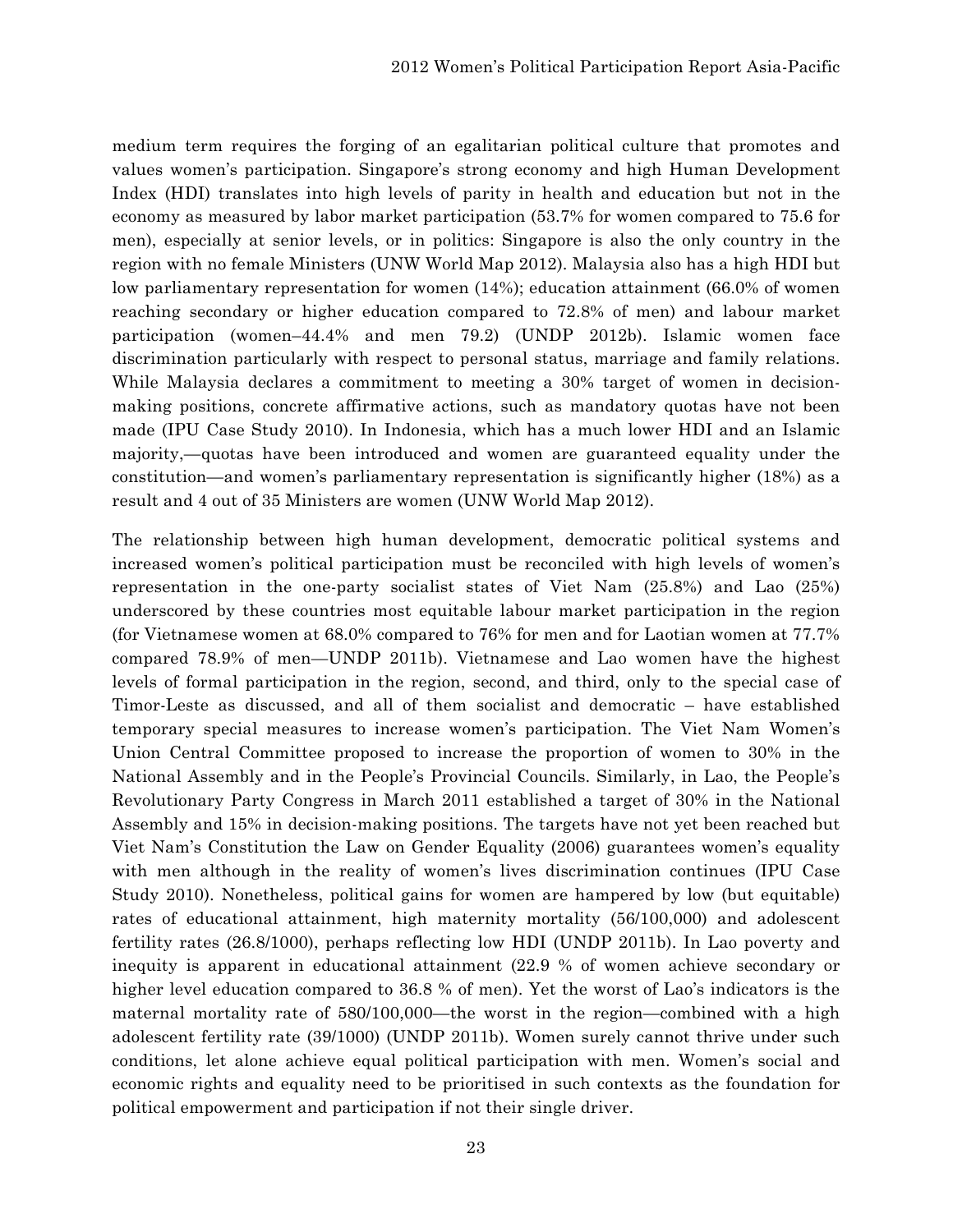# **South Asia**

*India, Pakistan, Sri Lanka, Bhutan, Nepal, Bangladesh, Afghanistan, Maldives.*

South Asia is one of the most volatile regions of the world with the presence of two nuclear armed and hostile states and violent intra-state ethnic conflicts. States in this region share certain predominant features: post-colonial state formation, centralised governments, socioeconomic inequalities and intra state divisions and conflicts based on class, gender, religion, language, ethnicity and caste. For the past 60 years political systems have varied from democracy in India and Sri Lanka (with varying degrees of authoritarian tendencies) to outright military dictatorship, theocratic autocracy and democracy in Bangladesh and Pakistan. Nepal has made a democratic transition from a monarchy that was overthrown by a Maoist revolution but faces problems of consolidating its democratic base. Maldives is a small island country in the region and was declared a republic in 1968, bringing an end to more than 800 years of monarchy. Early this year, the President, Mohamed Nasheed was allegedly ousted in a coup and presidential elections have been announced for 2013. Afghanistan has had a long history of coups, monarchy and dictatorship and is now an Islamic Republic under President Karzai with the National Assembly consisting of the Upper and Lower houses. This region has 4 Islamic republics, 2 democracies with a Buddhist majority and two secular democracies with a Hindu majority.

### **Patterns of women's political participation**

<u> 1989 - Johann Stein, fransk politik (d. 1989)</u>

Understanding women's political participation in the region has to take into account the different forms of governance and political mobilisation as well as the size of the population and the socio-economic and cultural factors that shape gender roles. The first thing that stands out about the region is its impressive record of women as heads of state and government; Sirimavo Bhandaranaike and Chandrika Kumartunga in Sri Lanka, Indira Gandhi and Pratibha Patil in India, Benazir Bhutto in Pakistan, Khaleda Zia and Sheikh Hasina in Bangladesh. Women leaders are found across the political spectrum in these countries from the left/ultra left parties to the mainstream centrist and also within the radical right. Right wing political forces like the Jamaat-e-Islami<sup>4</sup> in Pakistan and Bangladesh and the Bhartiya Janta Party (BJP), and the Shiv Sena with their highly patriarchal policies that place women in more traditional gender roles have mobilised women in large numbers at the grassroots as also at the leadership levels. BJP's Sushma Swaraj who was once the Information and Broadcasting Minister in India is a potential prime ministerial candidate. One can safely conclude therefore that the highest positions in the government and the state are not out of reach for women in South Asia. Maldives is an

<sup>&</sup>lt;sup>4</sup> See <<u>http://www.currenttrends.org/research/detail/gender-ideology-and-the-jamaat-e-islami > (accessed 20</u> Nov. 2012)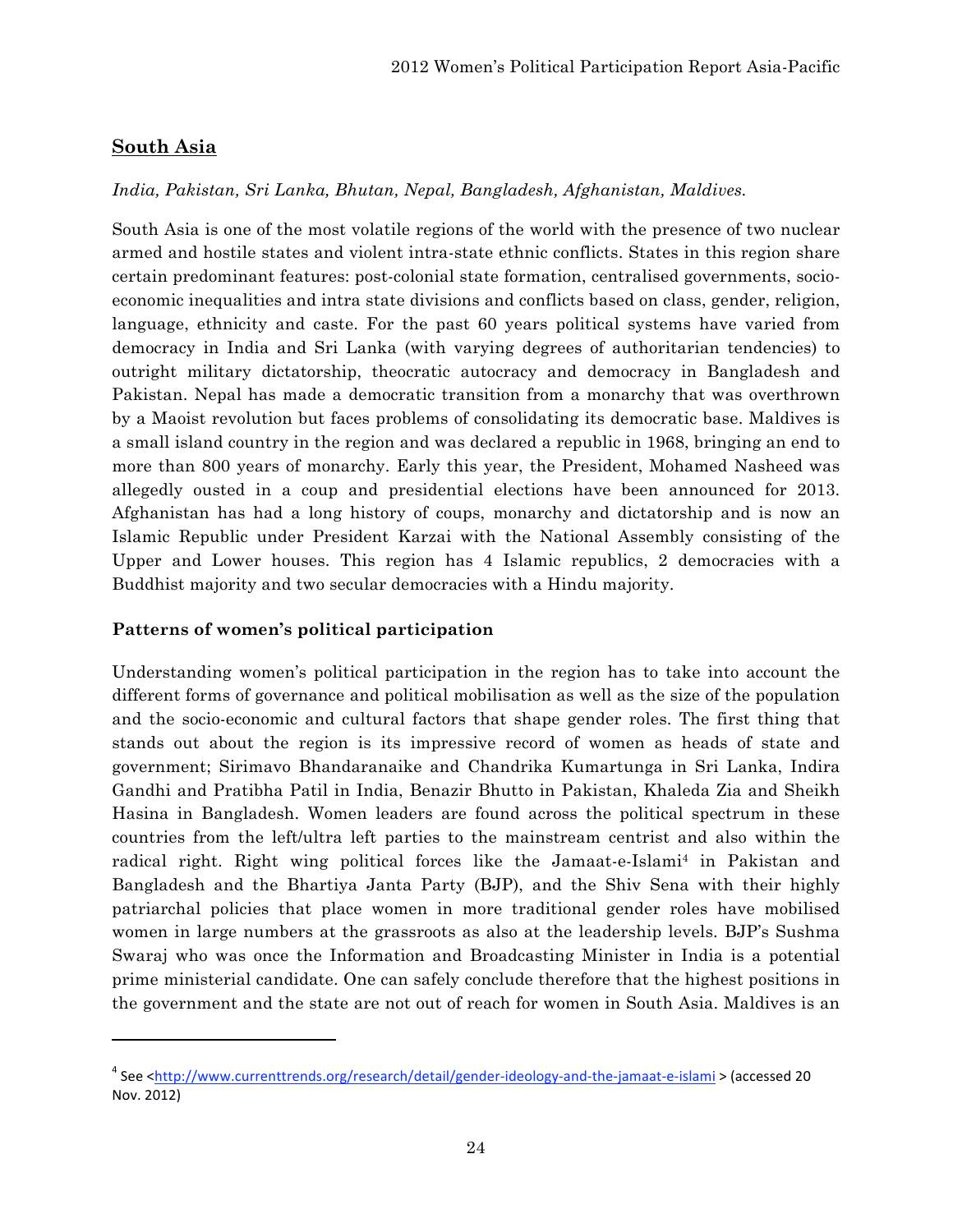exception that has banned women from holding the highest leadership positions of the president and the vice president. The country has been heavily criticised for its anti-women policies.5

Women's participation at all levels of government is not unusual in South Asia, given the long history of women's political activism, their participation in anti-colonial struggles and the strong influence of the women's movement. However, the number of women in national parliaments in South Asia is below the average 20% proportion globally despite the affirmative actions in most South Asian countries. Yet those who do manage to get into parliament have often climbed up the ladder to occupy ministerial positions including heads of states. Women who are politically active are considered 'exceptional' due to their family background or connections. At the grassroots level there are more women in power but it is very difficult to trace the political career of any woman at a higher level who succeeded without any male mentorship or family connection. India's former Railway Minister and West Bengal's current Chief Minister, Mamata Banerjee is possibly be an exception to the rule.

# **Obstacles to Women's Political Participation**

# **Lack of intra party democracy**

<u> 1989 - Johann Stein, fransk politik (d. 1989)</u>

Lack of democracy within political parties is the biggest impediment to women's political participation in South Asia. All major parties in the region have leadership that is passed on from one generation to another in the same family. This is the most notable trend of South Asian politics where the Bhuttos, Nehru-Gandhis, Rajapakases all control political parties as a family unit. The leadership of these parties is strictly a family matter and thus may get passed on to women family members. This is the case with Sonia Gandhi, the current leader of the Congress Party in India, the widow of former Prime Minister Rajiv Gandhi and the daughter-in-law of Indira Gandhi. Her son Rahul Gandhi is now the important and powerful leader of the Congress and the party has no intra party democracy in terms of choosing leaders other than the Nehru-Gandhi family. This is also the case with the Bhuttos in Pakistan where slain leader Benazir Bhutto's son, Bilawal, even adopted her surname to seek legitimacy as the anointed heir of the Pakistan People's Party founded by his grandfather and former Prime Minister, Zulfikar Ali Bhutto. His father and Benazir's husband, Asif Ali Zardari serves as the current President of the country. This situation is extremely unusual in a country where children would never take up their mother's surname. In Bangladesh, former Prime Minister, Begum Khaleda Zia, is the wife of former President Ziaur Rahman and current Prime Minister, Sheikh Hasina is the daughter of Sheikh Mujibur Rehman, nationalist politician and founder of Bangladesh. The Rajapakase family in Sri Lanka currently holds all important offices. If more women from non-elite

<sup>&</sup>lt;sup>5</sup> See <<u>http://www.un.org/News/Press/docs//2007/wom1597.doc.htm</u> > (accessed 20 Nov. 2012)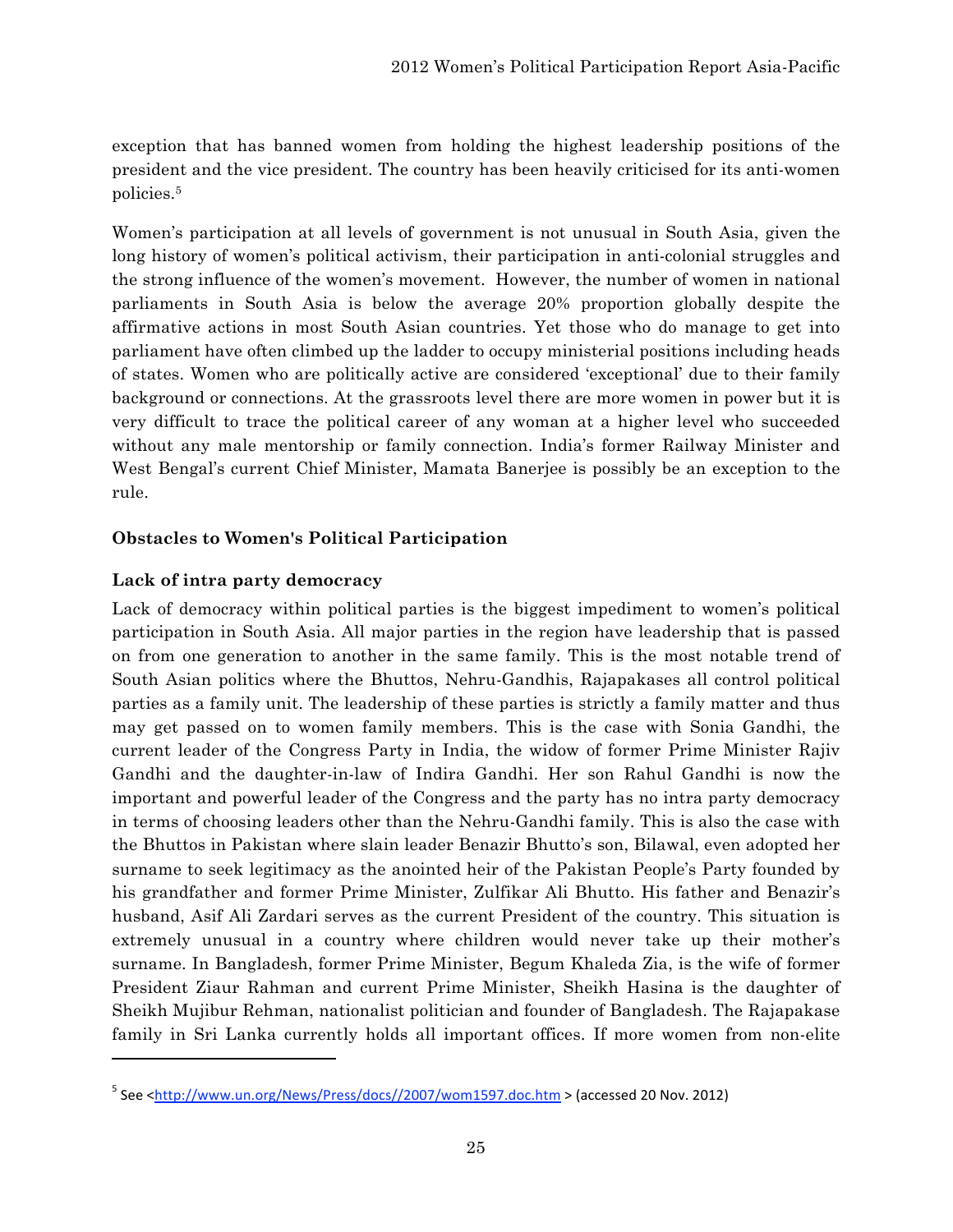families are to participate in politics, political parties will need to be democratised. As long as parties are family controlled, even quotas for women will not achieve the desired results.

### **Gender prejudices and cultural factors**

Resistance to temporary special measures such as gender quotas is based on the notion that only some affluent women with powerful connections will benefit from them. It is also based on deep-rooted gender prejudices held by male politicians who ironically do not mind their own female kin in the parliament but are hesitant to include women more structurally and systematically. For example, Indian politician (head of the Samajwadi Party), and former Defence Minister, Mulayam Singh Yadav recently stated on the Women's Reservation Bill, "Only girls and women from affluent class can go forward...remember this…you (rural women) will not get a chance...Our rural women do not have that much attraction".<sup>6</sup> This is a bizarre comment from a man whose daughter-in-law, Dimple Yadav has been contesting elections and in 2012 was elected unopposed as a Lower House (Lok Sabha) member of parliament from Kannauj, Uttar Pradesh. This is not the first time Yadav has made disparaging comments about women's political participation. In 2010 he stated that if the Women's Reservation Bill was passed it would fill Parliament with the kind of women who invite catcalls and whistles. Yadav is not alone and these views are often made public by politicians who have encouraged women members of their family to contest elections and hold ministerial positions.

"Women have been brought to the Assemblies as a sweet dish of democracy." Mr. Ahsanullah Waqas, MP, Pakistan. "They should prove their worth instead of sensationalizing the Assembly." Mr. S. Akbar, MP, Pakistan.7

As sociologist Gail Omvedt has suggested, the most seemingly intractable obstacle to women's political participation is the deeply embedded patriarchal social and cultural life.<sup>8</sup> The view that a woman's place is still in the home and political life is for men is still held by many in this subregion. With the exception of women who come from political families, women are usually discouraged from public life and political roles.

<sup>&</sup>lt;sup>6</sup> See <http://articles.timesofindia.indiatimes.com/2012-11-09/india/35016070\_1\_rural-women-mulayam-singhyadav‐samajwadi‐party‐supremo > (accessed 19 November 2012)

 $<sup>7</sup>$  Gulmina Bilal Ahmad, Pakistani Women in Politics, Swimming Against the Tide,</sup> <http://www.ifes.org/Content/Events/2010/Promoting-Womens-Political-Participation-in-South-Asia-Afghanistan-Nepal‐and‐India.aspx?p=1> (accessed 21 November 2012)

<sup>8</sup> Gail Omvedt, Women in Governance in South Asia, *Economic and Political Weekly*, Vol. 40, No. 44/45 (Oct. 29 ‐ Nov. 4, 2005), pp. 4746‐4752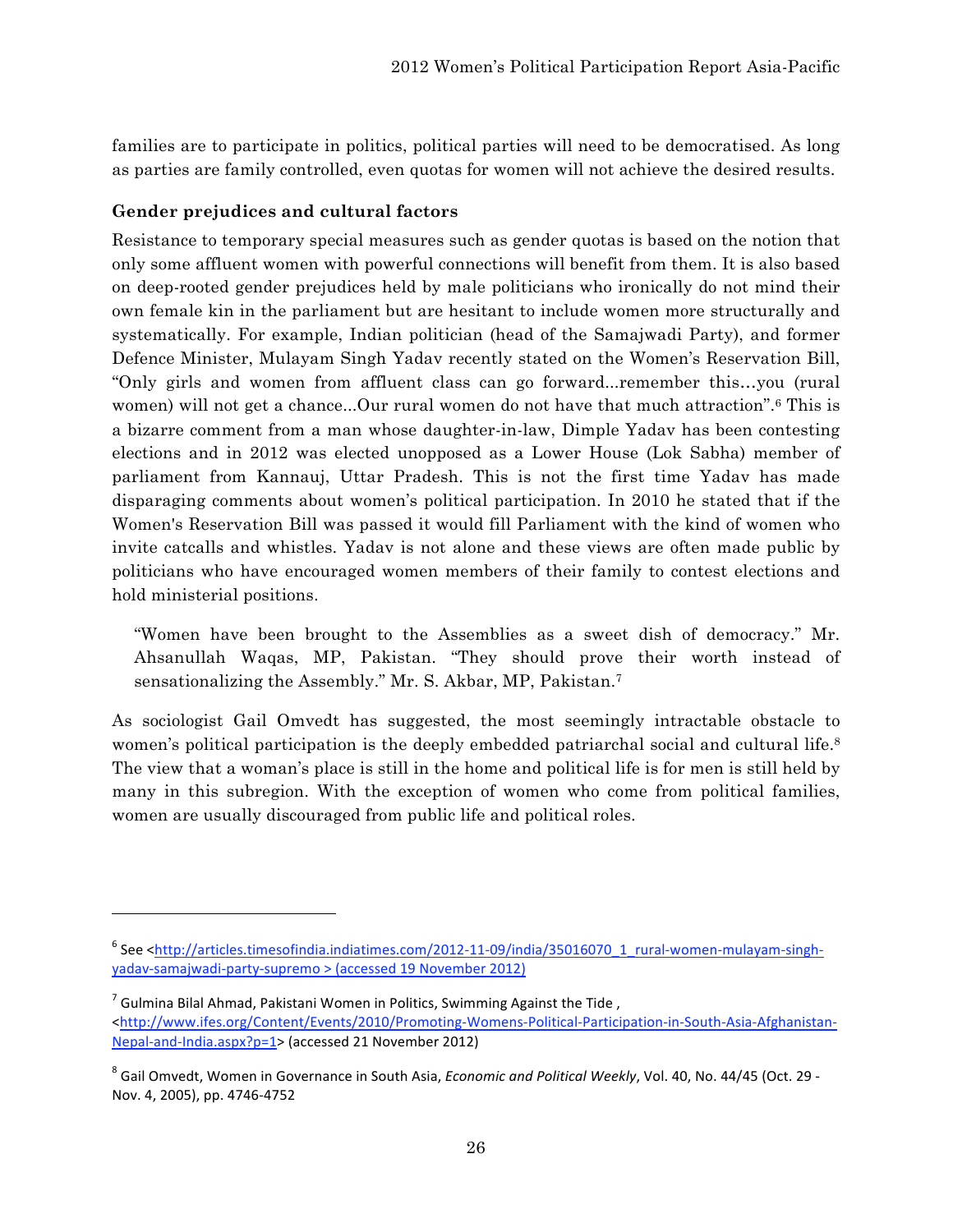### **Violence against 'political' women**

Apart from the sexism and prejudice that women face generally from men, violence against women who choose the political path is an increasing concern. The assassinations of Indira Gandhi (in India in 1984) and Benazir Bhutto (in Pakistan in 1997) and attempts on the lives of other female leaders in the región such as Chandrika Kumaratunga (in Sri Lanka) and SheikhHasina (in Bangladesh) are examples of political violence against women in positions of power. Although it must also be recognised that these women were targetted also for their policies and political positions (and men would have met the same fate). In general, however, violence against women with political aspirations is common and is reflective of deeper systemic violence against women in South Asia.

The recent gang rape episode on a Delhi public bus on Dec. 16, 2012 and the subsequent death of the 23 year old girl has brought thousands of Indians on to the streets in Delhi, protesting violence against women. The conditions in Bangladesh, Pakistan, Nepal and Sri Lanka are no better and this remains the single biggest concern in the region in terms of gender justice and a major concern for increasing women's participation in the public/political sphere. Violence against women and girls begins in the womb with female foeticide and continues throughout life with infanticide, dowry deaths, sexual harassment, assualt and domestic violence. Rigid patriarcal norms work in tandem with caste, class and religious oppression in most of the countries in the region.9

As this report is being written a municipal councillor in West Delhi's Nangloi area has hanged herself at her home after strangling her baby daughter. 27 year old Satyam Yadav was elected to the municipality in April 2012, and was serving as a councillor from ward number 43 in Nangloi (East). Dowry harassment has been listed as a reason for this suicide and Yadav's family members have registered a complaint against her husband's family alleging that she was murdered because of dowry.10 In another significant story from 2012, Rumi Nath, who represents the Borkhola assembly constituency in Assam, India was beaten up by a mob after it was revealed that she married Jaki Jakir, a Muslim, and converted to Islam11. Moral policing and violence against women who do not conform to traditional religious, ethnic and caste practices does not end when they acquire political power. This explains why even successful women leaders like Indira Gandhi, Benazir Bhutto, Sheikh Hasina, Sushma Swaraj, Uma Bharti, Sheila Dixit all endeavored in

<u> 1989 - Johann Stein, fransk politik (d. 1989)</u>

 $9^9$  See < http://www.unfpa.org.np/pub/vaw/VAW\_REG\_Analysis.pdf> (accessed 27 Dec. 2012)

<sup>&</sup>lt;sup>10</sup>See < http://www.ndtv.com/article/cities/congress-politician-commits-suicide-allegedly-for-dowry-harassment-290248?pfrom=home‐otherstories> (accessed 21 November 2012)

<sup>&</sup>lt;sup>11</sup> See< http://www.ndtv.com/article/india/woman-congress-mla-and-her-second-husband-beaten-up-by-mob-inassam‐238003>(accessed 2 January 2011)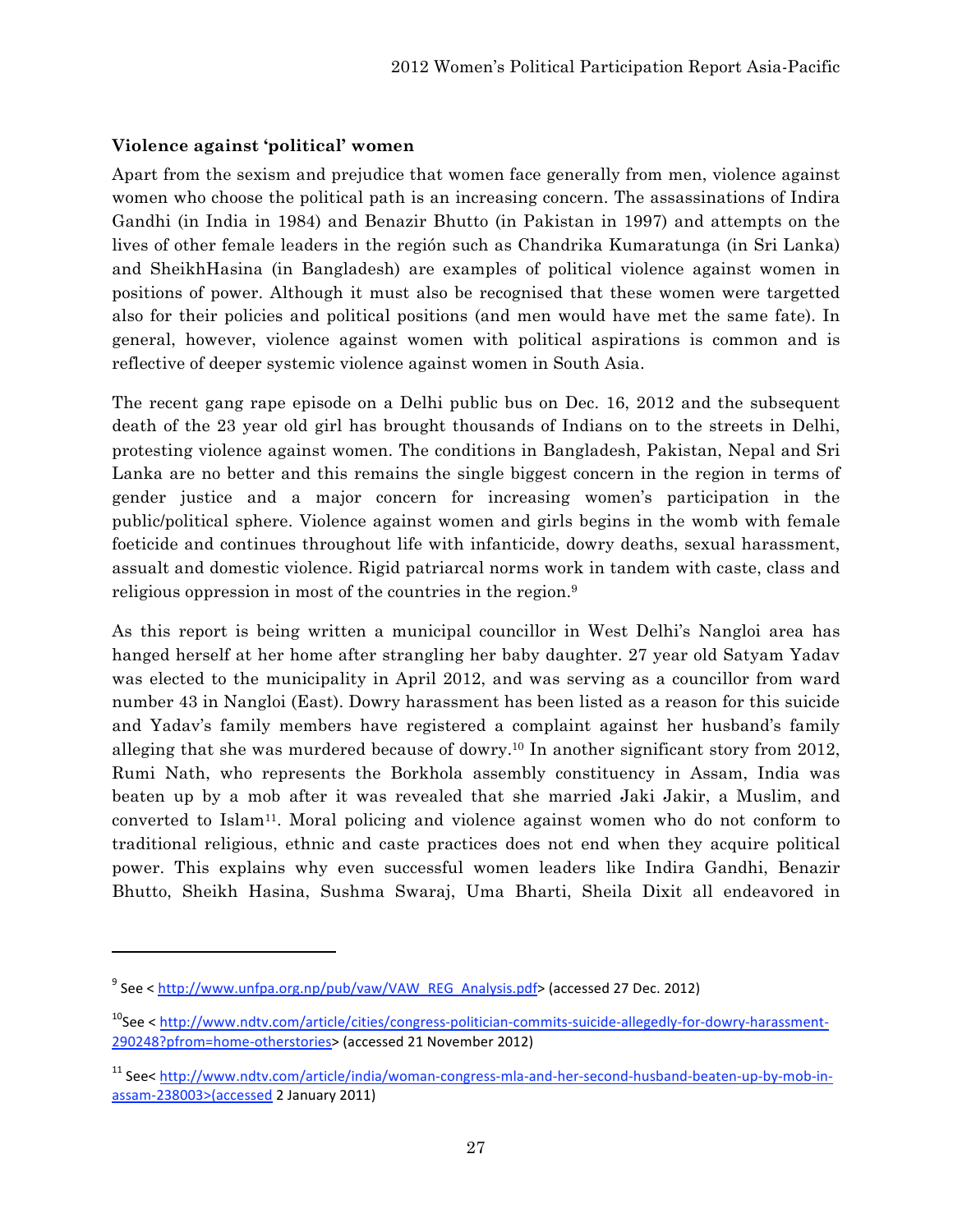observable ways to make themselves acceptable as good wives, daughters, daughter-in-laws and religious women of virtue.

As well as India, violence has been reported by women in public life in India, Pakistan, Afghanistan and Sri Lanka. Sri Lankan politician Salma Hamza has had fuel bombs thrown at her vehicle by opposition members.12 She is a member of the Urban Council and chief executive director of the Women's Empowerment and Development Forum in Kattankudy, Sri Lanka and the first Muslim woman politician in the entire eastern province of Sri Lanka. She has said that, "many women are greeted with violence if they even want to get their names on the nomination list for parliament."13 In Pakistan, militants and religious fundamentalists have repeatedly threatened high profile women such as Asma Jehangir and Sherry Rehman for taking progressive stands.

In Afghanistan, Halima Askari, deputy head of the Maidan Wardak Provincial Council in Afghanistan has also talked about the violence and insecurity women face with concerns about the situation that will evolve when the US troops leave Afghanistan. This violence and insecurity affects women outside of their homes, in the streets, on the way to school and work, when seeking political office and as human rights defenders. For instance, Afghan women's affairs official Najia Sediqi in Laghman province was killed in Decemeber 2012 and the Taliban claimed responsibility for the attack. Much of violence against women goes under or unreported since 2008 – stemming from political support to reconcile with the Taliban. This is a dangerous trend and coompletely ignores the ground reality of women who have to live under the Taliban.

Pakistan's National Assembly passed a resolution on 13 April 2009, approving the Nizam-e-Adl Regulation, the aim of which was to impose Sharia laws in the Swat Valley in the North West Frontier Province of Pakistan. The imposition of this Regulation marked the beginning of a series of murky 'peace' deals between the Government of Pakistan and the Pakistani Taliban. Under the "peace for Sharia" deal with the Government, the Taliban was expected to stop its armed campaign in the region and surrender its arms in exchange for the legal enforcement of Sharia laws in Swat. Sharia courts would interpret civil rights according to Islamic strictures which would render women invisible and inflict unprecedented violence on them.14 The deal subsequently collapsed due to the Taliban's lack of commitment to disarm but since then, several efforts have been made to negotiate peace deals with the 'good' Taliban which would have disastrous consquences for women's

<u> 1989 - Johann Stein, fransk politik (d. 1989)</u>

<sup>&</sup>lt;sup>12</sup> See <http://www.peacewomen.org/news\_article.php?id=4798&type=news> (accessed 21 November 2012)

 $13$  Ibid

<sup>14</sup> See < http://intellibriefs.blogspot.com.au/2009/04/pakistan‐when‐peace‐deals‐wage‐war‐on.html>(accessed 03 January 2013)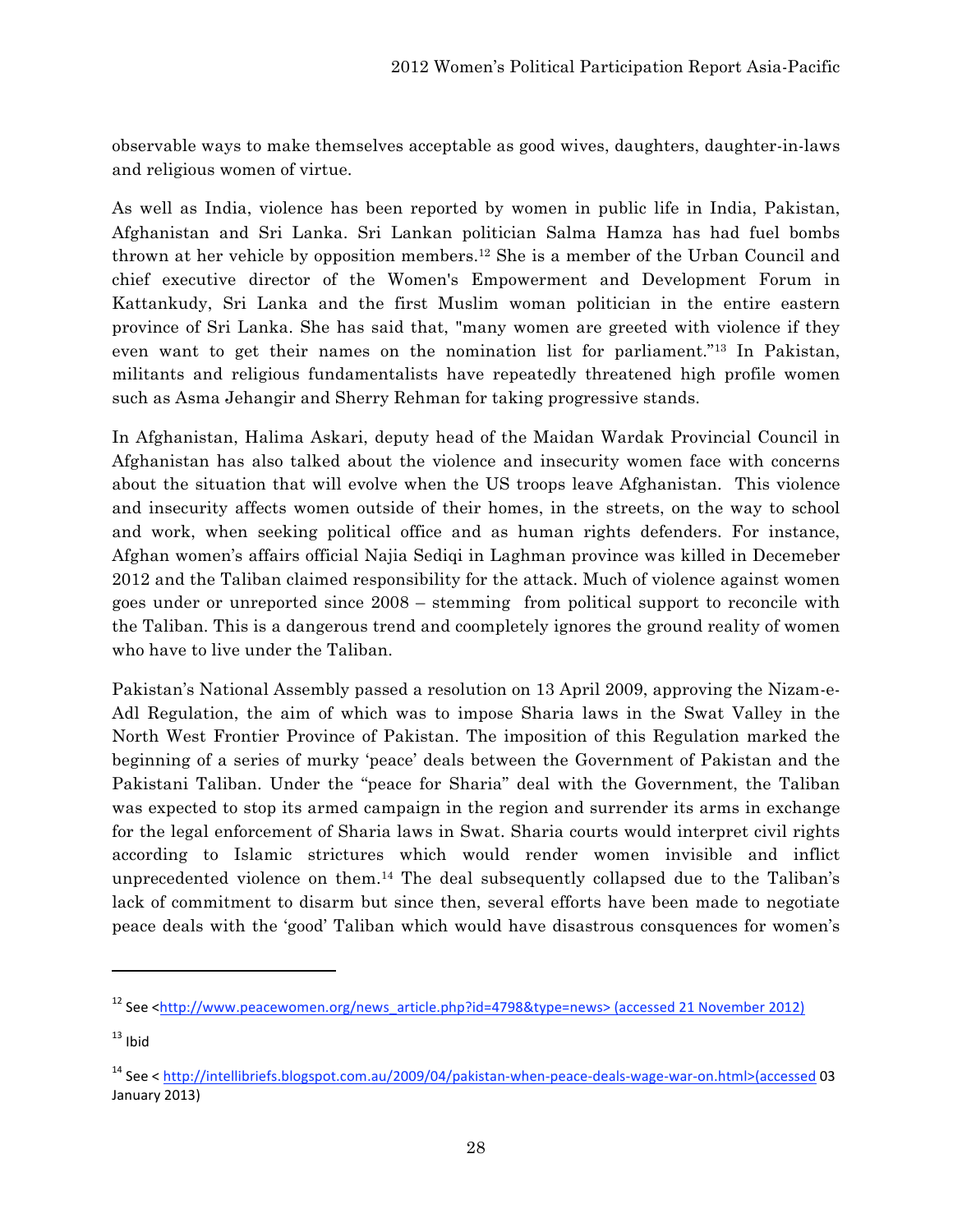rights. In Pakistan, the Sunni Tehreek expressed serious concerns over the appointment of Sherry Rehman as Pakistan's Ambassador to the United States (US) in November 2011. The Central leader of the Sunni Tehreek, Shahid Ghauri said Rehman was already following "policies of the US and the Jewish lobby as she tried to abolish the country's blasphemy laws."15 Rehman resigned as Federal Information Minister in 2009, due to differences of opinion with President Asif Ali Zardari on imposing restrictions on the media. Her security was threatened, particularly when she took a public stance against the blasphemy laws of the country.16

### **Lack of economic and political resources**

Another significant factor that constrains women's political participation is the lack of material resources available to women. In South Asia politics is about money, power and political networks. It is almost impossible to contest any election without adequate finance and access to political know-how and training. Because women are less integrated within powerful political and economic networks, it is even more difficult for them to participate in large numbers or to play an important role in political decisionmaking. South Asian women are economically disempowered and gender prejudices discourage them from cultivating political contacts early on in their education and careers to prepare them for political roles in the future. Some parties have a separate women's wing but rather than empowering women or expressing their solidarity these often marginalise women further.

In Kashmir, the Muslim Khawateen Markaz (Muslim Women's Organisation) is the only women's party within the Hurriyat Conference (an amalgam of separatist groups). However, not only are the women excluded from any decision making positions in Kashmir but there are no women stake holders or participants in the peace talks, which are dominated by men from separatist political parties, mainstream politics and even by former militants.

# **Enablers of women's political participation**

### **Education and access to opportunities**

<u> 1989 - Johann Stein, fransk politik (d. 1989)</u>

Education is often mentioned as a necessary prerequisite to ensure women's greater political participation. Women in rural areas, with little or minimal education, have still achieved high levels of political participation. While it may make women aware of opportunities and of how gender imbalances exist in the society, contrary to this popular notion that education is critical for advancement of women's political rights, many women

<sup>15</sup> See <http://tribune.com.pk/story/296301/blasphemy‐sunni‐tehreek‐lambast‐sherry‐rehmans‐appointment/> (accessed 22 November 2012)

<sup>16</sup> See <http://dawn.com/2011/11/23/sherry‐rehman‐profile/ > (accessed 20 Nov. 2012)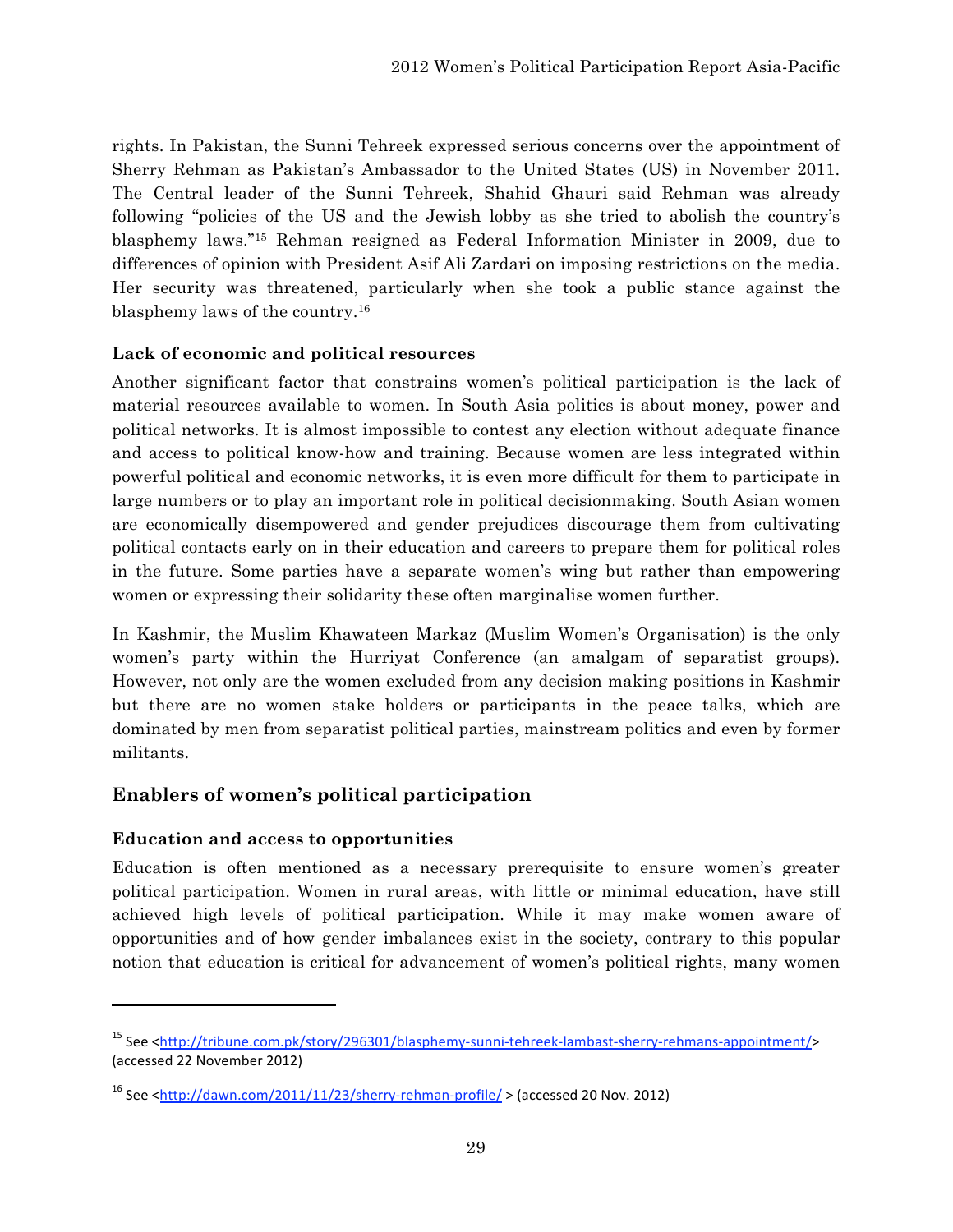in South Asia have come into the political arena without formal education and training. Rural women, despite their lack of education, are frequently very politically aware and informed. Rabi Devi, Bihar's Chief Minister three times over is a case in point. Although she has been widely criticized as a rural illiterate woman from one of the most underdeveloped states in India, who replaced her husband arrested in a scam, she has stood her ground and embraced her political role for many years with ease and confidence. With education there is greater access to economic opportunities but in South Asia, lack of formal education does not necessarily affect political aspirations and performance. Significant increases in rural women's political participation at the *Zila Parishad* and *Panchayat* (district and village) levels due to gender quotas (discussed below) is evidence of this.

By contrast, the educated sections of South Asian societies often espouse the most reactionary, conservative, patriarchal and fundamentalist politics. Even when one looks at problems and violence that women confront, much of it like dowry harassment and female foeticide, is rampant in the urban educated class. <sup>17</sup> To promote women's political participation education is important but more than formal literacy is required. The focus should be on more holistic education that directly engages with issues of gender hierarchy and women's empowerment.

# **'Fast track' policies: Gender quotas and temporary special measures (TSM)**

Gender quotas and other affirmative actions have helped to increase women's political participation even though the argument has been made that quotas tend to benefit those women who have family (male) members in positions of power. They have helped women to get elected to national parliament and local government in most South Asian countries. Article 83 of the Afghan constitution gives women 25% of seats in the lower house, and Article 84 guarantees them almost 17% in the upper house of the National Assembly.18

The democratic system of governance that was introduced in Afghanistan through the 2004 constitution has led to an unprecedented expansion of women's political participation. "In the years that have followed, millions of women have turned out to vote in successive rounds of presidential, legislative and provincial elections." 19 Marked improvement in

 $17$  For example, Sociologist Ashis Nandy, in response to a comment by the leader of the Hindu right wing political group, RSS (Rashtriye Swayamsevak Sangh) that rape happens in urban India, not so much in rural 'Bharat', argues that violence of the kind we saw in the recent Delhi gang rape demonstrates that the anonymity of organic cities will breed a culture of violence. See < https://soundcloud.com/#tehelkaradio/ashis-nandy-on-mohan-bhagwats> (accessed 03 January 2013)

<sup>&</sup>lt;sup>18</sup> See <http://www.parl.gc.ca/content/LOP/ResearchPublications/prb0734-e.htm#representation > (accessed 18 Nov. 2012)

<sup>19 &</sup>lt;http://www.areu.org.af/Uploads/EditionPdfs/1205E‐

Equal%20Rights%20Unequal%20Opportunities%20SP%202012.pdf> accessed 10 January 2013.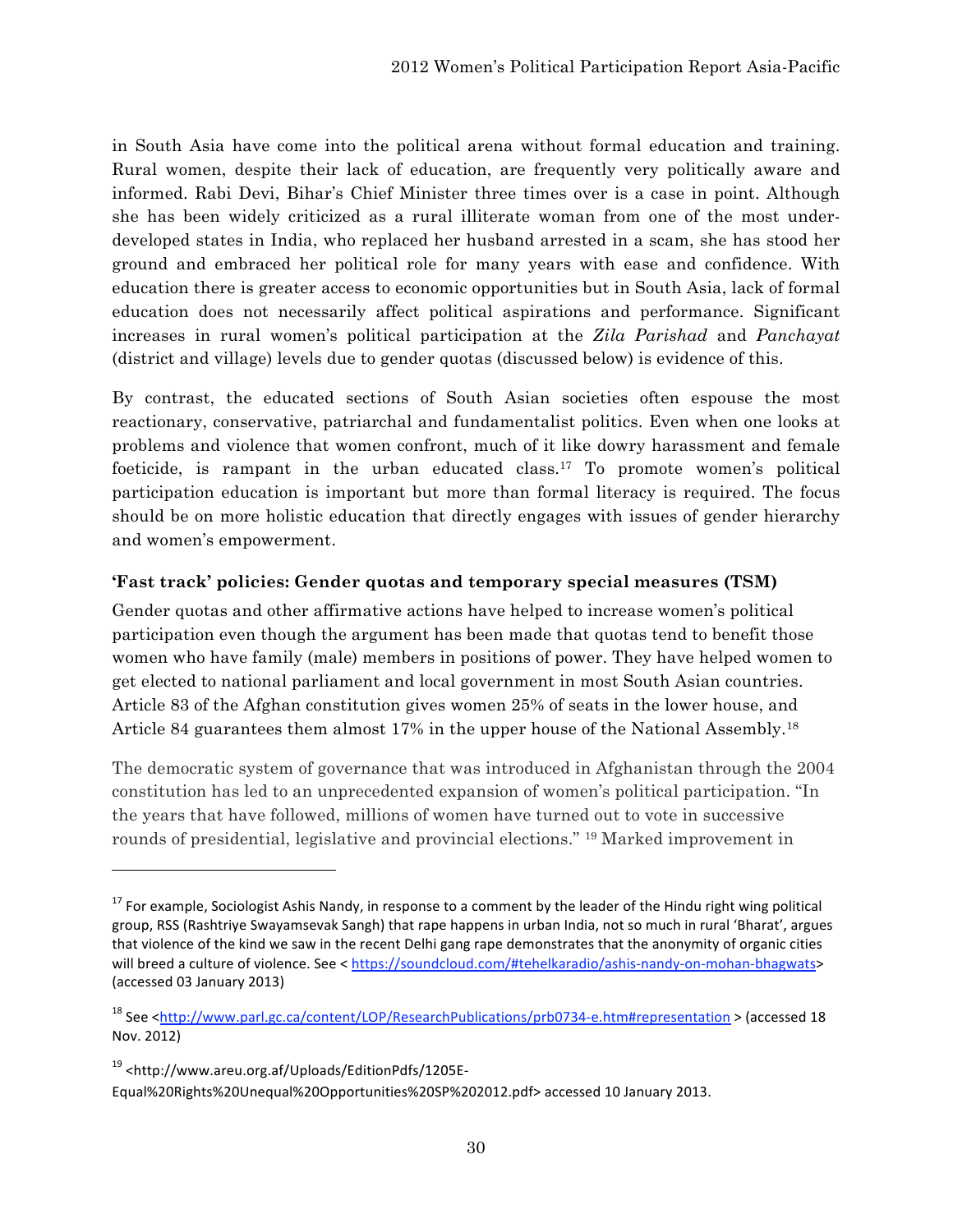access to services such as education and healthcare, long-term migration to countries like Iran and Pakistan during the country's conflicts and work of aid agencies and INGOS have allowed ideas and alternatives to be debated. "The current internationally backed regime has instituted a number of constitutionally and legally constituted safeguards protecting women's equal rights as citizens and as participants in the country's democratic system, while the 2008 National Action Plan for the Women of Afghanistan (NAPWA) sets out an operational framework for furthering women's empowerment and gender equality under the government's overarching Afghanistan National Development Strategy (ANDS)."20 The challenges are far from over, despite these initiatives. For instance, the CEDAW Committee in its 45th session in 2010 expressed regret and concern at the exclusion of women from executive decisionmaking roles and the absence of strategies to protect women's rights in Afghanistan.**<sup>21</sup>** Prevailing cultural norms, insecurity, corrupt and inefficient regime and the rise of conservative factions interested in peace deals with the Taliban, have generated anxieties about women's future.22

In Nepal, affirmative action for women's political representation was incorporated into the new Interim Constitution, which was adopted in January 2007.23 Article 63(5) guarantees one third of the seats in the Constituent Assembly to women. As a result 33% women made it to the unicameral parliament in 2008 – the largest proportion of women parliamentarian in South Asia. 24 In Pakistan, 60 of the 342 seats in the National Assembly (17.5 percent) are reserved for women. These seats are allocated to the political parties proportionally from the provinces, according to the electoral result.25 In Bangladesh, quotas or reservations are seen as practically the only way through which women can get into the legislature making them dependent on them alone. However, one can argue that quotas have had limited success in Bangladesh for the substantive representation of women. There is reasonable political representation (19% in National Parliament/Jatiya Sangsad) and also good legislation for the protection of women from violence. <sup>26</sup> But the stumbling block

<u> 1989 - Johann Stein, fransk politik (d. 1989)</u>

 $20$  Ibid

 $21$  For more details on CEDAW application and reports by each individual country, please see <http://cedawsouthasia.org/> (accesses 02 January 2013)

<sup>&</sup>lt;sup>22</sup> http://www.unwomensouthasia.org/assets/Country-Reviews-Women%E2%80%99s-Political-Participation‐in‐South‐Asia.pdf

<sup>&</sup>lt;sup>23</sup> Åshild Falch, "Women's Political Participation and Influence in Post-Conflict in Burundi and Nepal," PRIO paper May 2010. Also available at <http://www.prio.no/sptrans/-803632624/Womens-Political-Participation.pdf>

<sup>24</sup> See <http://www.quotaproject.org/uid/countryview.cfm?CountryCode=NP> (accessed 15 Nov. 2012)

<sup>&</sup>lt;sup>25</sup> See <http://www.quotaproject.org/uid/countryview.cfm?CountryCode=PK> (accessed 15 Nov. 2012)

<sup>&</sup>lt;sup>26</sup> Source: http://www.quotaproject.org/uid/countryview.cfm?ul=en&country=20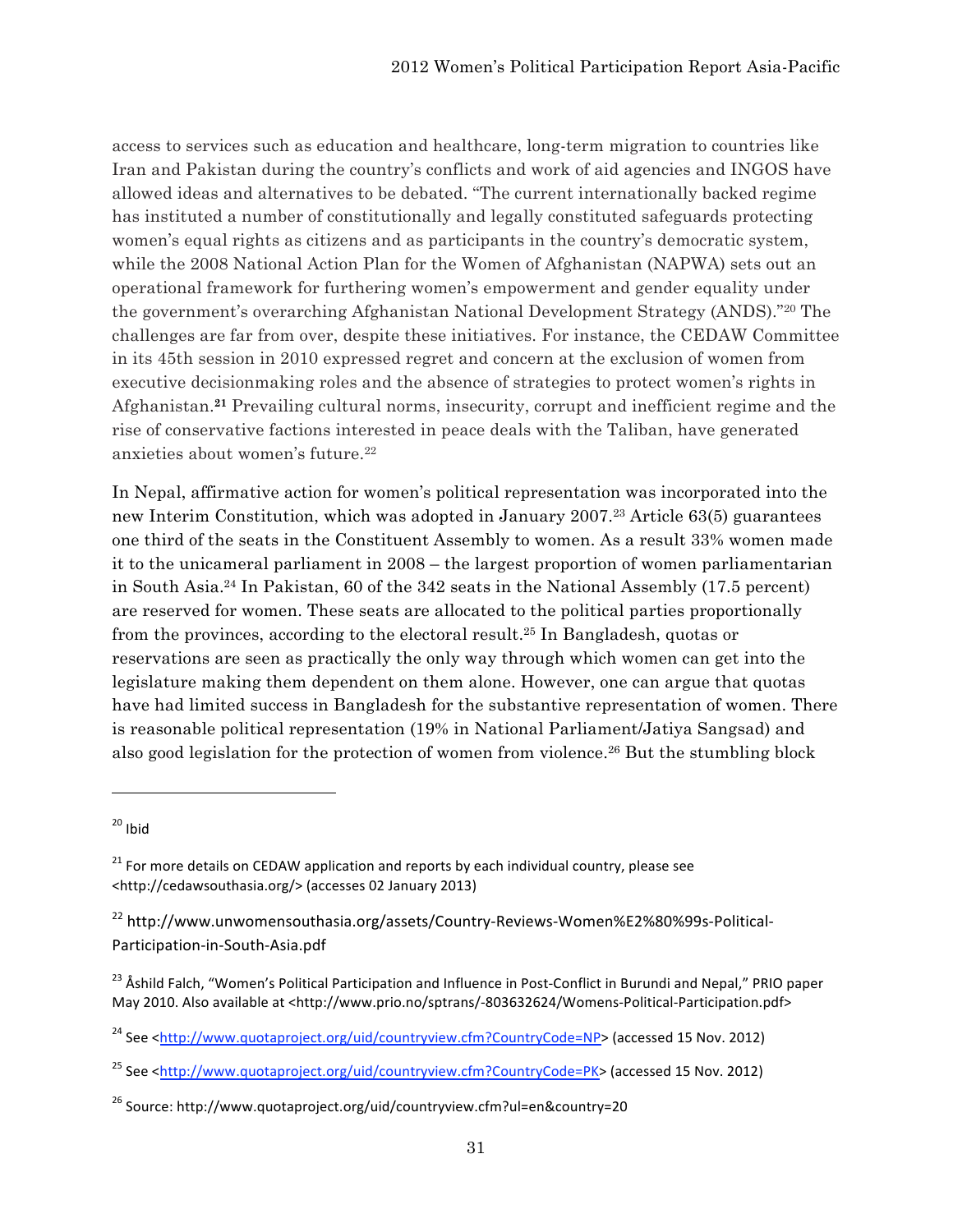has been the protection and representation of minority women who continue to be marginalised. In Pakistan the quota system has also been quite successful despite only providing political access to women from elite backgrounds.27

In India the Upper House passed the 33% reservations for women bill in 2010 but it is still to be cleared by the lower house. While a number of people have questioned the logic of 33% when 50% voters are women, demands have been made within the bill for *quotas within quotas* to include representation of dalit and other women who are from marginalised sections of the population. The 33% reservation in parliament follows the model of reservations at the *Zila Parishad* and *Panchayat* (district and village) levels which have been very successful in terms of the descriptive representation of women. UN Women notea that "more than 40% of local council leaders are women", as a result of quotas.<sup>28</sup> There is also evidence that the one third *Zila Parishad* and *Panchayat* reservations for women have improved the substantive representation of women with more women-friendly policy outcomes on water, criminal justice, security, and education correlated with the change in gender-based representation (Beaman et al 2010; Chattopadhyay and Duflo 2004).

Maldives has not adopted any quotas for women and the representation of women in the parliament is very poor at 6.5% with women banned from highest leadership positions.29 Sri Lanka has made no effort to legislate quotas for women either and despite women having held leadership positions in the country, overall women's political participation remains extremely low at 5%. 30 Bhutan adopted universal suffrage after the new constitution was adopted in July 2008 and all adult Bhutanese women will be able to vote in the next general election. Since 2004, women have consistently held 9% of the parliamentary seats in Bhutan.31 They also form 9.3% of female legislators, senior officials and managers. Bhutan has debated the low level of women's political participation but has yet to legislate for quotas.32

<u> 1989 - Johann Stein, fransk politik (d. 1989)</u>

<sup>&</sup>lt;sup>27</sup> See <http://www.quotaproject.org/CS/CS\_Bangladesh.pdf>(accessed 4 Jan. 2013).

 $^{28}$  UN News Centre " Progress achieved in India highlights benefits of quotas for women, says UN official", <http://www.un.org/apps/news/printnews.asp?nid=43202 > (accessed 20 Nov. 2012)

<sup>29</sup> Source: http;//data.worldbank.org/indicator/SG.GEN.PARL.ZS

<sup>30</sup> Source: http://www.quotaproject.org/uid/countryview.cfm?CountryCode=LK

<sup>31</sup> Source: http://data.worldbank.org/indicator/SG.GEN.PARL.ZS

<sup>32</sup> See <http://www.prajnya.in/prcbg1.pdf>; < http://www.bhutanobserver.bt/quotas‐women‐2/> (accessed 20 Nov. 2012)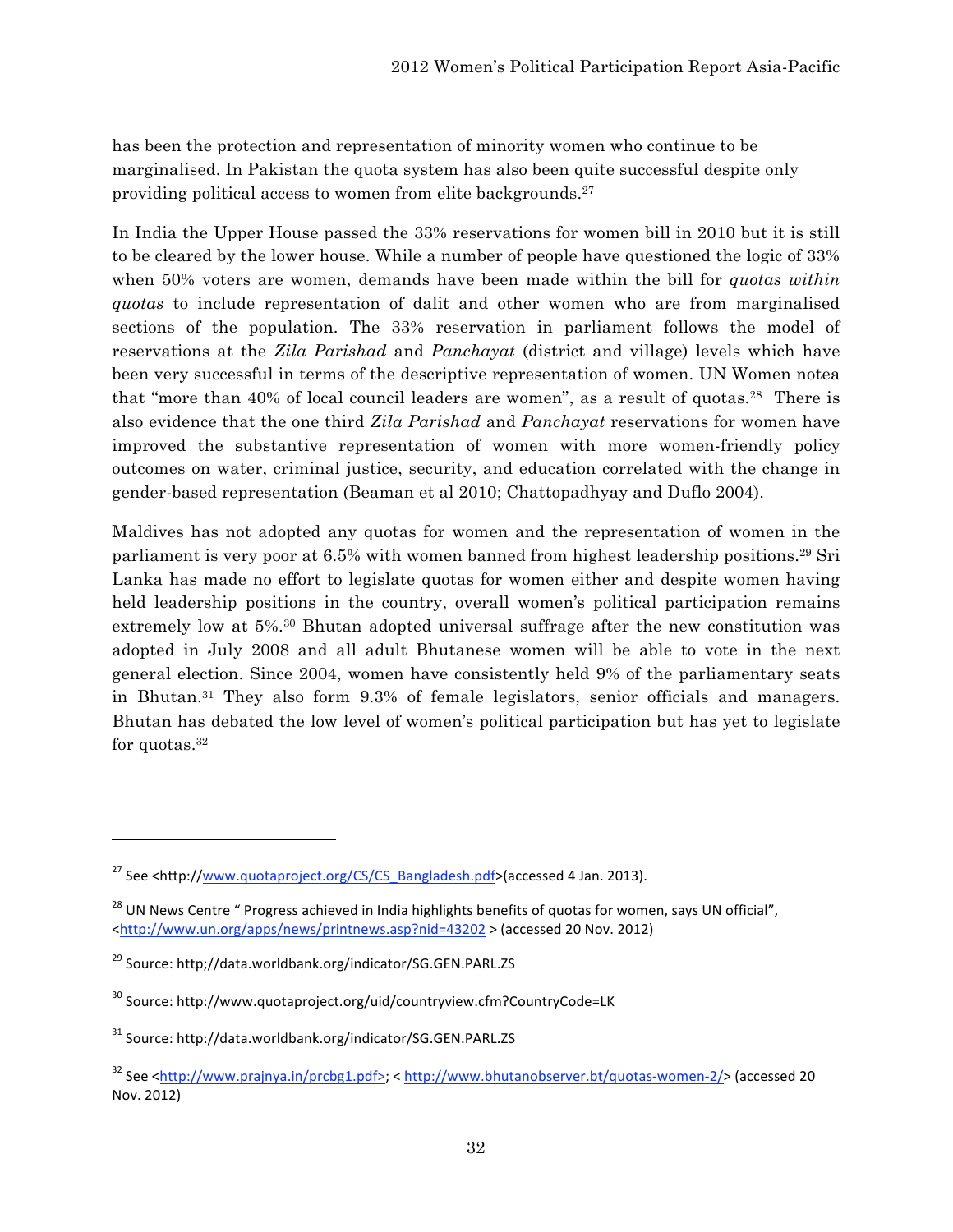Quotas, therefore have had mixed results and the overall number of women representatives in national politics is still dismal. The estimated regional distribution of women parliamentarians is summarised in table 1 above.33

# **South Asia Conclusion**

<u> 1989 - Johann Stein, fransk politik (d. 1989)</u>

South Asia is strong on constitutional provisions to ensure women's political participation. These are in place in most states in the subregion, except Sri Lanka and Maldives. However, constraints on women's participation arise when cultural norms and patriarchy continue to be invoked to prevent women from taking on more public roles. A latest example of this is the recent Delhi gang rape case after which many politicians, leaders and public figures have made statements about how women should behave appropriately to avoid violence against them. These statements reinforce a mentality that is still unwilling to accept women in the public space and is rooted in a strong patriarchal tradition, irrespective of caste, creed, religion, clan, and ethnicity.

Current regional initiatives seek to redress these mentalities and bolster women's political participation in South Asia. The South Asia Women Parliamentarians' Conference was organised in Dhaka, Bangladesh in July 2012 and more than 100 delegates from South Asian countries attended and debated the issues in the region*.* <sup>34</sup> The Commonwealth Parliamentary Association (CPA) organised a visit of the delegation of women parliamentarians from Pakistan in May 2012. The women discussed forced marriages with Muslim parliamentarians in the UK and also interacted with the Pakistani community in Britain. They also discussed specific legislation enhancing women's rights in Pakistan.35 Several other exchange programmes and studies have been conducted under the supervision of the UN and donor agencies.

Although women's participation is considered to be essential in a subregion that holds over one fifth of the world's population, more proactive efforts are needed by all states to enhance women's political participation and roles in decisionmaking. South Asia has a particularly poor record in gender mainstreaming and protecting women's rights. Cultural norms endorse patriarchal control of every aspect of women's lives. Amidst all this, one can argue that women have done reasonably well, owing to a long history of political mobilisation and women's movements in the region. **Quotas have improved women's participation particularly at local and national levels.** However, **unstable political** 

 $33$  Gulmina Bilal Ahmad, Pakistani Women in Politics, Swimming Against the Tide,

<sup>&</sup>lt;http://www.ifes.org/Content/Events/2010/Promoting-Womens-Political-Participation-in-South-Asia-Afghanistan-Nepal‐and‐India.aspx?p=1> (accessed 21 November 2012)

<sup>34</sup> See < http://asiafoundation.org/in‐asia/2012/07/11/south‐asia‐women‐parliamentarians‐take‐lead/ > (accessed 22 Nov. 2012)

<sup>35</sup> See <http://www.youtube.com/watch?v=8V5jMftz3a4> (accessed 22 Nov. 2012)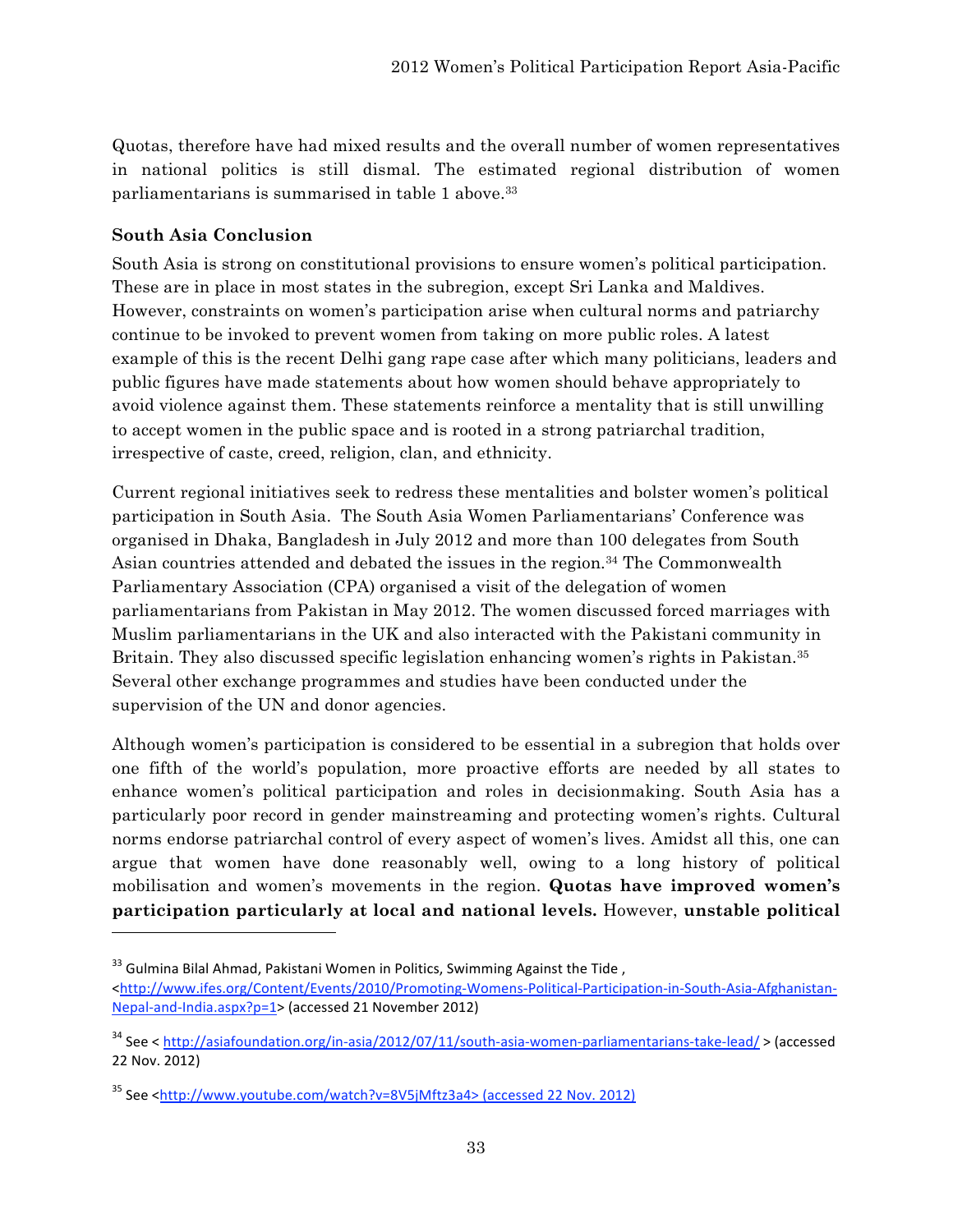**regimes and the fact that political parties largely remain family-run political entrepreneurships have been major barriers to women's political participation**, followed by corruption and the dominance of money and extortionary tactics during elections. Political reform, especially democratizing party structures with more intra-party elections and addressing corruption and criminalisation of politics including, is needed to raise women's participation. Gender quotas will help only if parties decide to field women candidates and have more women working within their institutional structures. Collaboration between local NGOs and women's movements, and continuous international pressure through aid diplomacy can help address gender stereotypes that women are 'apolitical' or not suited for political roles. Moreover, sexist political leaders and political candidates with serious allegations of rape, violence and sexual assault should be named and shamed by their political parties. Transnational feminist networks in the region should leverage the widespread anger in India (against the gang rape), in Pakistan (against the shooting of Malala Yousufzai) and against violence faced by minority and indigenous women in Bangladesh and internally displaced Tamil women in post-war Sri Lanka to start a serious campaign about violence against women and the importance of women's political participation. Given the scale of the protests in India and the churning and self-reflection in the regional media, there is reason to be hopeful.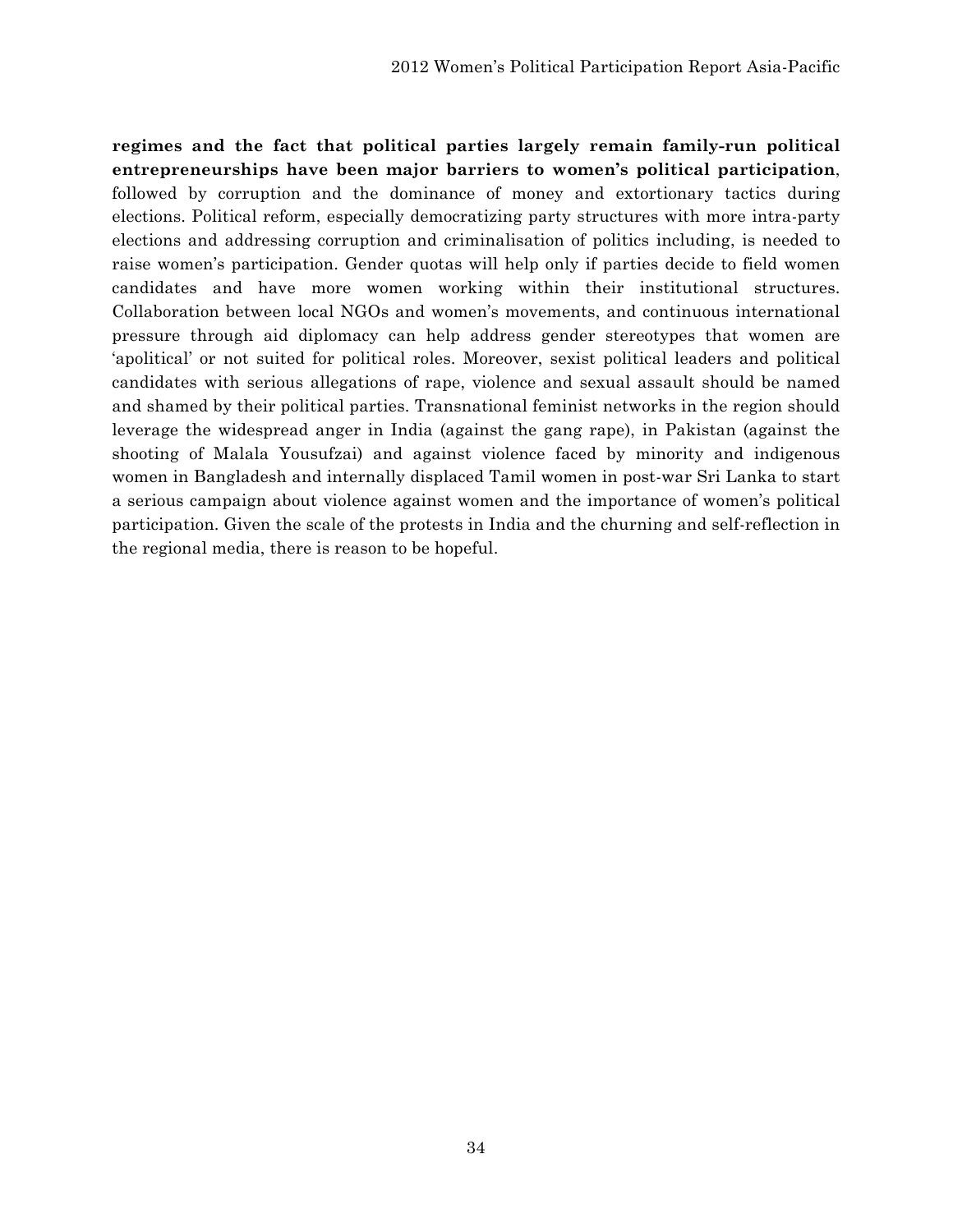# **Pacific Islands**

*American Samoa, Bougainville, Cook Islands, Federated States of Micronesia, Fiji, French Polynesia, Guam, Kiribati, Marshall Islands, New Caledonia, Nauru, Niue, Palau, Papua New Guinea, Solomon Islands, Tonga, Tuvalu, Vanuatu.*

### *Patterns of women's political participation*

**Pacific Island parliaments continue to be those most resistant to the inclusion of women of all the four subregions in Asia-Pacific**. According to the most recent IPU statistics (2012), women in the Pacific region represent, on average, 12.7% of all members elected to single or lower house parliaments – but this figure includes the parliaments of Australia (at 24.7%) and New Zealand (at 32.2%). When these states are removed from the analysis, the proportion of women's representation are much reduced. As of November 2012, the Parliaments of the Pacific Islands Forum (PIF) member states (excluding Australian and New Zealand) **had an average of only 3.65% women in parliament** (or 16 women MPs out of 438 MPs).

Without discounting developments occurring in the region's non-independent political territories, where some advancement on this issue is indicated, there are good reasons for making the general claim that politics in the region is "men's business" (Huffer 2006, 45), that women are "politically invisible" (Thomas 2002, 3) and that socio-political and economic structures are responsible for this situation. Yet there is cause for optimism. In regional politics there is now a vigorous discussion about the desirability of women representatives. The agenda to increase women's political participation is being driven by Pacific women's organisations and government machineries, by regional intergovernmental institutions, particularly the Pacific Islands Forum (PIF), and by international development agencies engaged in the region: It is supported by a range of international policy instruments, most importantly CEDAW, that challenge women's subordination.

In practical terms, a number of positive trends can also be noted: Numbers of women candidates contesting elections are rising in many Pacific Island countries; some Pacific Island Governments are demonstrating a willingness to discuss the implementation of electoral mechanisms that will allow greater representation of women; and important regional lessons can be drawn from those non-independent, Francophone, Pacific Island territories where women's political representation has increased in the last decade. Key factors both constraining and enabling Pacific women's political participation are considered further.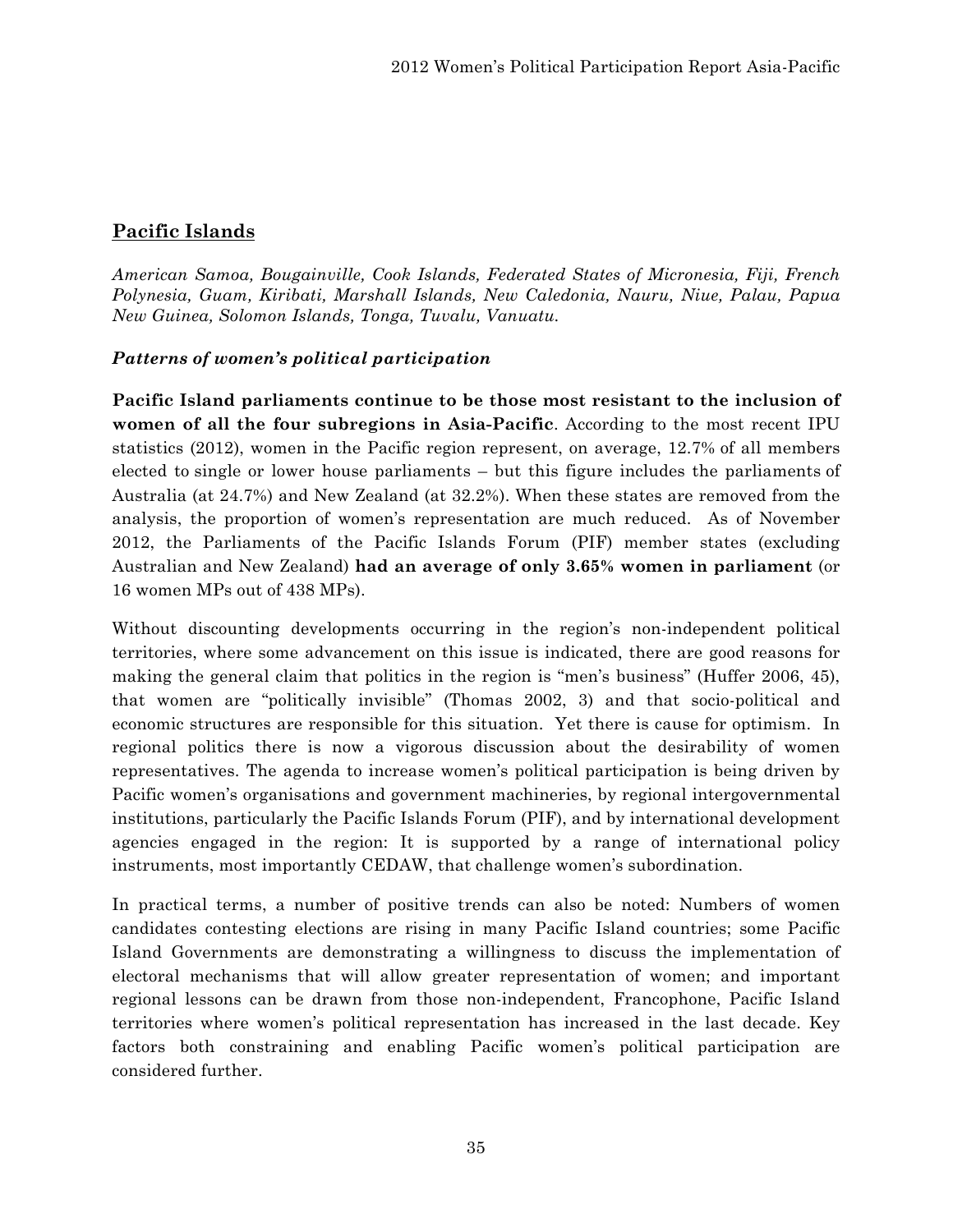# **Obstacles to Women's Political Participation**

### **Custom and religion**

Pacific women's political participation is shaped by some common socio-political factors even given the rich, cultural diversity in the subregion. It is frequently argued that "patriarchy has become entrenched" in Pacific societies as a result of colonial and missionary influences, even affecting matrilineal cultures in Palau (Wilson 1995) and Bougainville (Hermkins 2011) where women in the past had a legitimate influence on "public decision-making" (Huffer 2006; 33). Those who challenge the masculine dominance of formal politics often encounter "pervasive resistance" from men, and other women, who fear that 'traditional' customary power structure and ideas about women's 'place' are under threat (Huffer 2006; 34). The few Pacific women who seek political office are often accused of "inauthenticity" (Jolly 1992), of having inflated ambitions and acting "above themselves" or *bikhet* (Macintyre 2012, 247). If these women are successful in their bid for political office, they are accused of losing touch with tradition and their 'real' grassroots constituents/sisters.

Viewing custom as fixed in Pacific Island societies overlooks how customary values have been modified through Pacific Island communities' contact with colonial, missionary and other globalizing influences (Douglas 2002). Prior to European contact, matrilineal political and economic structures were present in tribal societies in many parts of the region. They privileged women's land rights, women's rights in decision-making and their role in economic exchange (Jolly and Macintyre 2010). Yet these structures were generally undermined as colonial governments created legal systems that replicated the "patriarchal, hierarchical and hereditary" structures of their own societies (Huffer 2006, 33). Additionally, through their participation in mission church groups, women were often encouraged to take up domestic activities considered to be more feminine and 'appropriate' for women (Douglas 1999). The combined legacies of these colonial and missionary influences have devalued women's household and agricultural work as 'subsistence' rather than economically 'productive', and celebrated the 'productiveness' of men's public economic and political capacities.

Religion has constrained women's political participation in other ways. Early post-Independence political leaders in many parts of the region were missionary educated and some were ordained religious leaders. Their political and customary perspectives on governance were highly influenced by religious values. In the Melanesian countries of Vanuatu, Solomon Islands, Papua New Guinea and Fiji, Christian values are closely intertwined with customary protocols and institutionalized within state constitutional structures (Douglas 2002). This has further contributed to a masculinisation of the political realm as male leaders frequently invoke religiously oriented discourses about the 'rightful'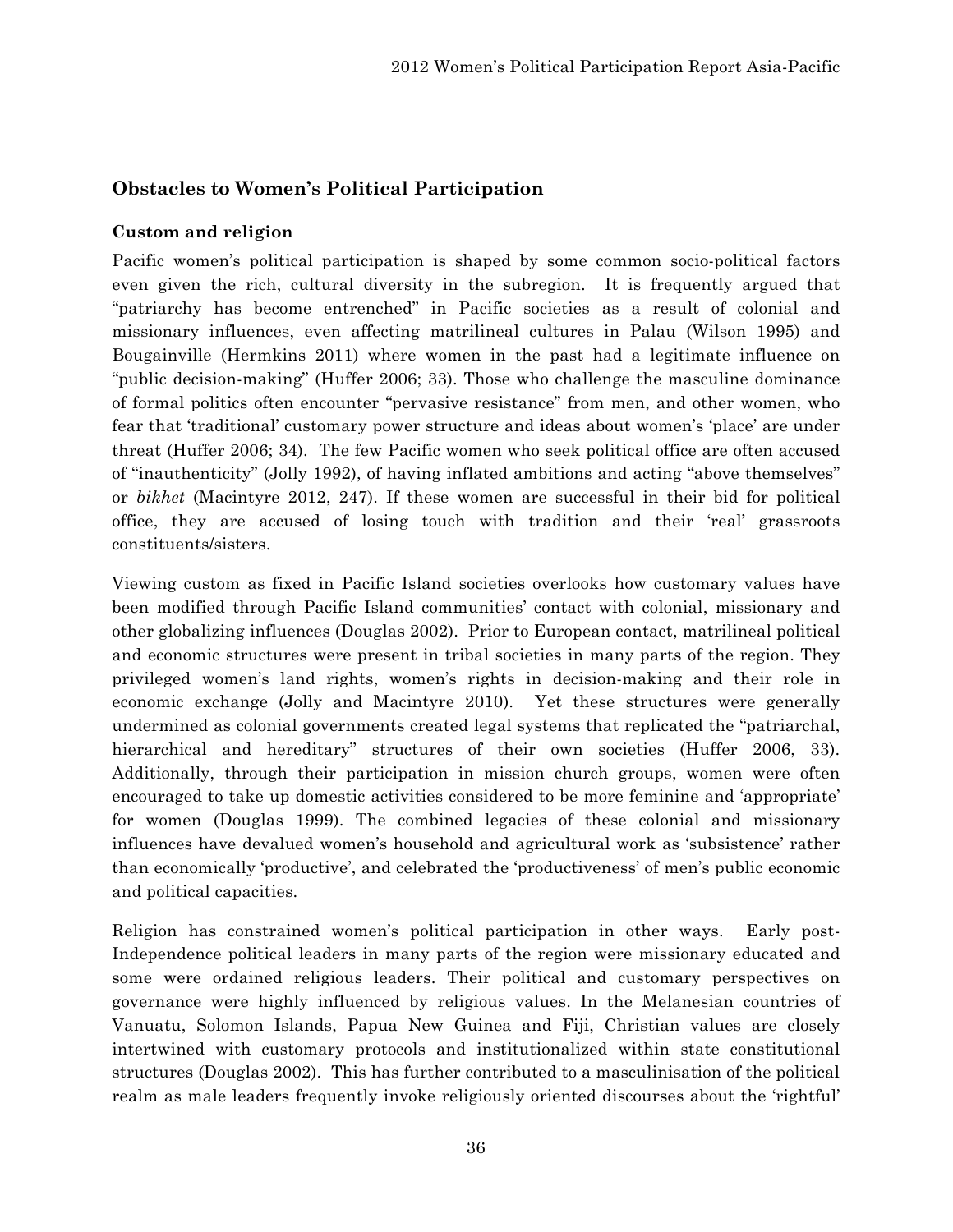roles of women. At times they have also adopted strongly moralistic tones to discredit female candidates, as Afu Billy, a divorcee, found when she stood for election to national parliament in Solomon Island in 2001 (Billy 2002, 57).

# **Economic structures – Big Manism and Wantok obligation**

Politics in the Pacific Islands is generally also understood as governed by a 'big man culture' (Pacific Institute of Public Policy 2011). Although the term is more commonly used to describe power relations in the Western Pacific (Melanesian region), where political candidates demonstrate their capacity for political office through personal achievement, clan based exchange and material accumulation (Rich 2008, Fraenkel and Grofman 2005), it has been commonly applied to politicians across the Pacific. 'Big manism' is also used pejoratively to convey the idea that politicians in the region use resources at their disposal to cultivate their status through the sharing of wealth with 'wantoks' (clan-based networks).

While the 'big man' style of politics blurs the lines between customary resource distribution and 'vote-buying' (Sepoe 2002), it especially disadvantages potential women parliamentarians. Women tend to lack the required credentials – wealth and status – that are perceived to be necessary to representing constituents effectively in parliament.This view was reflected in statements made by one of the recent women candidates in PNGs 2012 election. She stated: "They say women don't stand up in a sing-sing place and speak out on behalf of the clan or tribe, and therefore women can't stand up and speak for us in parliament" (Margareth Tini Parua cited MacDonald 2012).

Gender-disaggregated economic data for the region indicates the types of economic obstacles that prevent women from acquiring the equivalent of 'big man' status. For instance, the majority of women work in subsistence food cultivation, agriculture or fisheries; with levels averaging between 66% and 54% of women in most countries, but rising to 95% of women in Papua New Guinea (SPC 2004 cited Huffer 2006, 38; True 2012). Patrilineal systems of hereditary land and wealth transfer, and gendered expectations which normalize women's work in both the domestic and subsistence spheres prevent women from accessing the capital, credit, education and knowledge that might improve their economic standing (YWCA 2000, 5). Even when they are employed in the wage economy, women are often ghettoized in low-skilled, low-income, feminized occupations such as factory production-line work (e.g fish canneries, garment manufacturing) teaching, nursing and caring professions, as well as low-scale clerical work (Bowman et al 2009). More men's participate in paid employment than women and at higher professional levels. For example in Fiji, indicative of regional trends, 44% of female workers earn incomes below the poverty line of FJD 60 per week compared to 34% of male workers. This proportion of women living below the poverty line increases to 67% of women within the informal, cash-based economy (Narsey 2007:128).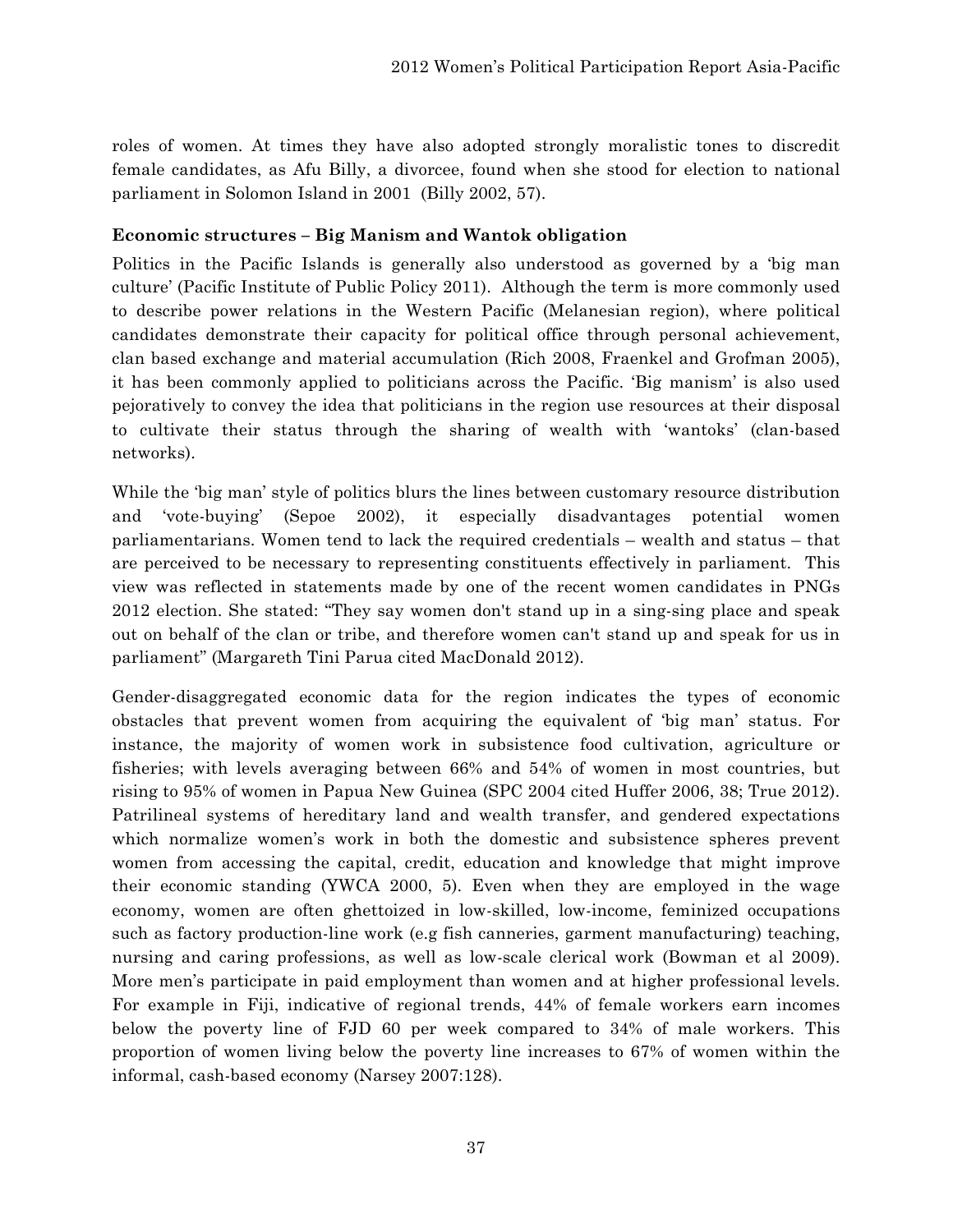Women's subordinate economic status has negative implications for women candidates standing for election (Huffer 2006, Scales and Teakeni 2006, Thomas 2002). Across the region, women have had trouble gaining endorsement for their candidature from political parties. They frequently have to finance their campaigns as Independents from their own limited purse, or through their own fundraising (Billy 2002). They also have difficulty meeting the material expectations of their electorate (Thomas 2002: 5).

This lack of economic status and resources helps explain why it is often only women from high-ranking or politically successful families that are able to achieve parliamentary success in the Pacific as in Asia. Australian-born, Dame Carol Kidu, who between 1997 and 2011 was PNG's only female MP, has argued that she owed her initial electoral success to the fact that she was the widow of former Chief Justice, Sir Buri Kidu (Kidu and Setae 2002). The recent success of Vika Lusibea in winning a by-election in North Malaita, Solomon Islands, was unexpected but perhaps explained by the fact that this seat was formerly held by her husband. Likewise, Adi Asenaca Caucau, Fiji's colorful Minister for women between 2001 and 2006, no doubt owed part of her political success to the fact that her father, Ratu Isiraeli Caucau was a former president of Fiji's Methodist Church. Across the region many successful women candidates have been able to build on their work within church organizations or within women's civil society groups as alternative routes to developing parliamentary careers. Yet even in these cases, they have benefitted from being backed by families with a high chiefly or institutional political standing. This reality is particularly pronounced in Polynesian countries such as Samoa, American Samoa and Tonga.

### **State Fragility and Democratic Structures**

It has become commonplace to argue that there is a contagion of state weakness across the Pacific Island countries (Reilly 2000), evidenced by recent conflicts occurring in Bougainville (1990s), Solomon Islands (early 2000s), a history of coups in Fiji (1987 onwards) and ongoing tribal fighting in the PNG highlands. In some contexts democratic values are described as "foreign flowers" and state interventions are sometimes seen by Pacific Islanders as challenging their everyday customary and religious norms (this is particularly so in remote settings and more marked in some Melanesian countries).

In contexts where these challenges are pronounced, women may be disinclined to become involved in politics. Until 2006 in Fiji, for example, 11% women's representation in parliament was unique in the region. However, in the Pacific as in South Asia especially, political office can come with a risk of exposure to violence that dissuades women from assuming a political profile. When civilian rebel forces invaded the country's parliament in 2000, women MPs were detained for a number of days by coup perpetrators and subject to threats of violence. The military coup that occurred in 2006 again led to the dismissal of the national parliament and the city councils. Women within provincial councils, labour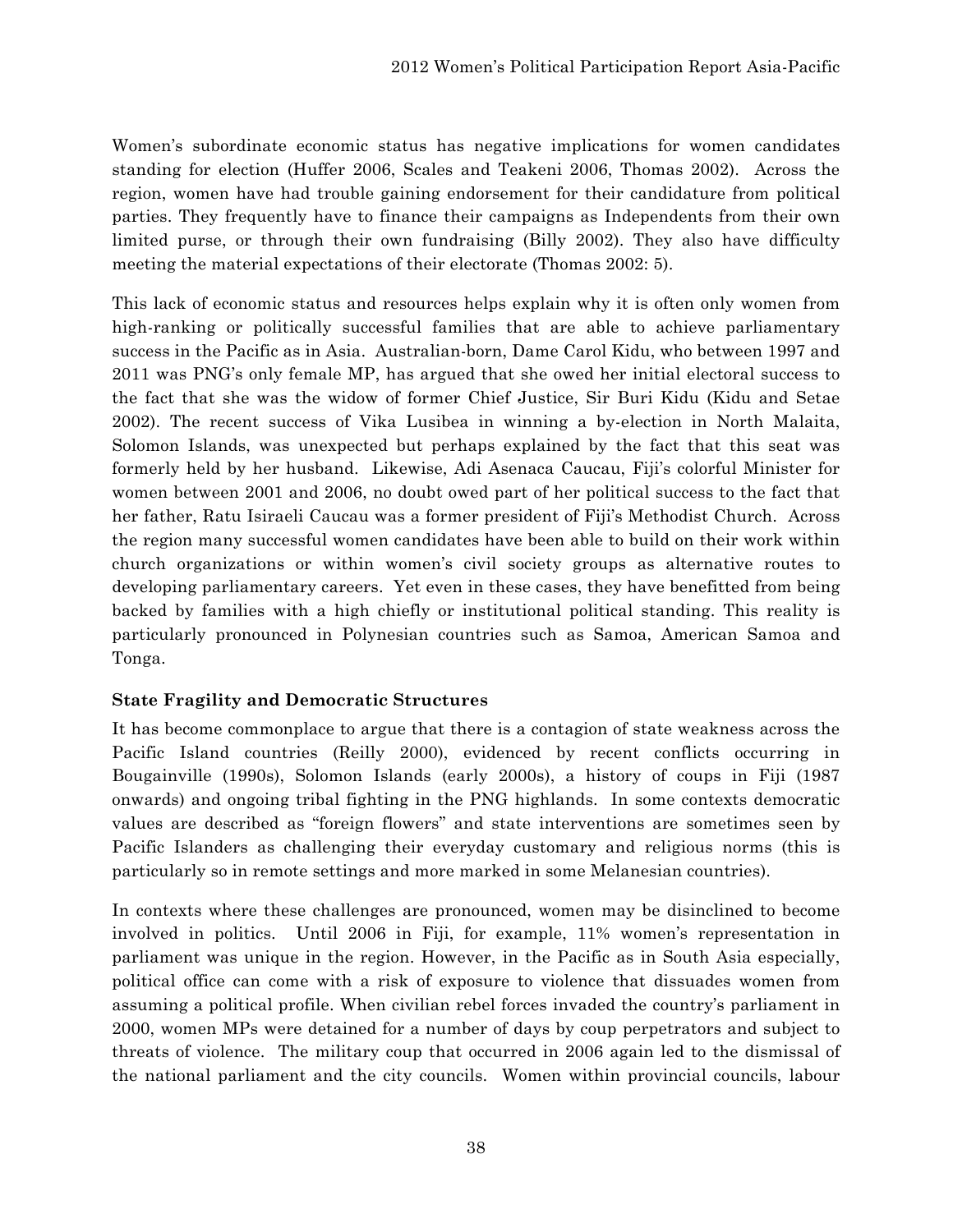unions and civil society organisations who voiced criticism of the government were subject to military threats of arrest and intimidation (Kepa 2011, George 2012a).

These episodes are the regional exception rather than the norm. Within the majority of Pacific Island states, governance structures are upheld and democratic processes are respected. Yet these processes are often shaped by customary norms that can frustrate women's political ambitions. For example in Tonga, the only Pacific Islands country governed by constitutional monarchy, appointment to the parliament was at the request of the King and his nobles who selected 21 out of the 30 members of parliament. Processes of constitutional reform between 2005 and 2010, made more urgent after periods of violent civil protest in 2005-6, have put in place a new electoral structure: 19 representatives are now elected to the parliament and up to 13 are nominated by nobles or the King. However, these reforms have not improved women's political participation. Currently, Tonga has only one female parliamentary representative, Dr. 'Ana Maui Taufe'ulungaki appointed to the parliament by the King, and also serving as the Minister for Education.

In Samoa, a system of hereditary privilege limits women's political participation with only customary chiefs or *matai* being able to stand for political office (Fraenkel and Grofman 2005: 261). Women may inherit chiefly titles according to Samoan custom although it is less common than for men and thus undermines their standing in electoral politics (*Samoa Observer* 5 February 2011). Endemic levels of political corruption also make it difficult for women with limited financial resources to succeed in electoral politics. In the 2012 elections held in Vanuatu, a high number of women candidates contested seats in urban and rural areas. The fact that no women candidate succeeded in winning election prompted some to later identify corruption as a key factor which influenced voter behaviour and the conduct of the electoral office, preventing women in particular from winning office (*Radio Australia* 2 November 2012, *Vanuatu Daily Post* 9 November 2012).

# **Enablers of women's participation**

# **'Fast track' policies: Gender quotas and temporary special measures (TSM)**

As discussed the ratification of CEDAW debates in the Pacific have had mixed results. The Solomon Islands ratified CEDAW in 2002 and in 2008 Ethel Sigimanu, head of the Ministry of Women, Youth, Children and Family Affairs raised the need for consideration of TSMs to the Government to address the lack of women's political representation and government non-compliance with CEDAW. At that time just woman had held office at the national level since independence. Following this, a TSM campaign was developed and a Women in Leadership Working Group was formed. However, although recent survey data suggests there is broad public support in the country for reserved seats for women (McMurray 2012), these efforts did not translate into broader government support for a proposed bill to create 10 women's seats within the national parliament (*Solomon Star* 25 July 2011).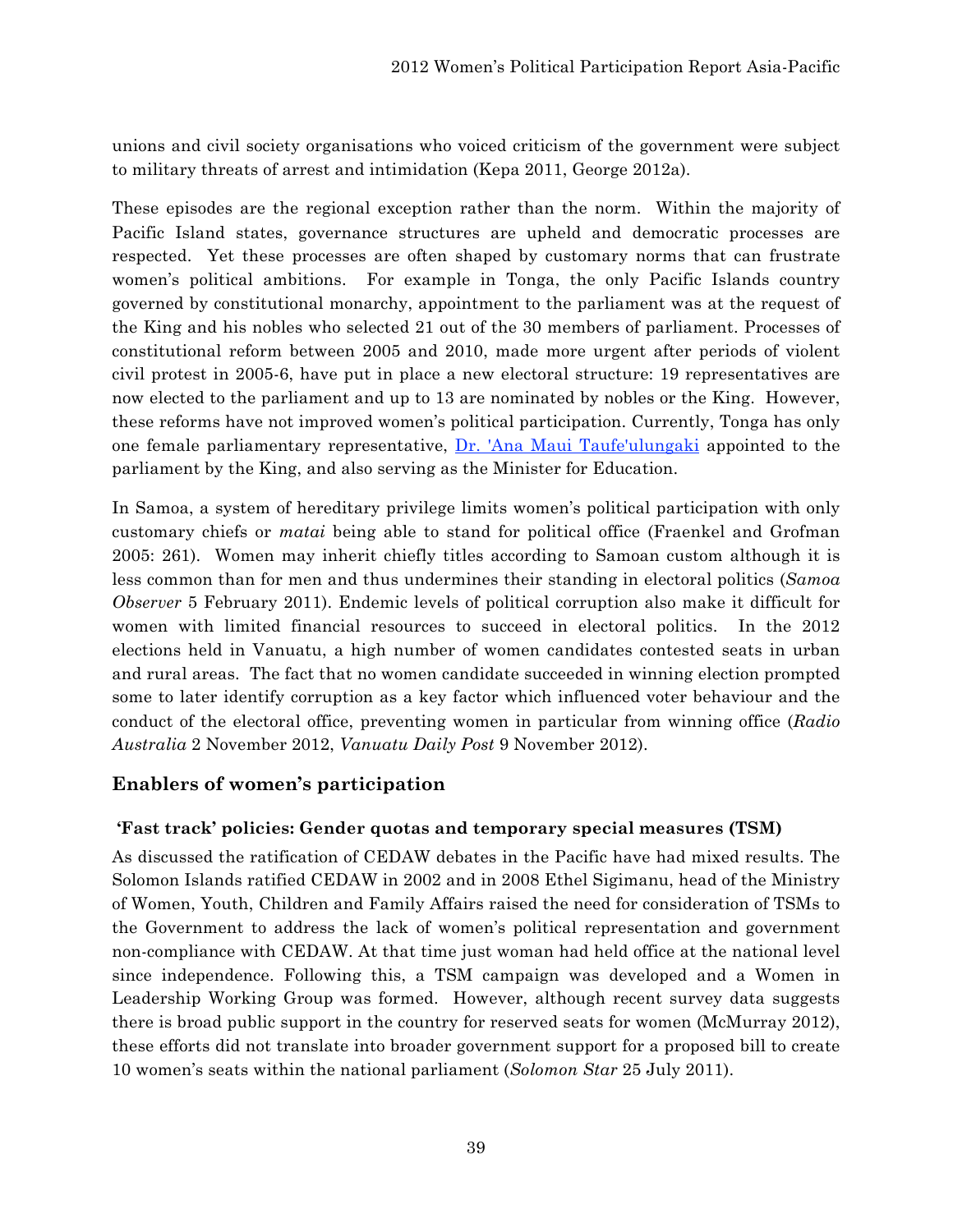In 2011, Dame Carol Kidu, at that time PNG's only women in parliament, spearheaded a drive to see 22 reserved seats for women created within the country's 111 seat national assembly. Her efforts won strong public support and seemed headed for success when a constitutional amendment passed parliament in preparation for a later reading of the TSM bill (*Sydney Morning Herald* 24 November 2011). However, the latter attempt failed and the TSM bill has not become law. Moreover, the three women elected to parliament in the 2012 PNG election have stated that they do not support TSMs in PNG and will withdraw from the government if the bill is re-introduced. One of these three, Loujaya Toni, argues that women cannot expect to be handed "respect on a golden plate". Respect has to be earned, she claims, by getting "your hands dirty like the guys" (Loujaya Toni *ABC Radio Australia* 13 August 2012).

In March 2012, the Samoan government introduced a bill to amend the constitution and allow reserved 5 reserved seats for women. The bills detractors argued that the provisions were undemocratic and amounted to Samoa "following orders from the UN" (Levaopolo Talatonu cited *Samoan Observer* 5 February 2012). The implication that reforms to promote women's political representation are an imported agenda and ill-fitted to the local context replicates Pacific criticisms of CEDAW and women's human rights norms (see previous sections). While these provisions are still under debate within the parliament, the fact that all parliamentary candidates in Samoa must hold a *matai* title may undermine the success of the bill as it tends to precludes women from standing for political office.

During recent constitutional negotiations taking place before Fiji's 2014 elections<sup>36</sup>, women's organisations issued a regionally 'radical' demand for half of all parliamentary seats be reserved for women. Citing the post-conflict example of Rwanda as providing an important global precedent for this claim, Tara Chetty from the Fiji Women's Rights Movement argued that rather than simply relying on a few elite women or women civil society leaders to enter parliament, such a move would allow a "critical mass of women" to attain political office (Chetty cited *ABC Radio Australia* 12 October, 2012).

In the region's Francophone territories, New Caledonia, French Polynesia, and Wallis and Futuna gender parity provisions require political parties to field candidates alternating the names of men and women from the bottom to the top of the party list. In New Caledonia and French Polynesia these reforms have resulted in a dramatic increase in women's political standing rising from 17% to 46% in the Congrès de Nouvelle Calédonie and 12% to 48% in the Assemblée de Polynésie Française (Bargel et al 2007).<sup>37</sup>

<sup>&</sup>lt;sup>36</sup> The first election since Fiji's 2006 military coup which resulted in the previous 1997 constitution abandoned.

 $37$  Frankel (2006) argues that for parity provisions to assist the representation of women a stable party structure needs to be in place as well as a proportional voting system. The success of parity provisions relies upon only a few parties achieving most of the vote with the result that a large number of candidates will share out the seats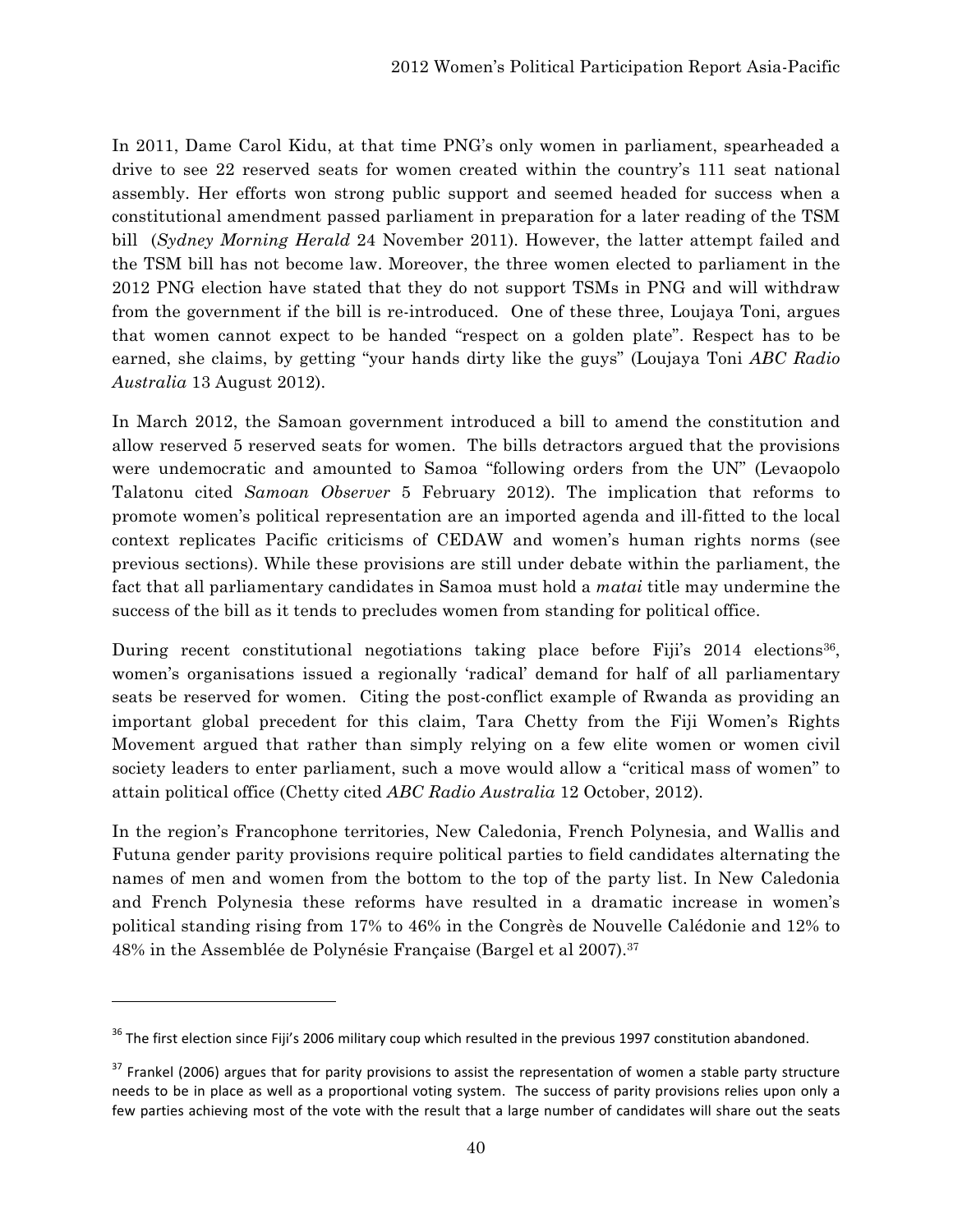# *Quotas in Bougainville enable and limit women's participation*

Constitutional negotiations during Bougainville's post conflict reconstruction process sought to recognise the matrilineal structures of Bougainvillean society and the important role women had played in the peace process, which provided the territory with constitutional autonomy from PNG in 2004 (Fraenkel 2006: 90). Three seats were reserved for women in the new territorial assembly (three seats were also reserved for excombatants). Sitting member Elizabeth Burain, elected to the Bougainville assembly in 2010 argues that the provisions have encouraged wide acceptance of women parliamentarians (*Radio New Zealand International* 28 March 2011). Yet women contesting the 33 open seats have been something of a rarity. In the most recent 2010 election, five women stood for open seats but were soundly defeated with the most successful only winning 21% of the vote. There is some evidence to suggest that Bougainville's voters are disinclined to support women campaigning for open seats, believing that the quota system gives them sufficient electoral representation. While quotas enable women to overcome the barriers that would otherwise exclude them from electoral politics, they may also create resistance against women trying to increase their parliamentary representation beyond the stipulated quota level (Kelly 2010).

### **International support**

Beyond the efforts of Pacific Island countries themselves, women's participation in politics has received increased regional attention from intergovernmental institutions, academic institutions and multilateral and bilateral development agencies operating in the region. Studies have been commissioned to better understand barriers to women's political participation, programs have been developed to assist the ambitions of women candidates, and increased media attention has been devoted to the women in politics agenda. The Pacific Islands Forum, Regional agencies of UNDP and UN Women, advisory bodies such as the Canberra-based Centre for Democratic Institutions and Australian and New Zealand aid agencies are working in partnership with each other and with Pacific civil society networks to develop programs that will increase women's political participation (See the the tools and resources section for details). These programs have increased awareness of the lack of female representation in Pacific Parliaments as well as deliberation on how to remedy the status quo. Overall, increased information, financial commitment and practical programming by international agencies are helping to build regional momentum for reform.

# **Civil Society Support**

Participation within faith-based, women's and labour-oriented civil society organisations has provided an important training ground for Pacific Island Women with political

<u> 1989 - Andrea Santa Andrea Andrea Andrea Andrea Andrea Andrea Andrea Andrea Andrea Andrea Andrea Andrea Andr</u>

according to the party list order. In Wallis and Futuna a fragmented party system means that there have been up to 29 parties contesting 20 seats at a given election and only 1 or 2 winning more than two seats.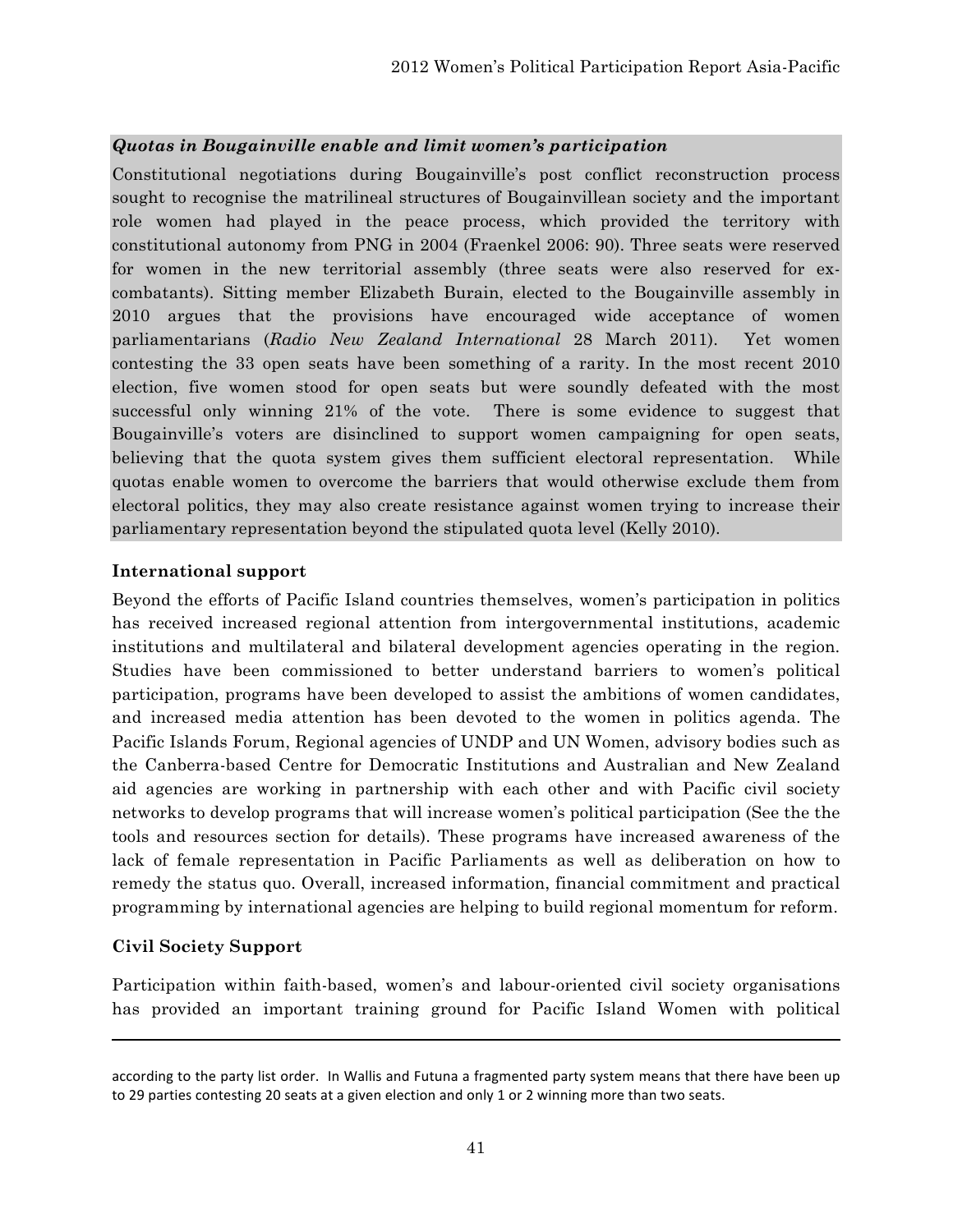aspirations. Trade union involvement has proved a particularly effective pathway to achieve Labour Party endorsement in Fiji, and enabled figures such as 'Atu Emberson Bain (a former senator) and Lavinia Padarath (former Minister for Women, Culture and Social Welfare) to achieve political representation. Additionally, some women's organisations have worked in national and regional capacities to support the political empowerment of women. For example, since its formation in the 1980s, the Fiji Women's Rights Movement has regularly audited the policy platforms of major political parties competing for office prior to election, examining these parties' commitments to women's political representation and how their policies will impact on the standing of women more generally (George 2012b). The women's organisation Vois Blong Meri has performed a similar information dissemination role in Solomon Islands.

Many Pacific Island countries have National Councils of Women (NCWs) (e.g. Fiji, Vanuatu, Solomon Islands, Tuvalu, Tonga, Kirbati, PNG,) that represent the diverse range of women's groups active in each national context. These councils often have strong working relationships with government machineries for women and work closely with them on key aspects of gender policy. Regional observers have noted the constructive role that NCWs might play in helping to promote greater awareness of the women in politics issue by building government support for electoral reforms that might assist women's political prospects and popular (female) support for prospective women candidates (Yee 2009). Yet these assessments also ignore the breadth of interests that are often brought together under the NCW umbrella and the divisions and organisational competitiveness that sometimes occurs as a result. These divisions have often undermined the broader political impact of NCWs and their ability to promote gender sensitive reform (Yee 2009, George 2012b).

Despite these challenges, NCWs in 7 Pacific Island states (Fiji, Tuvalu, PNG, Solomon Islands, Kiribati, Cook Islands, and Tonga) have formed a regional network, PACFAW, which seeks to highlight the benefits of women's political empowerment as part of its broader commitment to advancing women's status. The Asia Pacific Forum on Women, Law and Development (APWLD 2011) has also worked with regional civil society groups toward this goal. However, momentum has proved hard to sustain within these regional networks. In the past five years the PACFAW governance program appears to have stalled with little recent evidence of targeted outputs. Similarly the APWLD appears to have restricted its outreach into the region as demonstrated by its 2011 Timor-Leste regional conference on the women in politics that attracted participation from only Fiji and PNG. This contrasts with the increasing regional momentum that has been generated by UNDP and UN Women agencies based in the Pacific on this issue. To avoid the accusation that these programs are 'imported', Pacific governments need to institutionally support regional civil society initiatives.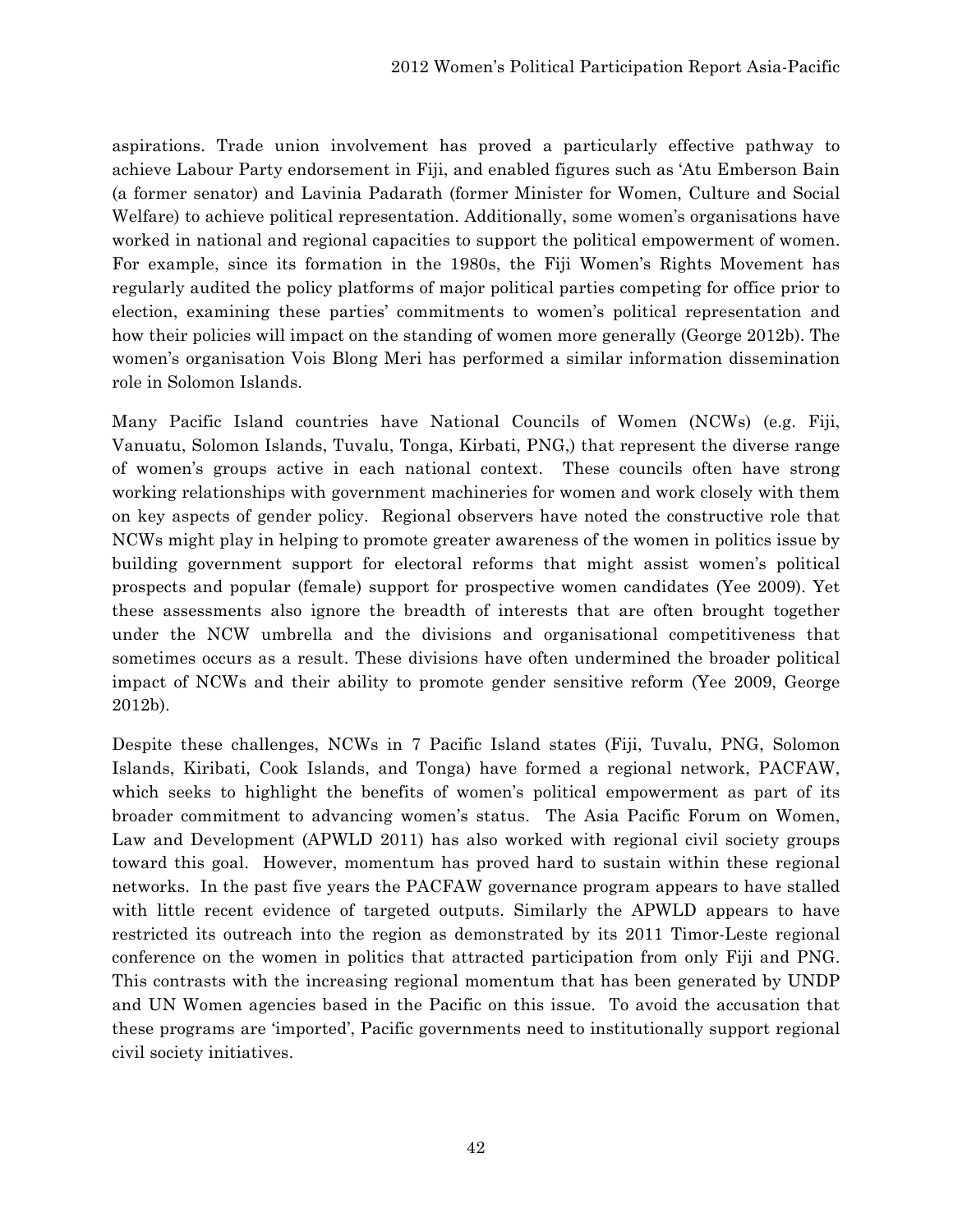# **Legislative Track Record**

Women parliamentarians do not always enact inclusive, gender-focused political agendas even when they are charged with overseeing government machineries for women. Fiji's Minister for Women between 2001 and 2006, Asenaca Caucau, often made public statements that admonished women for pursuing professional ambitions and neglecting familial responsibilities. As part of a strongly nationalist Indigenous bloc within the parliament, she also used parliamentary privilege to make notoriously racist comments vilifying Fiji's Indian population (George 2012b, 155).

Expectations that the three female parliamentarians recently elected to PNGs parliament might support the TSM bill have likewise been disappointed. In other Pacific contexts, the fact that women parliamentarians are so few has generally meant that they have limited resources behind them even when they choose to promote transformative political agendas. This helps explain the failure of Dame Carol Kidu's first TSM bill in PNG in 2011.

### *Pacific Women's legislative track record: A Francophone success story*

Developments in New Caledonia and French Polynesia provide cause for optimism, though it is still hard for women to gain traction on gender issues within the parliament or to access high-level appointments within government. The increase in women's political representation in these territories due to parity provisions adopted in 2001 have improved substantive representation as well as descriptive representation of women. Women's have brought a new seriousness to the role of political representative in these assemblies and a dedication to questions of financial management and parliamentary committee work (Bargel et al 2007). In New Caledonia women's increased participation has allowed them to mobilise state resources to fund a series of agencies devoted to women's well-being known as "la secteur de la Condition Féminine". They have also enabled women to assume high political office. Between 2004 and 2008 an indigenous Kanak woman, Déwé Gorodé, held the office of Vice President in New Caledonia, and a European women, Marie-Noëlle Thémeraeau held the office of territorial President from 2004 until 2007. Déwé Gorodé currently serves in the current territorial assembly as government Minister for Culture, Citizenship and Women's Affairs.

Table 2 indicates the number of women who hold ministerial office within Pacific Island government. Aside from New Caledonia, women are generally given typically "femininised" ministerial portfolios such Health, Welfare, Culture, Education and Community Development as has been the experience worldwide until recently. Women have not been entrusted with areas of ministerial responsibility considered to have high prestige and require more technical skill, such as Finance, Treasury, Trade or Foreign Policy (Franceschet and Piscopo 2008).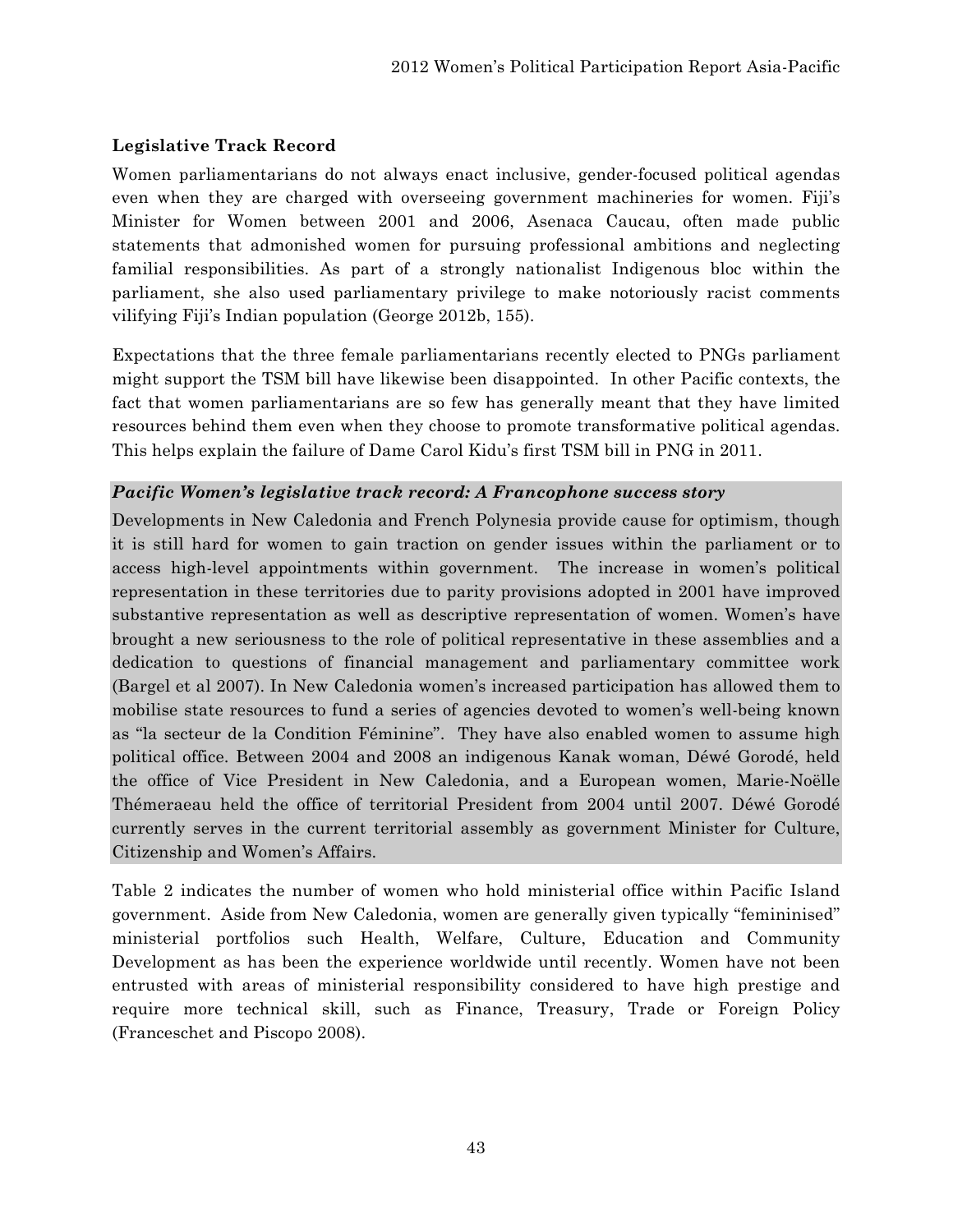| Country          | No.            | <b>Ministries</b>                                        |
|------------------|----------------|----------------------------------------------------------|
| American Samoa   | $\Omega$       |                                                          |
| Bougainville     | 1              | Minister for Culture and Tourism                         |
| Cook Islands     | $\overline{0}$ |                                                          |
| Fiji             | $\Omega$       |                                                          |
| French Polynesia | $\mathbf 1$    | Culture, Family, and Status of Women                     |
| Kiribati         | $\overline{2}$ | Vice President; Minister of Education                    |
| Marshall Islands | 1              | Minister of Education                                    |
| New Caledonia    | $\mathbf{1}$   | Minister for Culture, Citizenship and Women's<br>affairs |
| Niue             | 1              | Minister for Health and Community                        |
| Palau            | $\Omega$       |                                                          |
| Papua New Guinea | $\mathbf{1}$   | Minister for Community Development                       |
| Solomon Islands  | $\Omega$       |                                                          |
| Tonga            | 1              | Minister for Education                                   |
| Tuvalu           | 1              | Minister for Home Affairs and Rural Development          |

**Table 2: Pacific women currently holding Ministerial Office**

Many barriers restrict women's meaningful participation in Pacific politics but they can be challenged. First, the energies of women's organizations and civil society organizations must be more effectively harnessed toward encouraging positive national and regional debate about the desirability of increasing women's participation in governance. International agencies tend often to focus chiefly on increasing the electoral and parliamentary skills of prospective women political candidates and encouraging the emergence of women leaders. However, engagement with women's organizations and civil society organizations o (with strong records on reform in areas such as violence against women, the need for women's machineries within government and CEDAW ratification) on the women in politics issue will likely generate a greater level of popular acceptance of potential women parliamentarians. Local civil society organizations advocating the benefits of women in decision-making will also help to challenge the idea that this is an 'international' imported agenda.

Second, there is urgent need for more informed debate about the benefits of gender quotas and temporary special measures that might assist the electoral success of women since they are often viewed with suspicion across the region and frequently misunderstood. For instance, the noteworthy successes achieved by women in the Pacific's francophone territories need to be given much greater regional attention in civil society, aid and development and academic circles than it currently merits (George 2012b). The important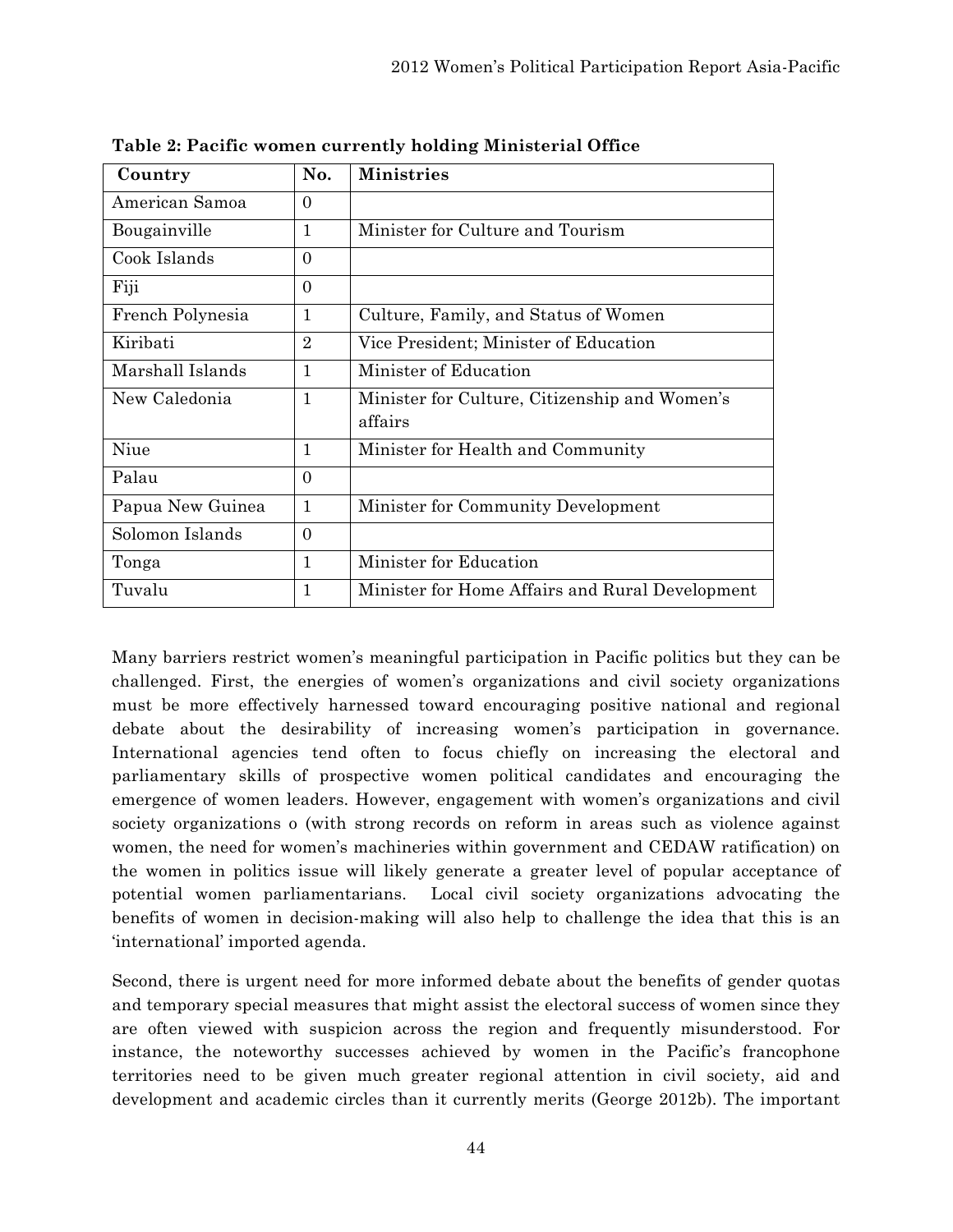lesson relevant for the whole Pacific region from the Francophone territories is that women can achieve innovative gender sensitive reform through legislation and policy when they have a critical mass of representation inside the parliament.

Third, the development of networks of male political advocates supporting women's political empowerment is vital to women's future political success. Across the region, political gains for women are initially only made possible when male political leaders are willing to recognize the need for reform. The example of Samoa is instructive in this regard and contrasts with the lack-lustre response to TSM propositions in the PNG parliament. Programs working exclusively with potential women candidates and those aspiring to positions of community or political leadership should be expanded to include men. Working with male leaders to demonstrate to them where and how their own political ambitions could be assisted by the promotion of women would help to break down their resistance. Male political leaders might be harnessed to help drive national agendas of electoral reform to increase women's participation in electoral politics. Moreover, individual male mentors could be trained to help develop the political acumen of women decision-makers. There are many possibilities for raising women's political participation in the Pacific and the political opportunities are open for this advocacy and learning across the region.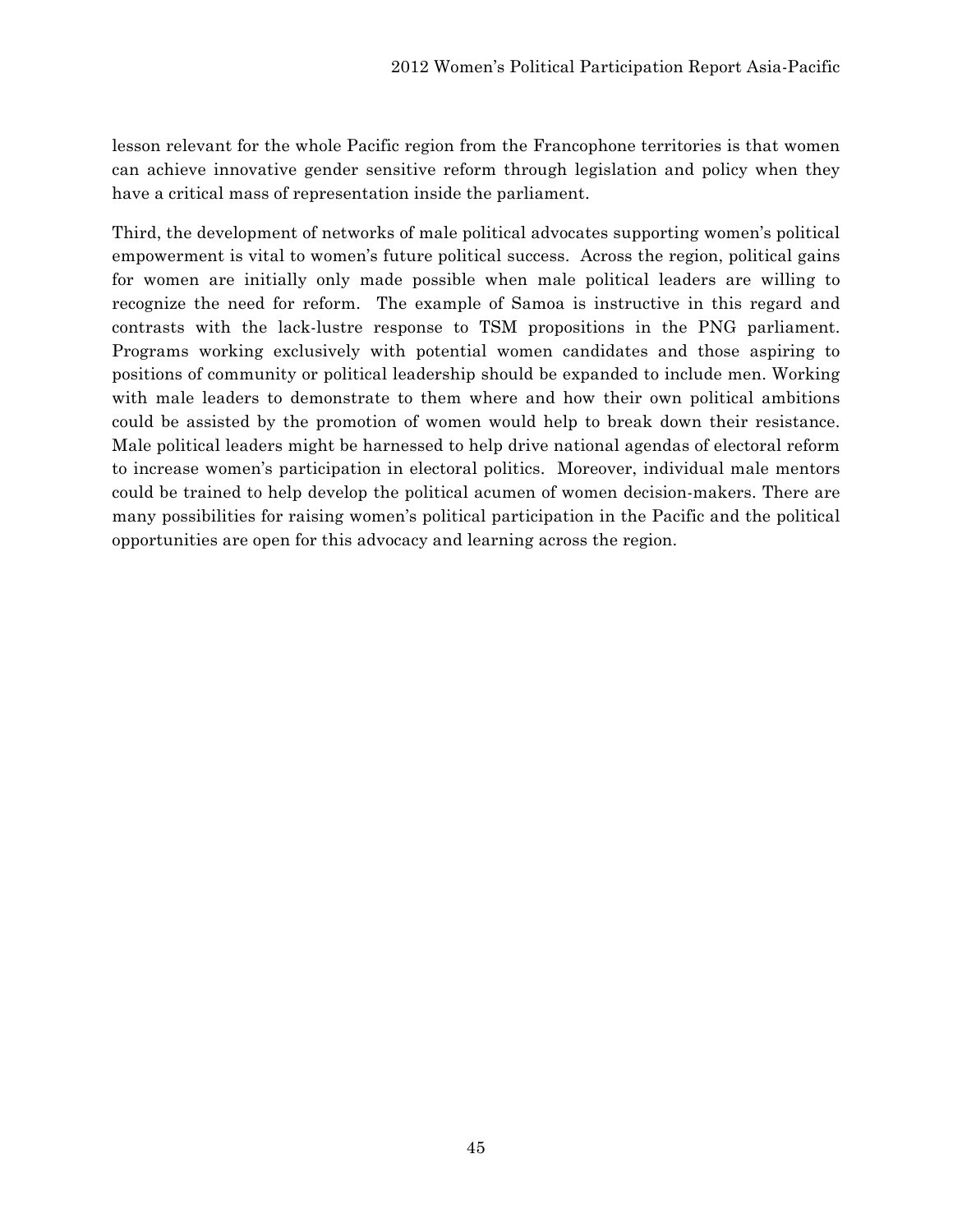# **TOOLS AND REFERENCES**

Tools below were selected for their usefulness in gauging the situation for gender equity and women's political participation by country and región from both grassroots and national levels.

The references below were those quoted in the report and sorted by region

#### **Gender Measuring Tools**

The following are global measures that are useful in gauging the regional or country performance on gender equity.

#### *Women in National Parliaments: Inter‐Parliamentary Union*

IPU maintains a database of women's representation in national parliaments and a program to assist women parliamentarians around the world.

http://www.ipu.org/iss‐e/women.htm

http://www.ipu.org/wmn‐e/classif.htm

### *Quota Project: global database of quotas for women*

The Database provides information on the various types of quotas in existence today, detailing the percentages and targets in countries where they are applicable. This Database is intended as a working research tool. That is, it will continue to expand as more information becomes available and is verified. Only countries with electoral gender quotas will be found on this web site.

http://www.quotaproject.org/

### *UNDP Gender Inequality Index (GII) Tool*

The Gender Inequality Index (GII) maintained by UNDP, shows the loss in human development due to inequality between female and male achievements (this Index replaces the Gender related Development Index and Gender Empowerment Index). The GII reflects gender-based inequalities across three dimensions: reproductive health, empowerment, and economic activity. Reproductive health is measured by maternal mortality and adolescent fertility rates; empowerment is measured by the share of parliamentary seats held by each gender and attainment at secondary and higher education by each gender; and economic activity is measured by the labour market participation rate for each gender.

UNDP (2011) Human Development Report, Indices and Data, The Gender Inequality Index (GII) Accessed http://hdr.undp.org/en/statistics/gii/

### *Social Watch Gender Indicator: Gender Equity Index (GEI) Tool*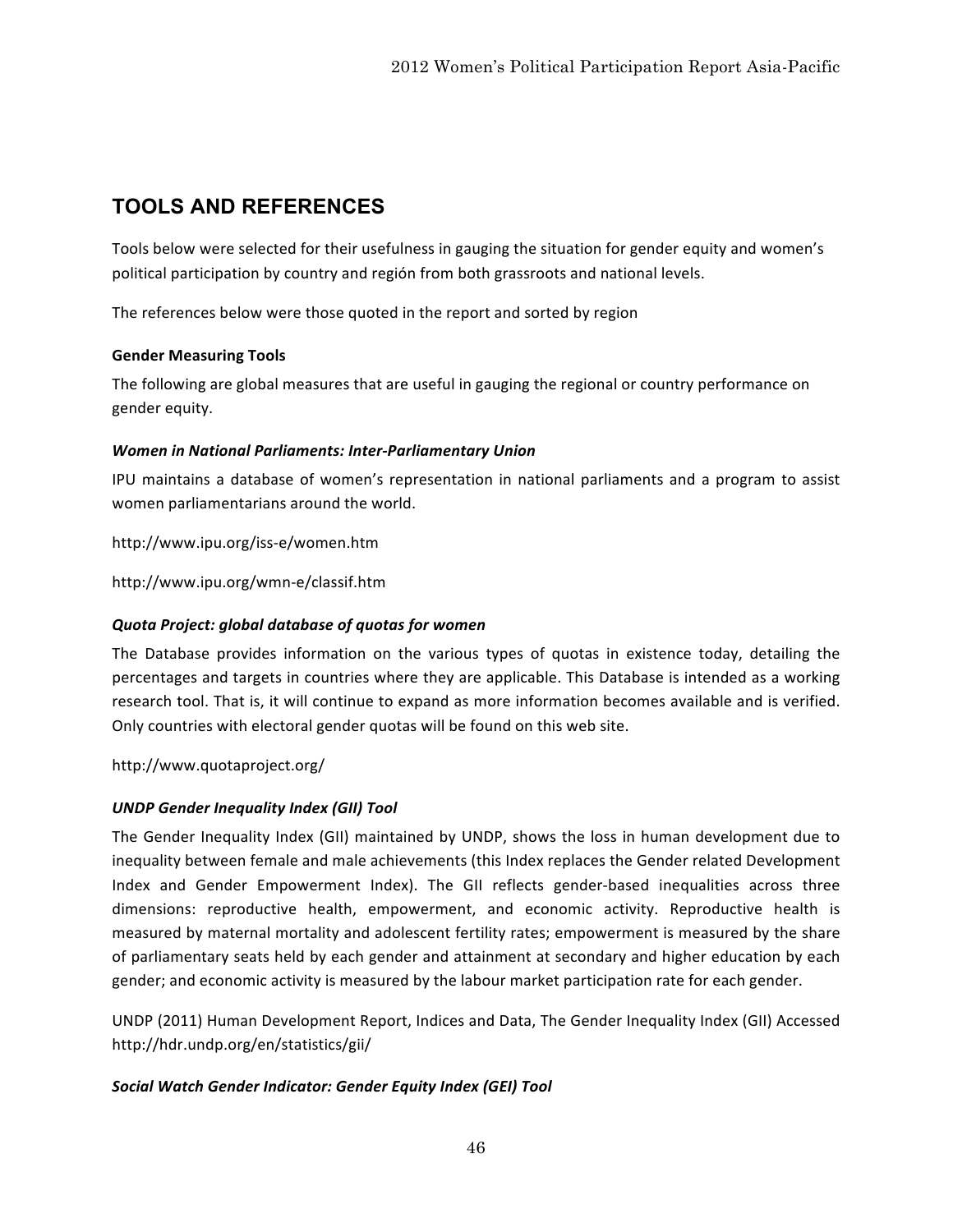Since 2007 Social Watch has been developing the Gender Equity Index (GEI) to make gender inequities more visible and to monitor the evolution in the different countries of the world. The GEI is based on information available that can be compared internationally, and it makes it possible to classify countries and rank them in accordance with a selection of gender inequity indicators in three dimensions, education, economic participation and empowerment. The way the GEI is calculated is a response to the need to reflect all situations that are unfavourable to women. Social Watch measures the gap between women and men, not their wellbeing. Thus, a country in which young men and women have equal access to the university receives a value of 100 on this particular indicator. In the same fashion, a country in which boys and girls are equally barred from completing primary education would also be awarded a value of 100. This does not mean that the quality of education in both cases is the same. It just establishes that, in both cases girls are not less educated than boys.

The Gender Equity Index (GEI) measures the gap between women and men in education, the economy and political empowerment. Social Watch computes a value for the gender gap in each of the three areas in a scale from 0 (when for example no women is educated at all and all men are) to 100 (perfect equality). The GEI, in turn, is the simple average of the three dimensions. In Education, GEI looks at the gender gap in enrolment at all levels and in literacy; economic participation computes the gaps in income and employment and empowerment measures the gaps in highly qualified jobs, parliament and senior executive positions.

#### http://www.socialwatch.org/node/14365

#### *International Labour Organisation: Global Employment Trends for Women 2012*

This report examines the conditions of women's engagement in the labour market, by estimating and analysing five key gaps, or gender differentials, between women and men which disadvantage women: in unemployment, in employment, in labour force participation, in vulnerability, and in sectoral and occupational segregation.

# **http://www.ilo.org/global/research/global‐reports/global‐employment‐trends/WCMS\_195449/lang‐‐ en/index.htm**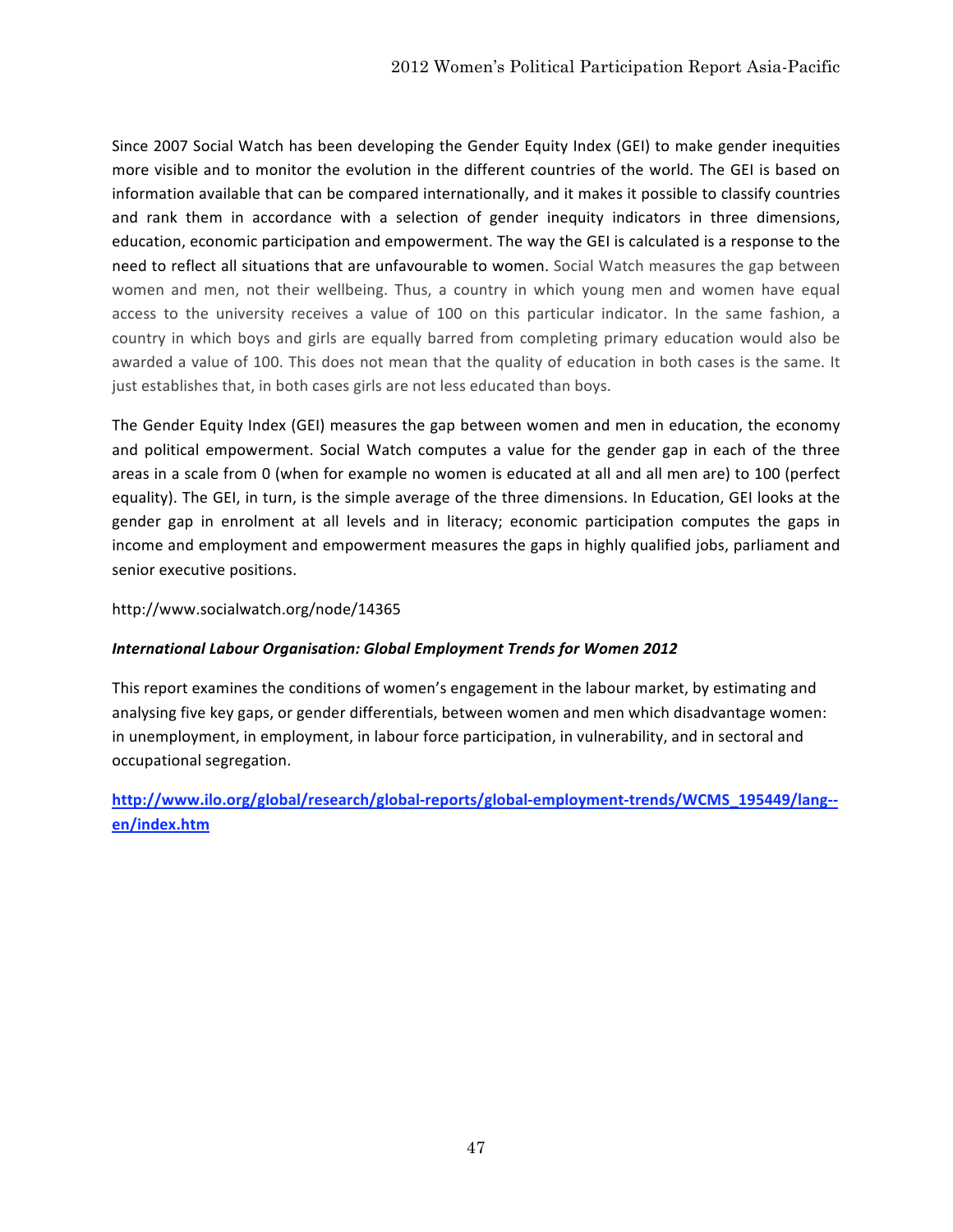# **Asia Pacific Region Tools**

# *United Nations Women Asia and Pacific Office*

http://asiapacific.unwomen.org/

# *ASEAN Confederation of Women's Organisations (ACWO)*

Framework used to bring together women's organisations in the ASEAN region

#### http://www.acwo.org/

*Asia Pacific Women Watch‐Linked Organisations* http://www.apww‐ slwngof.org/index.php?option=com\_weblinks&view=category&id=6%3Aorganisations&Itemid=34

# *The Asia‐Pacific Resource and Research Centre for Women (ARROW)*

http://www.arrow.org.my/

# **East Asia Tools**

*Asian Association of Women's Studies Links* Many links to Korean and China Women's Organisations

http://kncw.or.kr/

# *All‐China Women's Federation (English websites)*

http://www.womenofchina.cn/html/womenofchina/node/80‐1.htm

http://www.women.org.cn/english/index.htm

*National Alliance of Taiwanese Women's Associations*

http://www.natwa.org.tw/

*Republic of Korea‐‐National Council of Women* http://kncw.or.kr/

*New Japan Women's Association – Shin Nihon Fujin no Kai (Shinfujin)*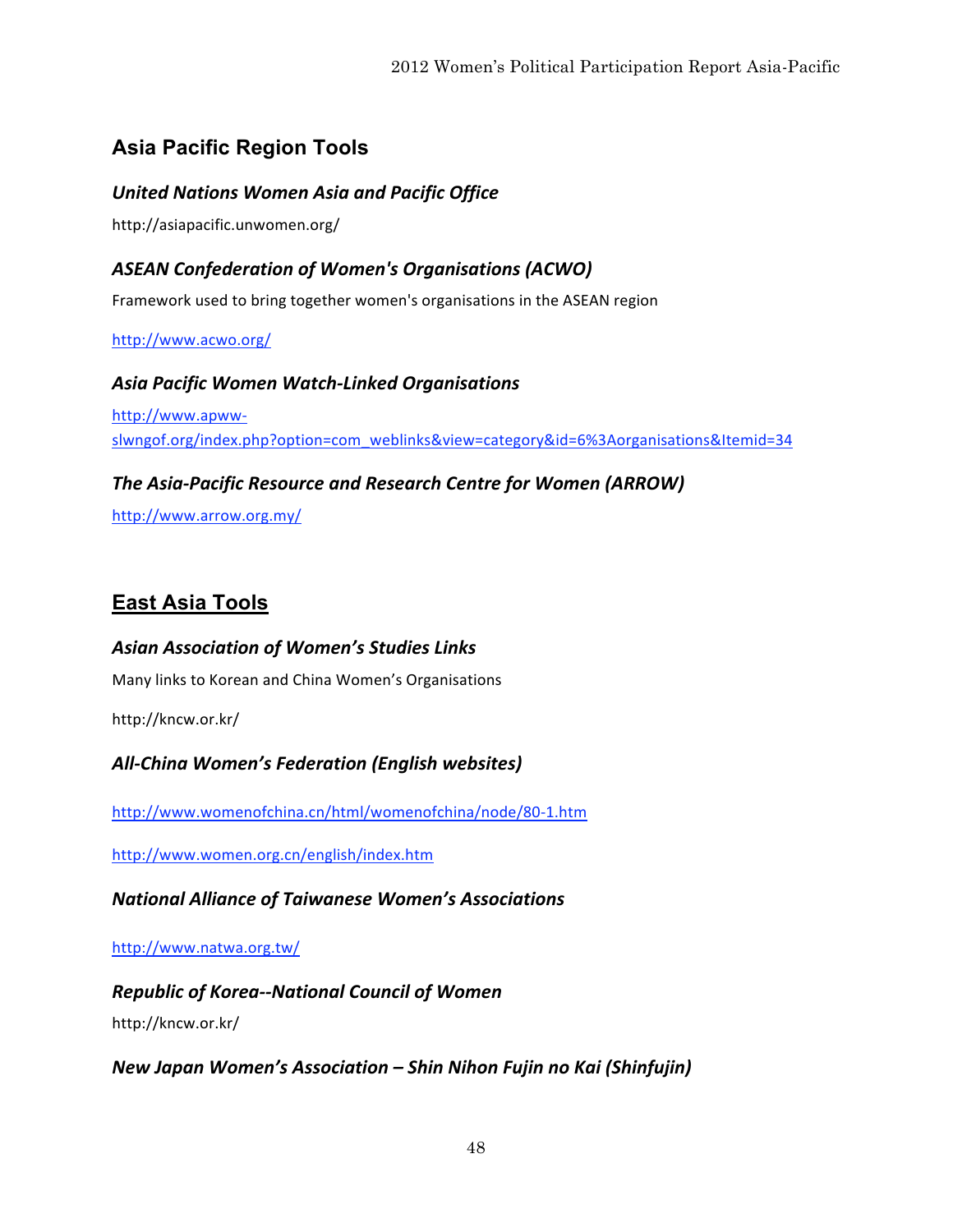*http://www.shinfujin.gr.jp/c\_4\_english/1\_what/index.html*

# **South East Asia Tools**

*Regional Overview of CEDAW Action in SEAsia http://cedaw‐seasia.org/regional\_overview.html*

# *Indonesian Women's Organizations*

Kongres Wanita Indonesia (Indonesian Women's Congress) (KOWANI)

http://www.kowani.or.id/

Aisyiyah (a large religious membership‐based organization)

http://aisyiyah.or.id/

Solidaritas Perempuan (Women's Solidarity)

http://www.solidaritasperempuan.org

# *Timor‐Leste Women's Congress Rede Feto (with list of 24 members)*

http://redefeto.com/member/

# *Philippines GABRIELA Women's Network (and members list)*

http://gabriela\_p.tripod.com/home.html

http://gabriela\_p.tripod.com/1‐orgprofile/members.htm

*Singapore Council of Women's Organisations (and members list)*

http://www.scwo.org.sg/

http://www.scwo.org.sg/index.php/membership/our-members-alphabetically

# *National Council of Women of Thailand (NCWT)*

Focal point for coordinating, promoting and supporting all the activities of women's organizations throughout Thailand.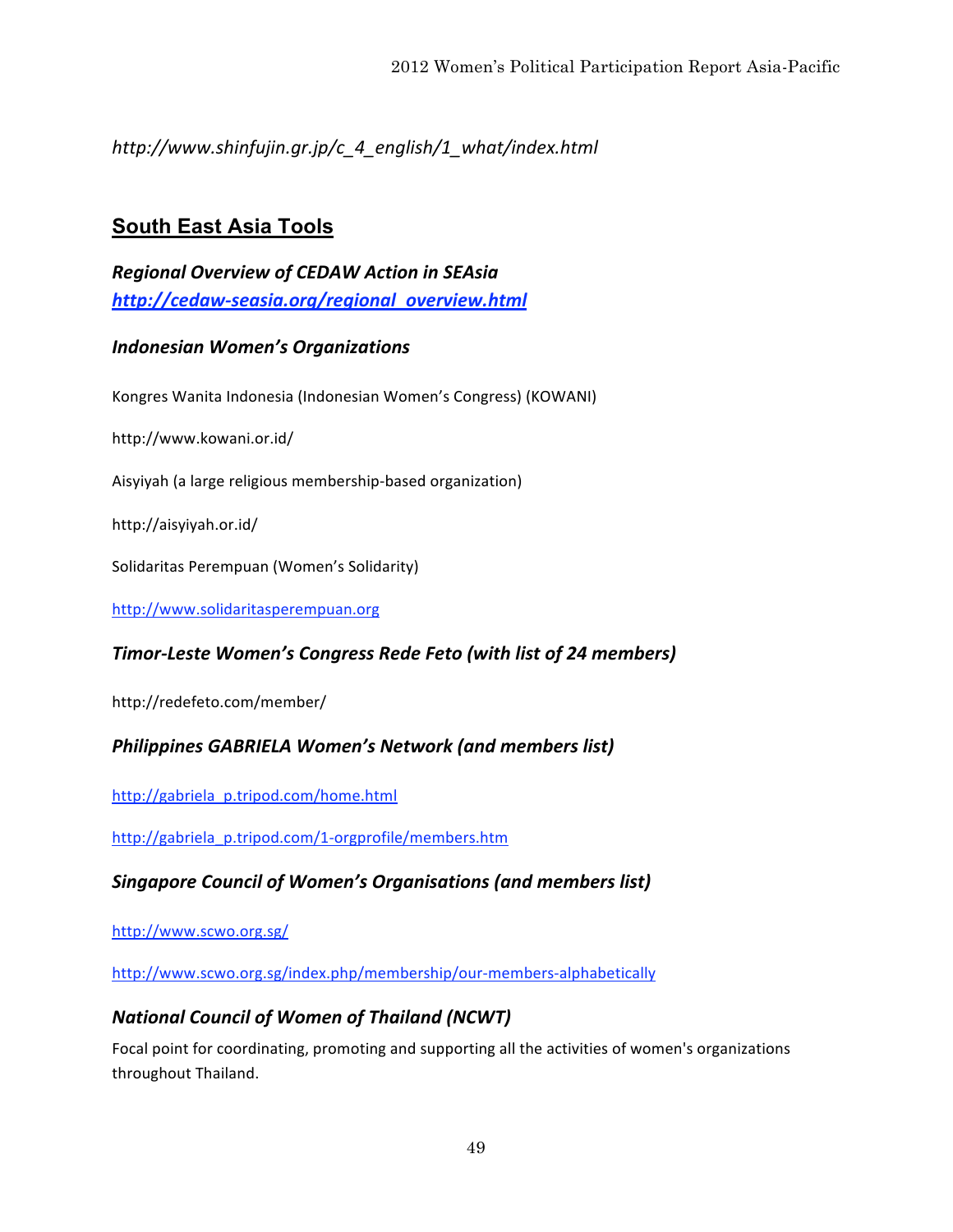http://www.thaiwomen.or.th/en.html

### *Cambodian Women for Peace and Development (CWPD)*

Local NGO cooperating with government, civil and private sector

http://cwpd.net

### *National Council of Women's Organizations, Malaysia (NCWM)*

Formed in 1963 as a consultative body with 72 member organisations

http://ncwo.womencommunity.net

### *Myanmar Women's Affairs Federation (MWAF)*

http://www.mwaf.org.mm

# *Singapore Council of Women's Organizations (SCWO)*

The national coordinating body for women's organisations in Singapore.

www.scwo.org.sg

#### *Vietnam Women's Union (VWU)*

Founded in 1930, the VWU represents all women and promotes women's rights, advancement and equality.

http://www.hoilhpn.org.vn

# **South Asia Tools and Resources**

www.ipu.org/wmn-e/world.htm

http://www.manushi.in

http://wcd.nic.in/

http://www.guide2womenleaders.com/

http://www.ifes.org/Content/Events/2010/Promoting-Womens-Political-Participation-in-South-Asia-Afghanistan-Nepal-and-India.aspx?p=1

http://asiafoundation.org/in-asia/2012/07/11/south-asia-women-parliamentarians-take-lead/

http://genderinglobalgovernancenet-work.net/comment/the-world-economic-forums-globalgender-gap-report-a-critical-commentary/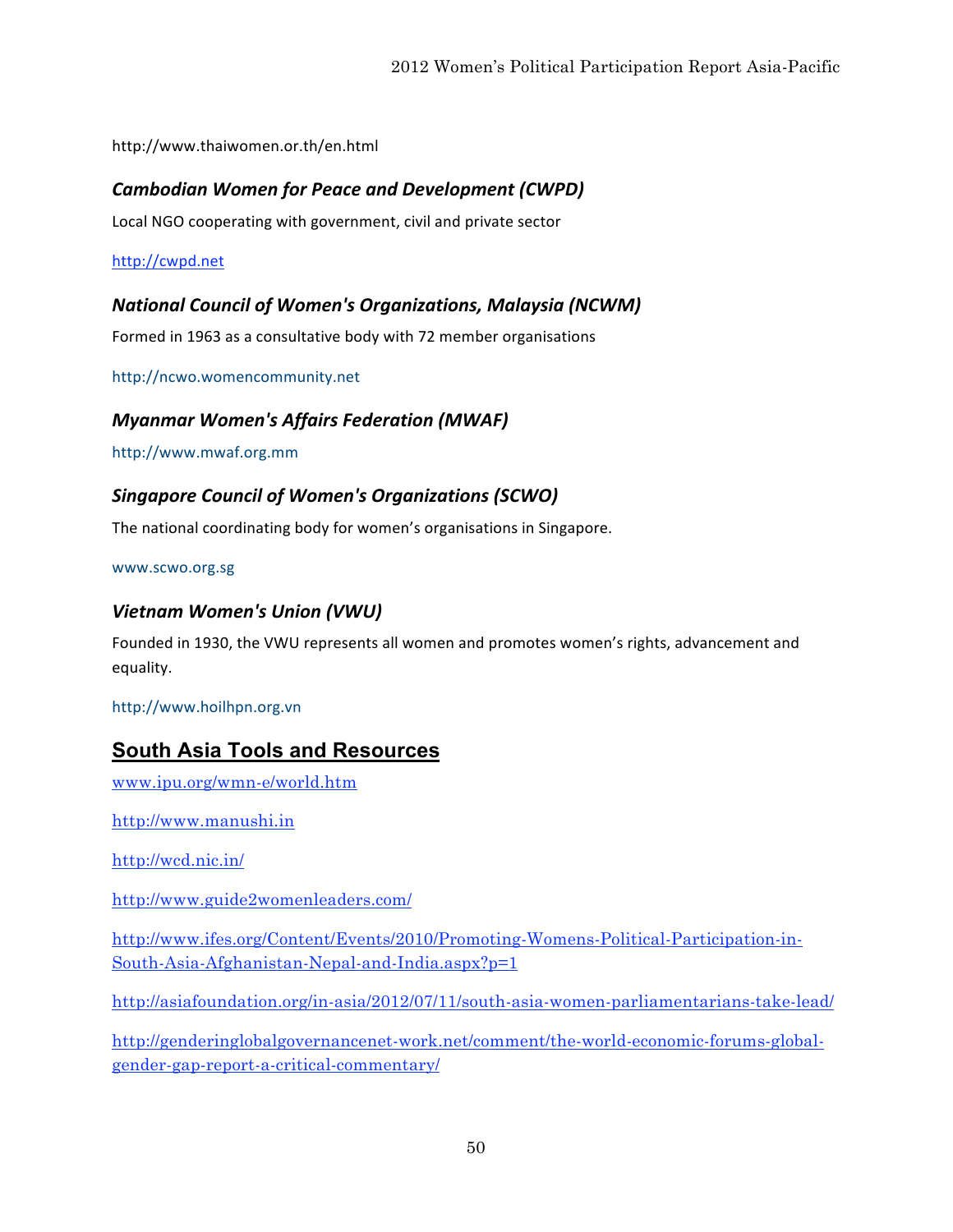http://www.cpahq.org/cpahq/Mem/Women\_MPs/Mem/About\_Us/Organisation/Commonweal th Women Parliamentarians/Commonwealth Women Parliamentarians.aspx?hkey=4bf32f ba-284a-43f8-9016-a996f8ced2ec

http://www.cpahq.org/cpahq/Mem/Resources/Documents/Gender\_Issues/Mem/Document%2 0Library/Gender\_Issues/Documents\_on\_Gender\_Issues.aspx?hkey=bc99ca33-b7ba-46e6 a592-e16f85c0f656

Women and Politics: Realities and Myths

http://www.unicef.org/sowc07/docs/sowc07\_figure\_4\_2.pdf

Human Development in South Asia 2000, Human Development Report 2003, http://www.mhhdc.org/html/ahdr.htm

Electing Dragons, Women, Power and Politics, International Museum of Women,

http://www.imow.org/wpp/stories/viewStory?storyId=1699

National Women's Association of Bhutan, About NWAB

http://www.nwabbhutan.org.bt/aboutus.html

# **Pacific Tools and Resources**

Space on the mat http://wilgpacific.org/

Website examining the roles and profiles of Pacific Women in Local Government

http://womensuffrage.org/

Website which includes valuable statistics on women's suffrage in Oceania

http://www.pacific.clgf.org.uk/index.cfm

Commonwealth Local government project in the Pacific Islands

http://www.pacwip.org/

Pacific Women in Politics. Site includes data bases, news items and a range of other resources

http://www.undppc.org.fj/pages.cfm/our-work/democratic-governance/strentheningparliaments-democratic-institution/promoting-women-parliament/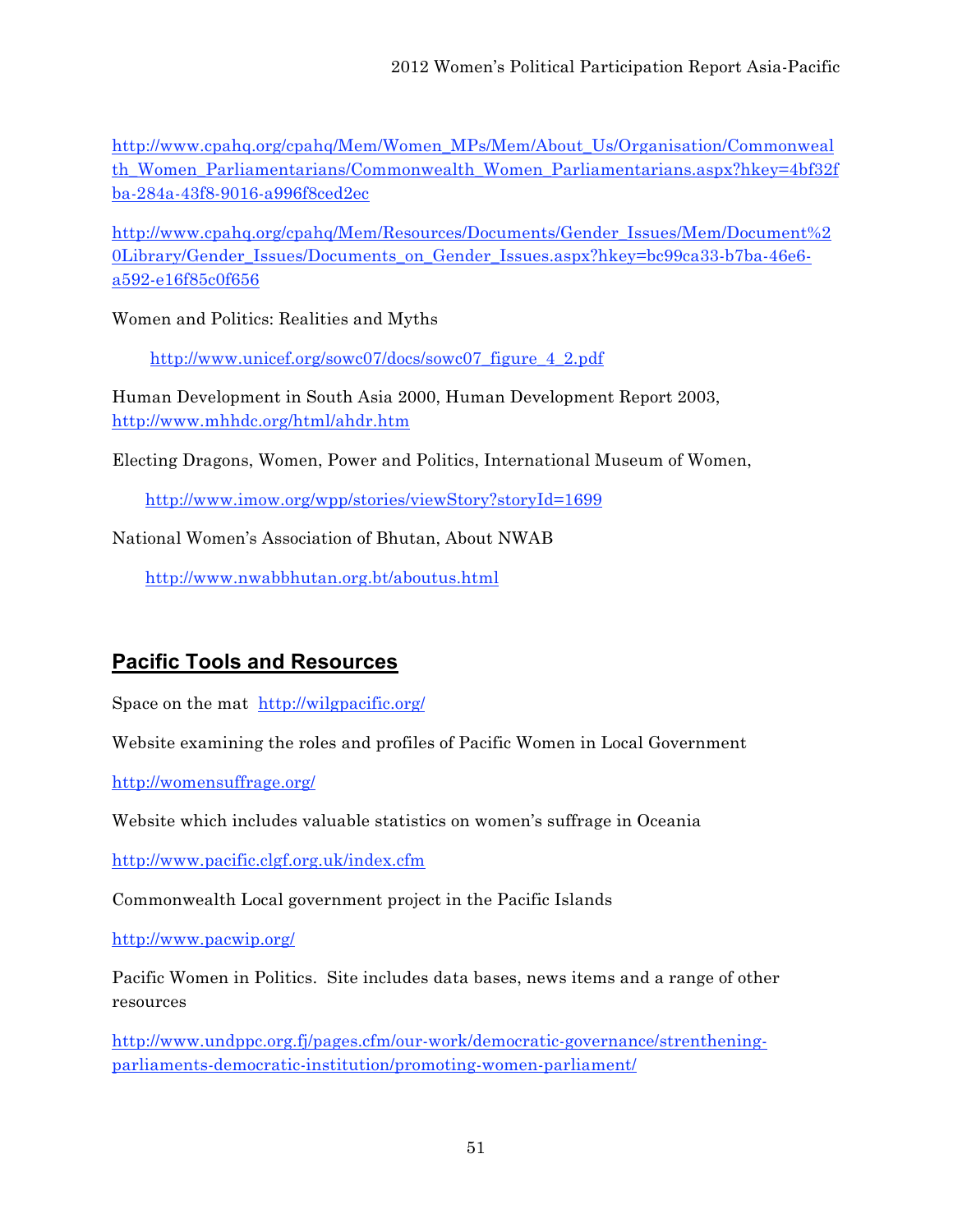UNDP (Pacific) Outline of program priorities to promote Pacific women's parliamentary representation. Includes a range of resources on TSM's, lobbying, campaigning

http://www.unwomenpacific.org/pages.cfm/our-programmes/advancing-gender-justice/gepgdesign/

UN Women Gender Equality in Political Governance Programme

http://www.ausaid.gov.au/HotTopics/Pages/Display.aspx?QID=791

Outline of AusAID programme to empower Pacific Women – 3 Pillar program including a focus on women in decision-making

http://www.cdi.anu.edu.au/\_\_GENDER\_Home.htm

Centre for Democratic Institutions – Gender and Political Leadership Program

http://www.cdi.anu.edu.au/.SI/2011-12/D/2011\_12\_RES-PPS9\_SOLS\_WMN\_PPLS\_SRVY\_McMurray/2012\_01\_PPS\_CM\_SIPS.pdf

Policy paper on perceptions of women in electoral politics Solomon Islands

http://www.cdi.anu.edu.au/.AP/2010- 11/D/2010\_11\_RES\_PPS8\_BGV.SOLS\_Kelly/PPS\_2010-02\_NK\_BGV\_SI\_FIN.pdf

Policy paper on Bougainville elections 2010

http://www.forumsec.org/pages.cfm/newsroom/publications/womans-place-in-house.html

Pacific Island Forum Secretariat Report from 2006 on Pacific Women in Politics

https://crawford.anu.edu.au/rmap/devnet/devnet/gen/gen\_civil.pdf

Series of articles from 2002 examining gender, civil society and political participation in the Pacific Islands

http://www.fdc.org.au/data/Briefing\_Note\_No\_11\_-\_Final\_e-version.pdf

Foundation for Development Corporation Women in Politics Briefing note.

http://www.spc.int/hdp/index2.php?option=com\_docman&task=doc\_view&gid=76&Itemid=4 4

Secretariat of the Pacific Community report on impact of Parity provisions in the Francophone Pacific Island territories.

http://www.undppc.org.fj/\_resources/article/files/TCL\_Executive%20Summary1.pdf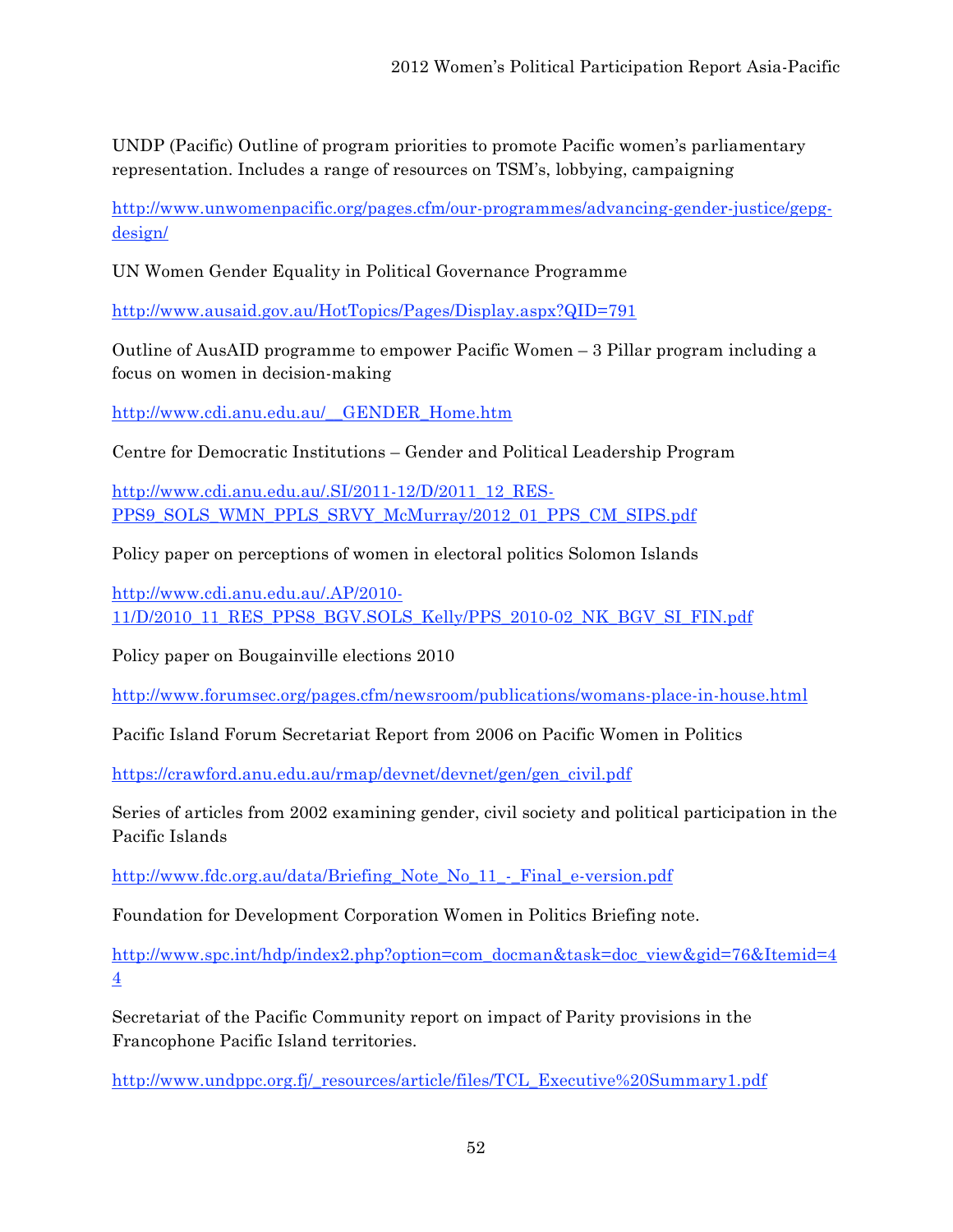# UNDP CEDAW compliance report Pacific Island countries

http://www.undp.org/content/undp/en/home/presscenter/pressreleases/2011/11/03/2011 human-development-report-pacific-islands-progress-jeopardized-by-inequalities-andenvironmental-threats.html

Human development report – Progress in Pacific Islands 2011

http://www.spc.int/prism/data

Regional data on economic, social and political data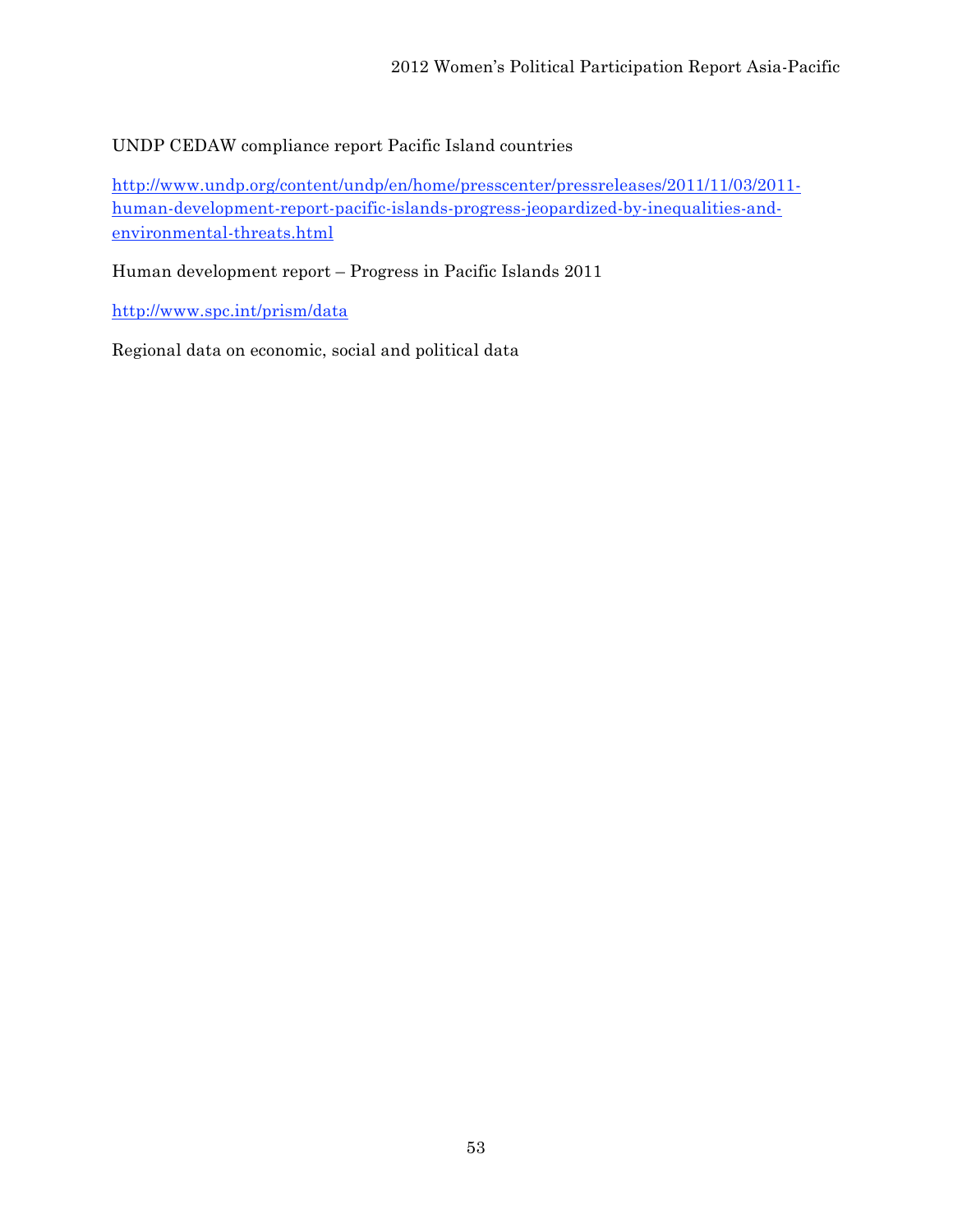# **References**

- Attanayake, Anula (2003) 'Elitism in Women's Participation in South-Asia.' Conference Paper for the 1st International Conference, *Women and Politics in Asia Forum*, Halmstad – Sweden, June 6-7.
- Bargel et al. (2007) "Mission d'evaluation de l'application de la loi sur la parité en Nouvelle-Calédonie, en Polynésie Française, et à Wallis et Futuna", Secretariat of the Pacific Community, Nouméa, April – June. English language version located at http://www.spc.int/hdp/index2.php?option=com\_docman&task=doc\_view&gid=76&It emid=44.
- Baseline Report on Women and Political Participation in India Prepared by National Institute of Advanced Studies-Gender Studies Unit (NIAS), Women's Voice, National Alliance of Women (NAWO) and, Initiatives-Women in Development (IWID) and coordinated by IWRAW Asia Pacific.
- Basu, Amrita (2005) 'Women, Political Parties and Social Movements in South Asia', United Nations Research Institute for Social Development.
- Beaman, Lori, Esther Duflo, Rohini Pande and Petia Topalova (2010) 'Political Reservation and Substantive Representation: Evidence from Indian Village Councils.' Mimeo. Washington DC: World Bank located at www.hks.**harvard**.edu/.../political**reservation**andsubstantiverepresentation.pdf [accessed 7 January 2013)
- Billy, Afu (2002) 'Fighting for a Fair Deal in National Politics.' *Development Studies Network*, located at https://crawford.anu.edu.au/rmap/devnet/devnet/gen/gen\_civil.pdf [accessed 10 November 2012].
- Blackburn, Susan (2010) 'Feminism and the women's movement in the world's largest Islamic nation', *Women's Movement in Asia: Feminisms and transnational activism*, Mina Roces and Louise Edwards (eds) Oxan UK: Routledge
- Bowman, Chakriya et al (2009) *Women in Vanuatu: Analyzing Challenges to Economic Participation*, The World Bank, Washington DC.
- CEDAW (2007) Concluding Comments of CEDAW Committee: Republic of Korea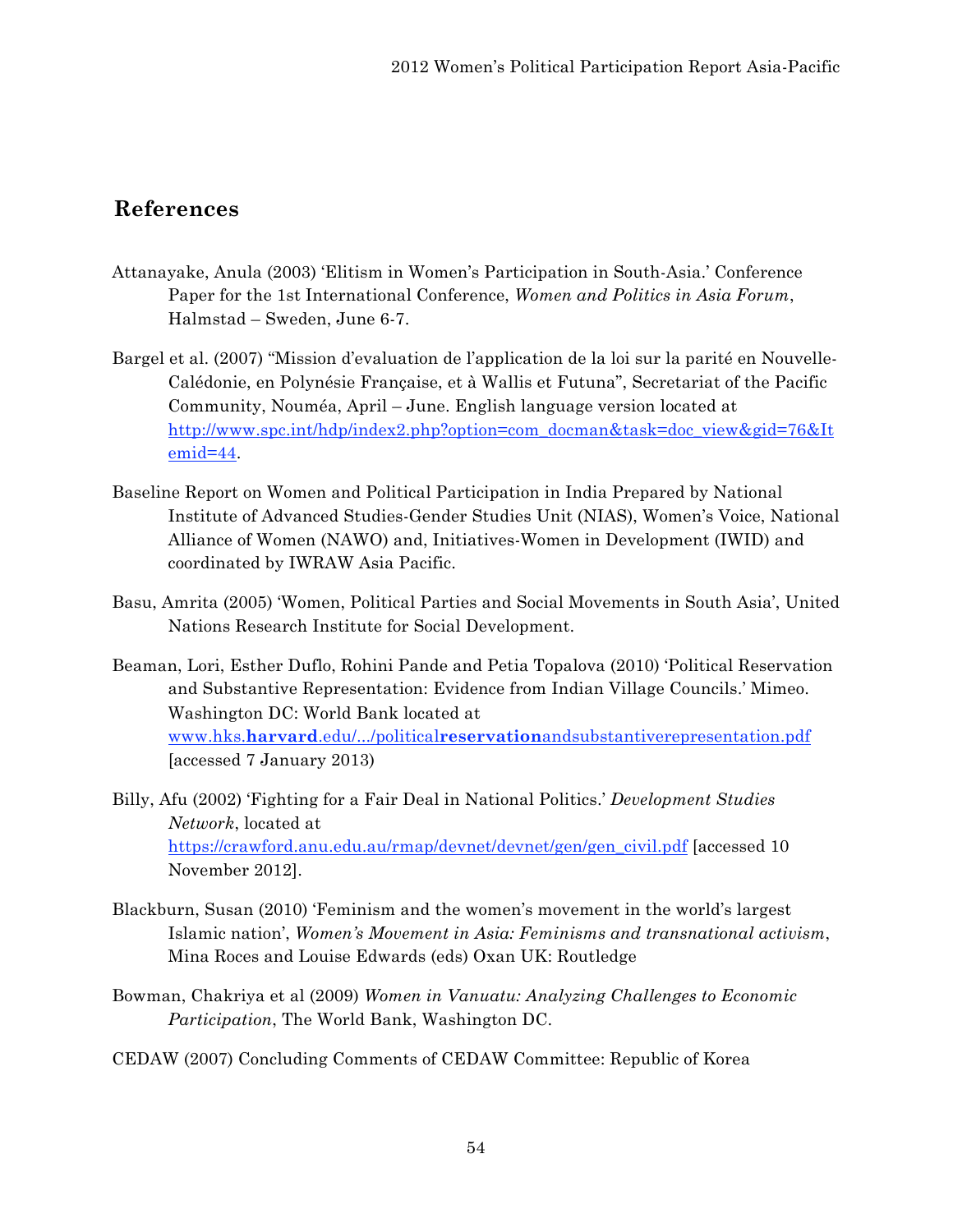- Chandra, Dharma and Lewai, Vasemaca (2005) *Women and Men of Fiji Islands: Gender Statistics and Trends,* University of the South Pacific and Fiji Islands Bureau of Statistics: Suva.
- Chattopadhyay, R. and Duflo, E., 2004, "Women as Policy Makers: Evidence from a Randomized Policy Experiment in India", Econometrica, vol. 72, no. 5, pp. 1409- 1443 http://onlinelibrary.wiley.com/doi/10.1111/j.1468-0262.2004.00539.x/pdf
- Chhibber, Pradeep (2002) 'Why are some women politically active? The household, public space, and political participation in India.' *International Journal of Comparative Sociology* 43; 409, p – 411
- Dierkes, Julian (2012) The Impact of a Quota: Female MPs in the Ikh Khural, Mongolia Today, http://blogs.ubc.ca/mongolia/2012/impact-of-quota-female-mps/
- Douglas, Bronwen (1999) 'Provocative Readings in Intransigent Archives: Finding Aneityumese women.' *Oceania* 74 (1/2): 6-23.
- Douglas, Bronwen (2002) 'Why Religion, Race and Gender Matter in Pacific Politics.' *Development Studies Network,* located at https://crawford.anu.edu.au/rmap/devnet/devnet/gen/gen\_civil.pdf [accesed 10 November 2012].
- Elias, Juanita. 2011. "The Gender Politics of Economic Competitiveness in Malaysia's Transition to a Knowledge Economy." *Pacific Review* 24, 5: 529-552.
- Emberson-Bain, Atu (1994) *Sustainable Development or Malignant Growth: Perspectives of Pacific Island Women*, Marama Publications, Suva.
- European Union Election Observation Mission to Timor-Leste 2012 (EUEOM), Country Profile and Political Background. http://www.eueom.eu/timorleste2012/home/profile-timorleste-2012
- Falch, Åshild (2010) "Women's Political Participation and Influence in Post-Conflict in Burundi and Nepal," *PRIO paper* May. Also available at <http://www.prio.no/sptrans/-803632624/Womens-Political-Participation.pdf>
- Fish, M. Steven and Matthew Kroenig (2009) *The Handbook of National Legislatures: A Global Survey* New York: Cambridge University Press.
- Fleschenberg, Andrea "Engendering Electoral Politics- Quota Regulations as a Means of Increasing Female Representation?" International Conference on Gender Mainstreaming and the Millennium Development Goals.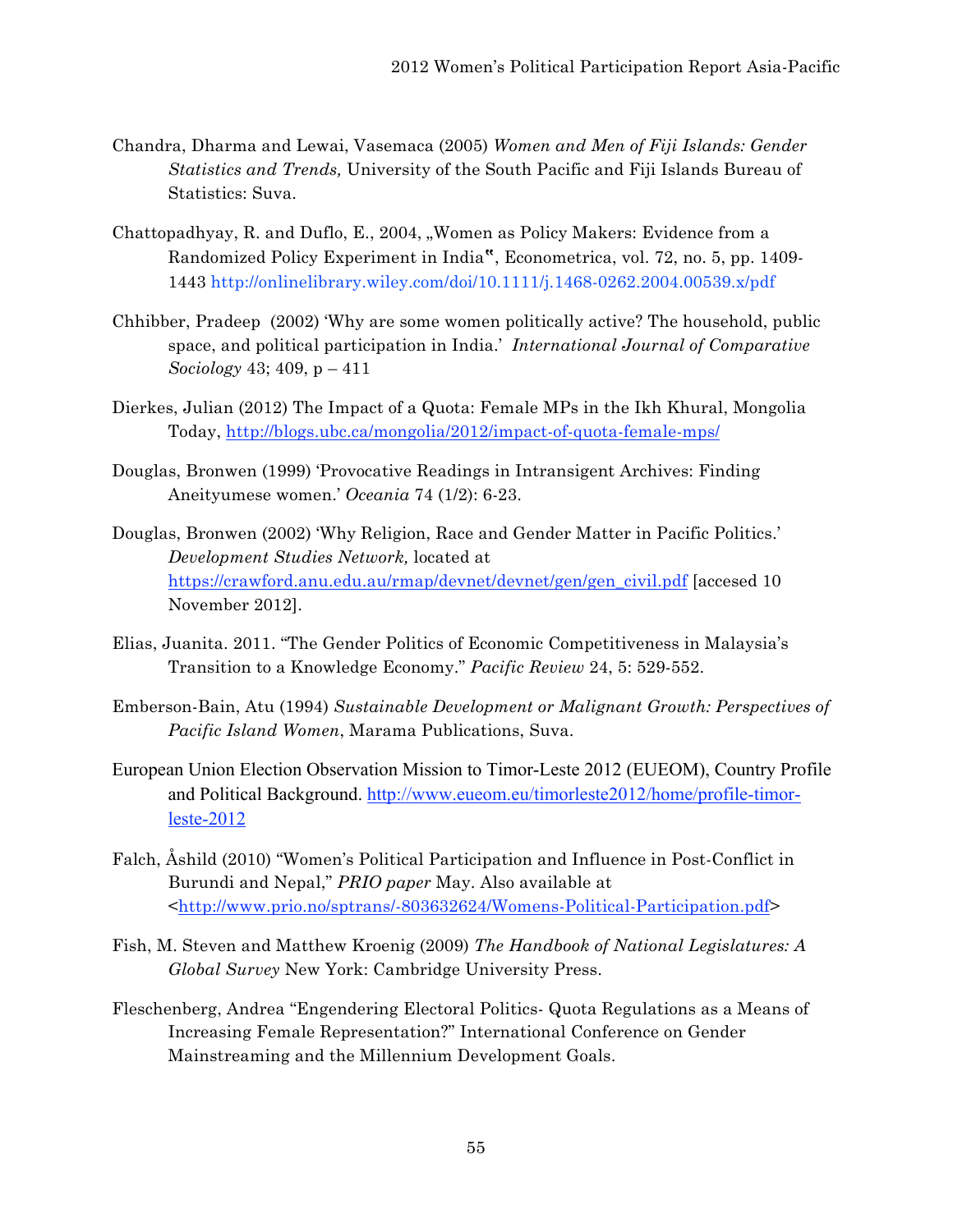- Fraenkel, John (2006) 'The Impact of Electoral Systems on Women's Representation in Pacific Parliaments.' In E. Huffer et al. *A Women's Place is in the House: The House of Parliament: Research to advance women's political representation in Forum Island Countries: A regional study presented in five reports*, Pacific Islands Forum Secretariat, Suva, pp.57-106.
- Fraenkel, John, and Grofman, Bernard (2005) 'Introduction: Politicial Culture, Representation and Electoral Systems in the Pacific Islands.' *Journal of Commonwealth and Comparative Politics*, 43 (3), pp.261-275.
- Franceschet, Susan and Piscopo, Jennifer (2008,) "'Gender Quotas and Women's Substantive Representation: Lessons from Argentina.' *Politics and Gender* 4, pp. 393-425.
- Fubing Su (2006) Gender Inequality in Chinese Politics: An Empirical Analysis of Provincial Elites, Politics and Gender 2: 143—163.
- Gelb, Joyce (2012). Women, Politics and Leadership in Japan and Taiwan', Department of Political Science, City College of New York, and Graduate Center, CUNY , icaps.nsysu.edu.tw/ezfiles/122/1122/img/1421/15.pdf
- Gender Initiatives in SAARC –A Primer, 2007 report jointly prepared by UNIFEM and SAARC.
- George, Nicole (2012ª) 'Lost in Translation, Gender Violence, Human Rights and Women's Capabilities in Fiji.' *The Contemporary Pacific*, (In press).
- George, Nicole (2012b) *Situating Women: Gender Politics and Circumstance in Fiji*, ANU E-Press, Canberra.
- Ghimire, Durga (2006) 'South Asian Situation on Women in Politics.' Paper Presented at the 6th Asia Pacific Congress on Political Empowerment of Women Organize by the Center for Asia – Pacific Women in Politics, 10 -12 February, Manila.
- Gopalan, Jayalakshmi (2012) 'Women in Politics in South Asia.' Prajnya Resource Centre on Women in Politics and Policy, Background Paper Series, Number 1, January.
- Hermkins, Anna-Karina (2011) 'Mary, Motherhood and Nation: Religion and Gender ideology in Bougainville's secessionist warfare.' *Intersections: Gender and Sexuality in Asia and the Pacific*, 25 (February). Located at http://intersections.anu.edu.au/issue25/hermkens.htm, [accessed 12 November 2012].
- Howell, Jude (2006) Women's Political Participation in China: in whose interests elections?, Journal of Contemporary China 15(49):603—619.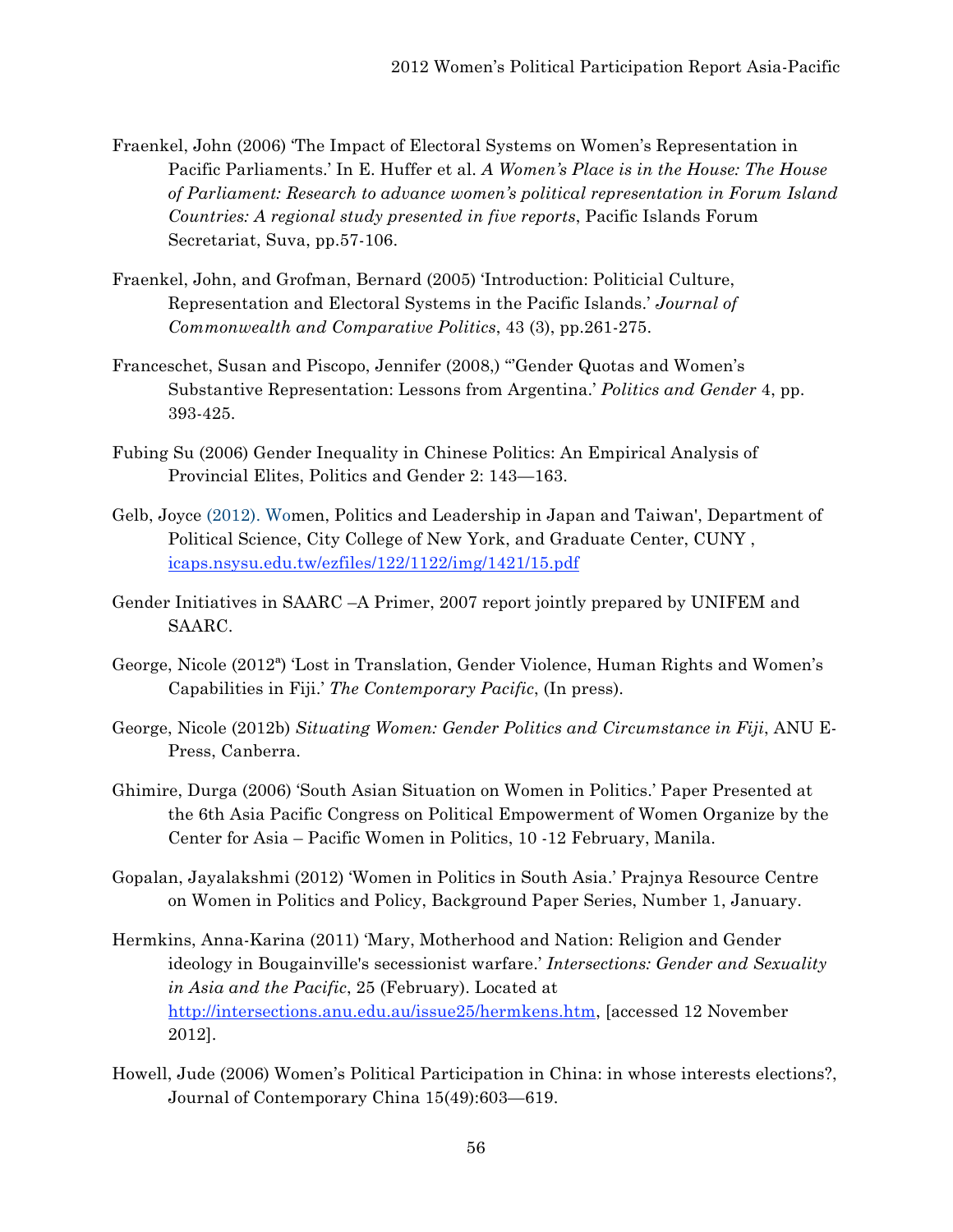- Huang, Chang-Ling (2012) 'Falling through the Cracks? Indigenous Women's Political Participation in Taiwan.' Paper presented at the Annual Meeting of the American Political Science Association. http://ssrn.com/abstract=2107930
- Huffer, Elise (2006) 'A desk review of the factors which enable and constrain women's political representation in Forum Island countries.' In E. Huffer et al. *A Women's Place is in the House: The House of Parliament: Research to advance women's political representation in Forum Island Countries: A regional study presented in five reports*, Pacific Islands Forum Secretariat, Suva, pp.1-56.
- Inter-Parliamentary Union (2011) Women in parliament in 2011: the year in perspective, Geneva
- Inter-Parliamentary Union (2012) *Women in National Parliamentas: Situation as of May 31, 2012.* Located at http://www.ipu.org/wmn-e/world.htm [accessed July 10, 2012].
- Jacobsen, Trudi (2010) '"Riding the buffalo to cross a muddy field": heuristic approaches to feminism in Cambodia', *Women's Movement in Asia: Feminisms and transnational activism*, Mina Roces and Louise Edwards (eds) Oxan UK: Routledge
- Jayawardena, Kumari (1981) 'The participation of women in the social reform, political and labour'*, Praxis*, v2, May-August.
- Jolly, Margaret (1992) 'Specters of Inauthenticity.' *The Contemporary Pacific* 4 (1) 49-72.
- Kano, Ayako and Vera Mackie (2012) The gender fault-line in Japan, Eastern Asia Forum, http://www.eastasiaforum.org/2012/11/03/the-gender-fault-line-in-japan/
- Kelly, Norm (2010) Electoral Democracy in Post-Conflict Melanesia: The 2010 Bougainville and Solomon Islands Elections, CDI Policy Papers on Political Governance, CDI. Located at http://www.cdi.anu.edu.au/.AP/2010- 11/D/2010\_11\_RES\_PPS8\_BGV.SOLS\_Kelly/PPS\_2010-02\_NK\_BGV\_SI\_FIN.pdf [accessed 16 November 2012].
- Kepa, Ro Teimumu (2011) *Address by the Gone Marama Bale Na Roko Tui Dreketi: A Clarification of Rewa's Perspective Regarding the Illegal Overthrow of the Fiji Government*. Delivered at the Bose Ni Yasana 'O Rewa Burenivudi, Lamanikoro, Rewa, Thursday 16 November. Electronic version posted to Pacwin listserve 18 November.
- Kidu, Carol and Setae, Susan (2002) Winning and Losing in Politics: Key issues in Papua New Guinea *Development Studies Network*, located at https://crawford.anu.edu.au/rmap/devnet/devnet/gen/gen\_civil.pdf [accessed 10 November 2012].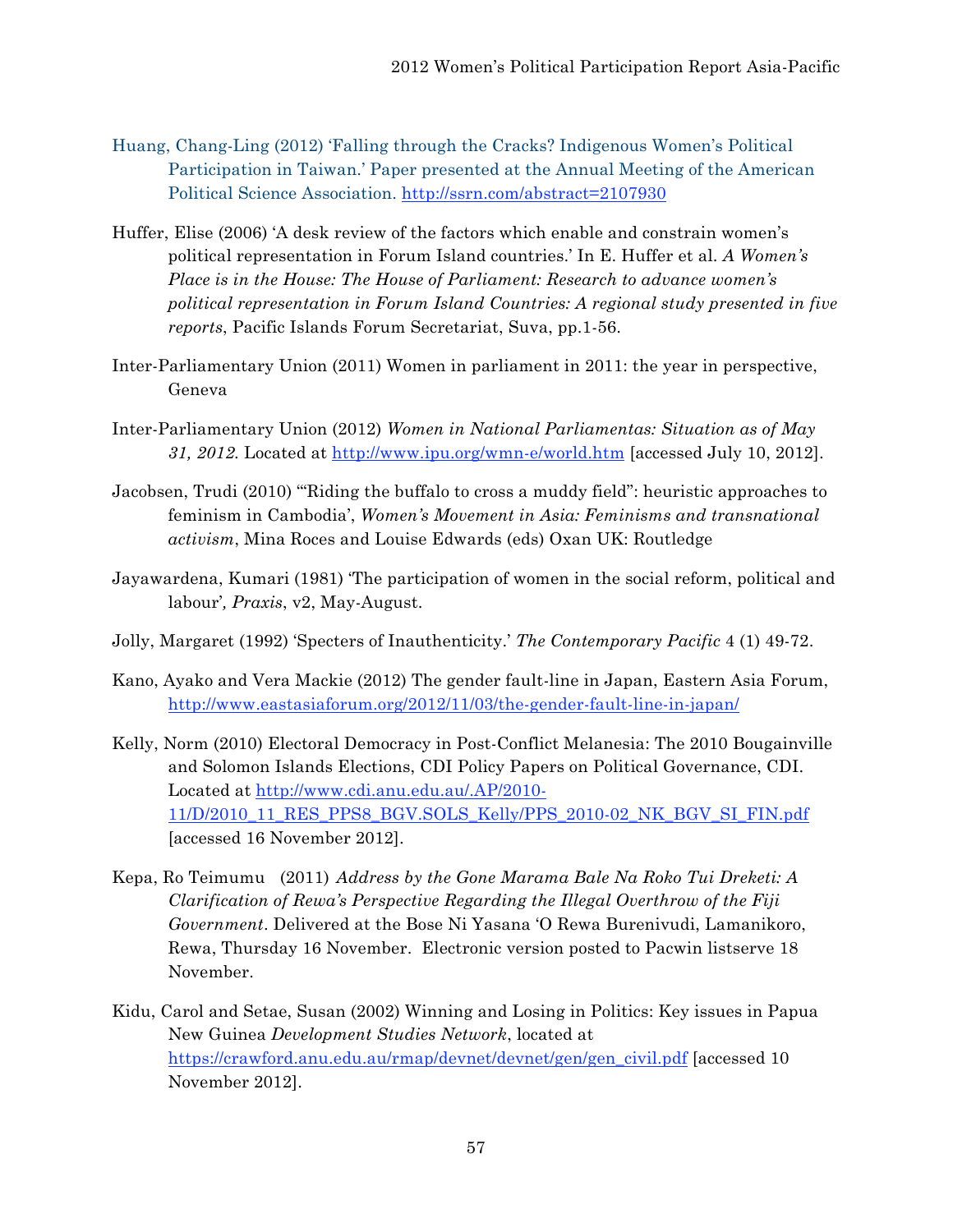- Krook, Mona Lena (2010) *Quotas for Women in Politics: Gender and Candidate Selection Reform Worldwide*. New York: Oxford University Press.
- LeBlanc, Robin (1999) *Bicycle Citizens: The Political World of the Japanese Housewife*. Berkeley: University of California Press.
- Macintyre, Martha (2012) 'Gender Violence in Melanesia and the Problem of Millennium Development Goal No.3". In M. Jolly and C. Stewart (eds) *Engendering Violence in Papua New Guinea*. ANU E-press, Canberra, pp.239-266.
- Madraiwiwi, Ratu Joni (2006) 'Keynote address' at the Eleventh Annual meeting of the Asia Pacific Forum of National Human Rights Institutions, Suva, 31 July.
- Margaret Jolly and Martha Macintyre (2010) *Family and Gender in the Pacific : Domestic Contradictions and the Colonial Impact,* Cambridge University Press, Cambridge.
- McDonald, Hamish (2012) 'One Woman Defies the Man's World of PNG.' *The Age*, 1 July. Located at http://m.theage.com.au/world/one-woman-defies-the-mans-world-of-png-20120630-219ia.html?page=1. [accessed 14 November].
- McMurray, Christine (2012) 'National elections and women candidates in SolomonIslands: Results from the People's Survey.' CDI Policy Papers. Located at http://www.cdi.anu.edu.au/.SI/2011-12/D/2011\_12\_RES-PPS9\_SOLS\_WMN\_PPLS\_SRVY\_McMurray/2012\_01\_PPS\_CM\_SIPS.pdf [accessed 5 November].
- Narangoa, Li (2012) Mongolia's 2012 parliamentary election, Eastern Asia Forum, http://www.eastasiaforum.org/2012/07/10/mongolias-2012-parliamentary-election/
- Narsey, Wadan (2007) *Gender Issues in Employment, Underemployment and Incomes in Fiji*, Vanuavou Publications, Suva.
- Nepali, Rohit Kumar (2009) 'Democracy in South Asia.' *International Institute for Democracy and Electoral Assistance* (IDEA) Report 2009.
- Niner, Sara (2011) '*Hakat Klot,* Narrow *Steps:* Negotiating Gender in Postconflict Timor-Leste*'*, *International Feminist Journal of Politics*, 13:3, 413-435.
- Nussbaum, Martha (2003) 'Gender and Governance: An Introduction.' In *Essays on Gender and Governance*, Human Development Research Centre (UNDP), New Delhi
- Omvedt, Gail (2005) 'Women in Governance in South Asia.' *Economic and Political Weekly*, Vol. 40, No. 44/45 (Oct. 29 - Nov. 4), pp. 4746-4752.
- Pacific Institute of Public Policy (2011) 'Youthquake: Will Melanesian Democracy be sunk by Demography.' Discussion Paper 17, March. Located at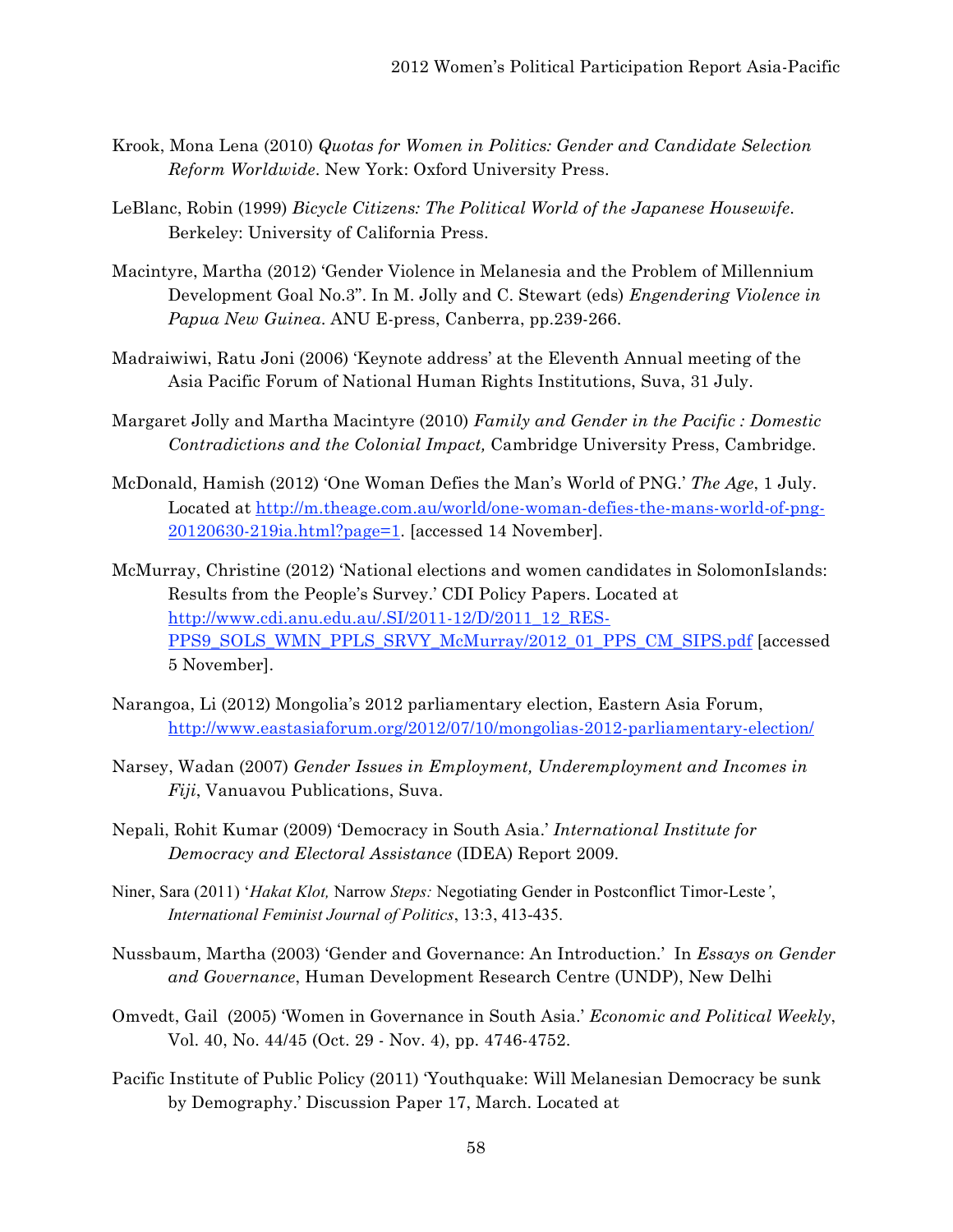http://www.pacificpolicy.org/wp-content/uploads/2012/05/D17-PiPP.pdf. [accessed 15 November 2012].

- Promoting Women's Political Leadership and Governance in India and South Asia, Project run by UN Women, UN Entity for Gender Equality and the Empowerment of Women.
- Reilly, Ben (2000) 'The Africanisation of the South Pacific.' *Australian Journal of International Affairs* 54 (3), 261-8.
- Reilly, Benjamin (2012) Electoral system options for Mongolia, UNDP Consultancy Report
- Rich, Roland (2008) 'Introduction: Analysing and Categorising Political Parties in the Pacific Islands.' In R. Rich et al (eds) *Political Parties in the Pacific Islands*, ANU E-Press, Canberra, pp.1-26.
- Robertson, Robbie and Sutherland, William (2001) *Government by the Gun: The Unfinished Business of Fiji's 2000 Coup* Pluto, Melbourne.
- Roces, Mina (2010) Asian feminisms: women's movements from the Asian perspective', *Women's Movement in Asia: Feminisms and transnational activism*, Mina Roces and Louise Edwards (eds) Oxan UK: Routledge
- Samarasinghe, Vidyamali (2000) 'Subverting Patriarchy? Leadership and Participation of Women in Politics in South Asia.' *ICES Ethnic Studies Report*, Vol. XVIII, No. 2, July.
- Scales, Ian and Teakeni, Josephine (2006) 'Election of Women in Solomon Islands: The case for a local Governance Approach.' *Journal of Pacific Studies* 29 (1) pp.67-84.
- Sepoe, Orovu (2002) 'To Make a Difference: Realities of Women's Participation in Papua New Guinea Politics.' *Development Studies Network*, located at https://crawford.anu.edu.au/rmap/devnet/devnet/gen/gen\_civil.pdf [accesed 10 November 2012].
- Social Watch (2012) GEI. Accessed http://www.socialwatch.org/node/14365
- Thomas, Pamela (2002) 'Introduction: Gender, Civil Society and Political Participation.' *Development Studies Network*, located at https://crawford.anu.edu.au/rmap/devnet/devnet/gen/gen\_civil.pdf [accesed 10 November 2012].
- Tremblay, Manon (2007) 'Democracy, Representation, and Women: A Comparative Analysis', *Democratization*, 14:4, 533-553.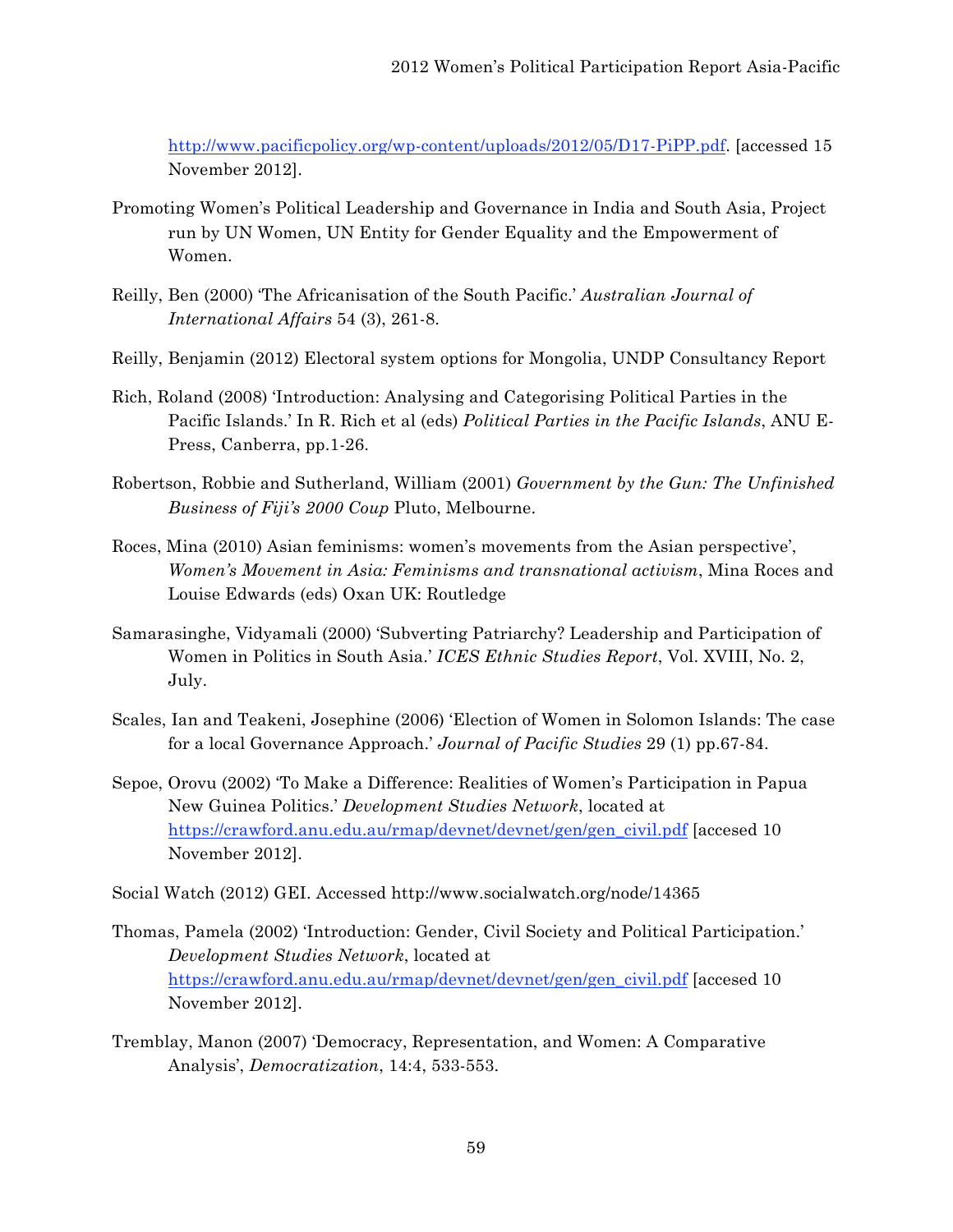- True, Jacqui and Michael Mintrom. 2001. "Transnational Networks and Policy Diffusion: The Case of Gender Mainstreaming." *International Studies Quarterly* Vol. 45, No. 1: pp. 27-57.
- True, Jacqui (1998) "Gender Mainstreaming and Trade Governance in the Asia-Pacific Economic Cooperation Forum (APEC)." In G. Waylen and S. Rai eds. *Global Governance: Feminist Perspectives.* New York: Palgrave.
- True, Jacqui and Nina Hall. (2009) "Gender Mainstreaming in a Post-Conflict State: Toward Democratic Peace in Timor Leste." In K. Lee Koo and B. Da Costa eds. *Gender and Global Politics in Asia-Pacific*. Basingstoke: Palgrave Macmillan.
- True, Jacqui (2012) *The Political Economy of Violence Against Women*. New York: Oxford University Press.
- Tsai-Wei Sun (2004) Gender Representation in Politics and Public Adminstration: Taiwan, Province of China and Asian Countries, paper presented at IAHA Conference, Taipei, Taiwan, Province of China
- Tuminez, Astrid S. (2012) Rising to the Top: A Report of Women's Leadership in Asia, National University of Singapore and Asia Society
- UN Women (2012) Women in Politics 2012 World Map
- UN Women and International Centre for Research on Women 'Country Reviews: Women's Political Participation in South Asia.' Discussion Paper Series on Women's Political Leadership, New York: United Nations.
- UN Women-CEDAW (2012) CEDAW in Action in SEAsia—Regional Overview, Accessed http://cedaw-seasia.org/regional\_overview.html
- UN-ENSCAP (2010) The World's Women 2010: Trends and Statistics, unstats.un.org/unsd/demographic/products/Worldswomen/FactSheet2010.pdf
- UNDP (2011a) Human Development Report, Indices and Data, The Gender Inequality Index (GII) Accessed http://hdr.undp.org/en/statistics/gii/
- UNDP (2011b) Human Development Report, Country Profiles and International Human Development Indicators, Accessed http://hdr.undp.org/en/countries/
- UNDP (2011c) Human Development Report Table 4: Gender Inequality Index and related indicators, Accessed http://hdr.undp.org/en/media/HDR\_2011\_EN\_Table4.pdf
- UNDP (2011d) Country Programme for the Democratic People's Republic of Korea (2011- 2015)